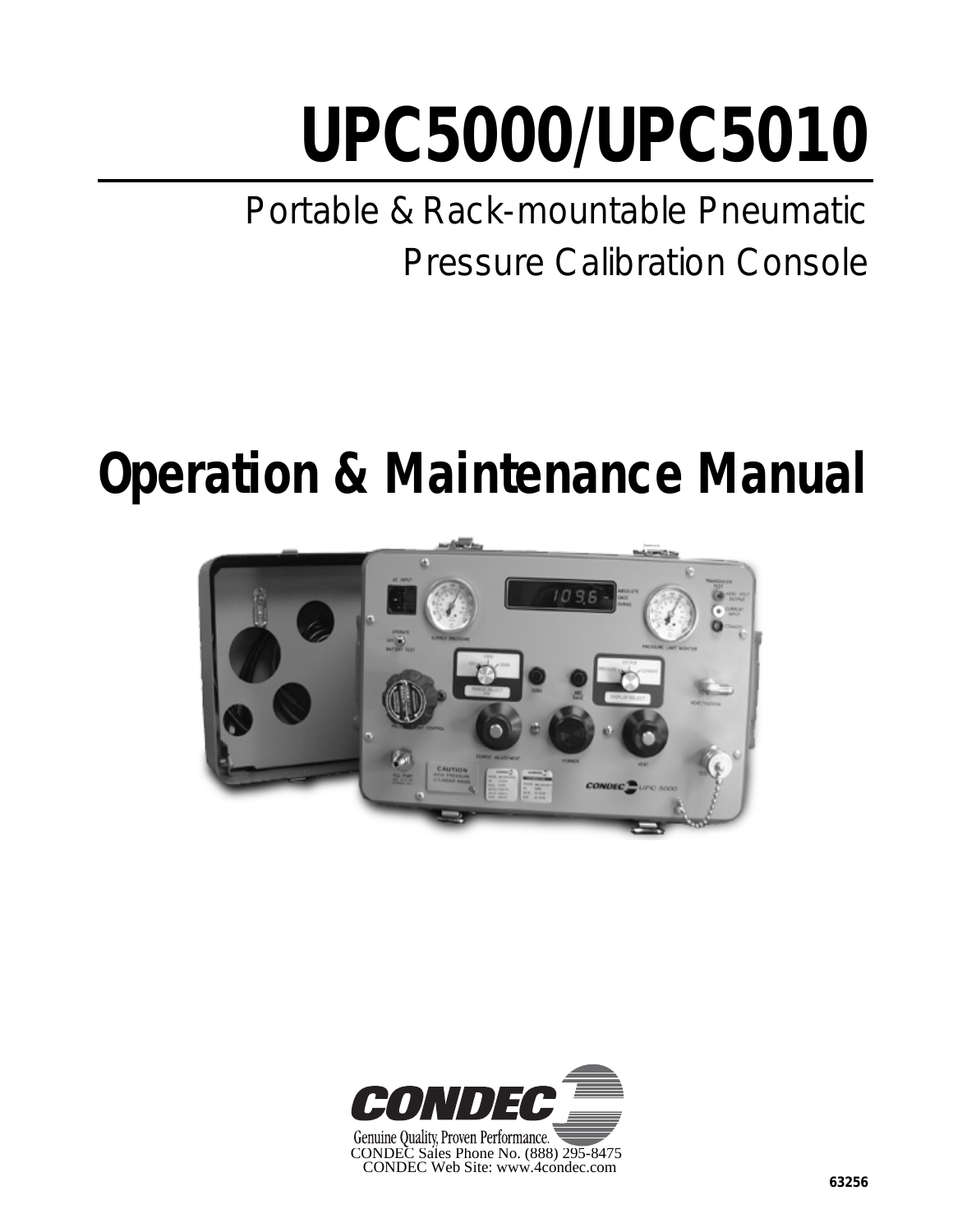# **Contents**

| 1.0 |                                                                                                                                                                                                                                                                                                                                                                                                                                                             |
|-----|-------------------------------------------------------------------------------------------------------------------------------------------------------------------------------------------------------------------------------------------------------------------------------------------------------------------------------------------------------------------------------------------------------------------------------------------------------------|
| 2.0 |                                                                                                                                                                                                                                                                                                                                                                                                                                                             |
|     | 2.1<br>2.2<br>2.3<br>2.4<br>2.5                                                                                                                                                                                                                                                                                                                                                                                                                             |
|     | 2.6                                                                                                                                                                                                                                                                                                                                                                                                                                                         |
| 3.0 |                                                                                                                                                                                                                                                                                                                                                                                                                                                             |
|     | 3.1<br>3.2<br>3.3<br>3.4<br>3.5<br>3.6<br>3.7<br>3.8<br>3.9<br>3.10                                                                                                                                                                                                                                                                                                                                                                                         |
| 4.0 |                                                                                                                                                                                                                                                                                                                                                                                                                                                             |
|     | 4.1<br>4.2<br>4.2.1<br>4.2.2<br>4.2.3<br>4.2.4<br>4.2.5<br>4.2.6<br>4.2.7<br>4.2.8<br>4.2.9<br>4.2.10<br>4.2.11<br>4.2.12<br>4.2.13<br>4.2.14<br>4.2.15<br>4.2.16<br>4.2.17<br>4.2.18<br>4.2.19<br>4.2.20<br>4.2.21<br>4.2.22<br>4.2.23<br>4.2.24<br>Range Select and Display Select Switches (PN 55924), Removal and Installation  27<br>4.2.25<br>4.2.26<br>Battery (Replacement Kit PN 55354) Removal, Installation and Adjustments. 29<br>4.2.27<br>4.3 |

Copyright © 2001 Condec. All rights reserved. Printed in the United States of America. Specifications subject to change without notice. December 2001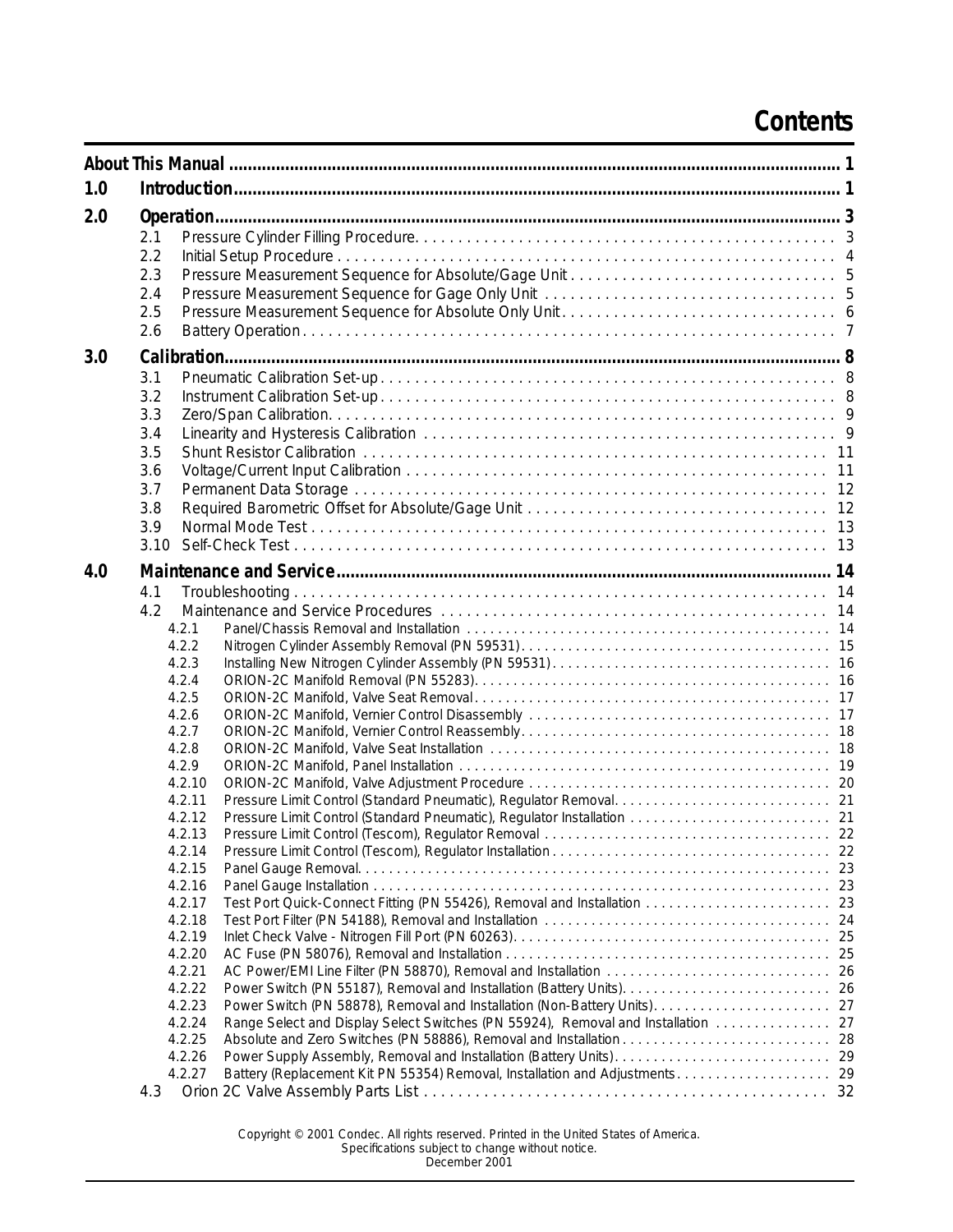| 6.0 |  |  |  |  |
|-----|--|--|--|--|
|     |  |  |  |  |
|     |  |  |  |  |
|     |  |  |  |  |
|     |  |  |  |  |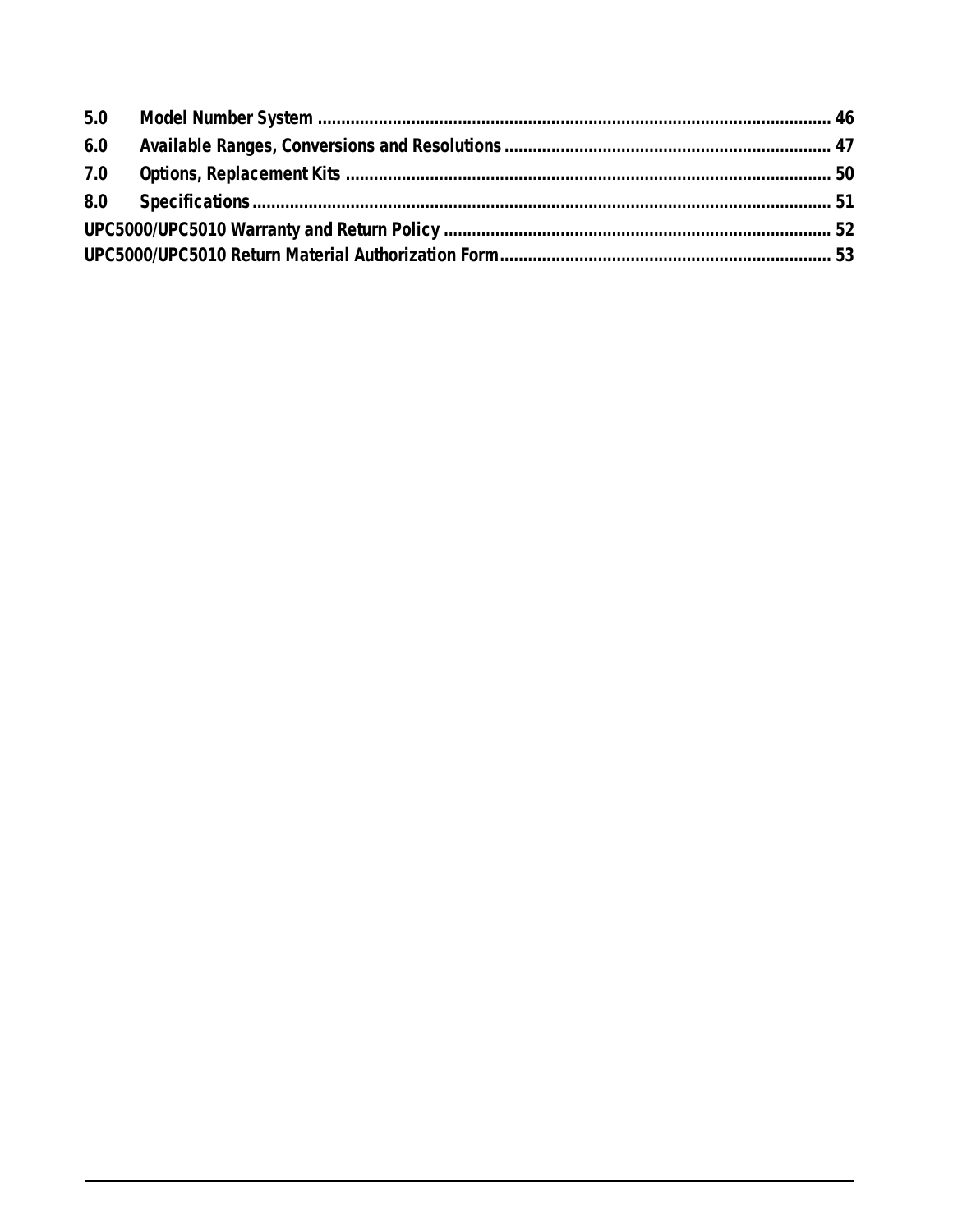# **About This Manual**

The UPC5000 portable pneumatic pressure calibrator and the rack-mounted UPC5010 are rugged, compact instruments manufactured by Condec. They are designed to provide superior accuracy, range of calibration and ease of operation when used for the calibration of a wide variety of pressure sensing and measuring devices.

These instruments utilize a repeatable sensor coupled to microprocessor-based electronic circuitry and a selectable unit display system. This provides an easy-to-read and accurate digital representation of the measured pressure. This all electro-mechanical device combines a 7 cu. ft., 2216 PSI cylinder with our precision ORION-2C vernier. The unit has one test port and front panel gauges that indicate system pressure and remaining pressure in the internal cylinder. A pressure regulator acts as a pressure limiter so that the operator can not over-pressurize a unit under test. Fill and test hoses are supplied for the customer. Standard front panel buttons and switches provide selection of the desired pressure range, push-button zeroing and internal self-check feature. This manual has been written to give the user a simple and clear explanation of how to operate, calibrate, and maintain these instruments.



*Before attempting to use either style pressure calibrator, the following instructions must be carefully read and understood by personnel using*

*the equipment. This is a high-pressure system. It is strongly recommended that only personnel formally trained in the use of pneumatic pressure equipment be permitted to operate it. Potentially dangerous conditions can be produced through negligent handling or operation of the console due to the high pressure cylinder contained within the unit.*

*These units are strictly for use with pneumatic pressures. Erroneous readings and potential damage can result from the introduction of hydraulic fluids into the internal tubing lines.*



Authorized distributors and their employees can view or download this manual from the Condec distributor site at **www.4condec.com**.

# **1.0 Introduction**

Utilizing microprocessor technology, the UPC5000 and rack-mounted UPC5010 instruments offer a combination of features, performance, versatility, and reliability not previously available in a single, self-contained pressure calibration instrument. Some of the features are listed below:

- Three independent switch-selectable pressure ranges per instrument.
- Accuracy of each range equal to or better than  $\pm 0.05\%$  full scale.
- Both gage and absolute pressure calibrations available via front panel switch selection.
- Automatic self-check: Computer-controlled internal circuitry provides automatic maintenance of both zero and span calibration data to ensure long-term stability and accuracy.
- Digital Display: Large LED digits provide excellent readability under all lighting conditions (also available with a Liquid Crystal Display).
- Using a manually adjustable regulator, the maximum system input pressure is adjusted to any value higher (typically 20 to 50%) than the full scale range of the device being tested and, the unit under test is fully protected from being inadvertently over-pressurized.
- Portable: These compact, self-contained systems are easily carried and operated by only one person. Total weight is less than 40 pounds.
- System Calibration: The instruments can be completely calibrated without being removed from the external case. A separate plug-in Condec Calibration Module (PN 60109) provides access to the computer when calibration is performed. No manual alignment or potentiometer adjustments are required.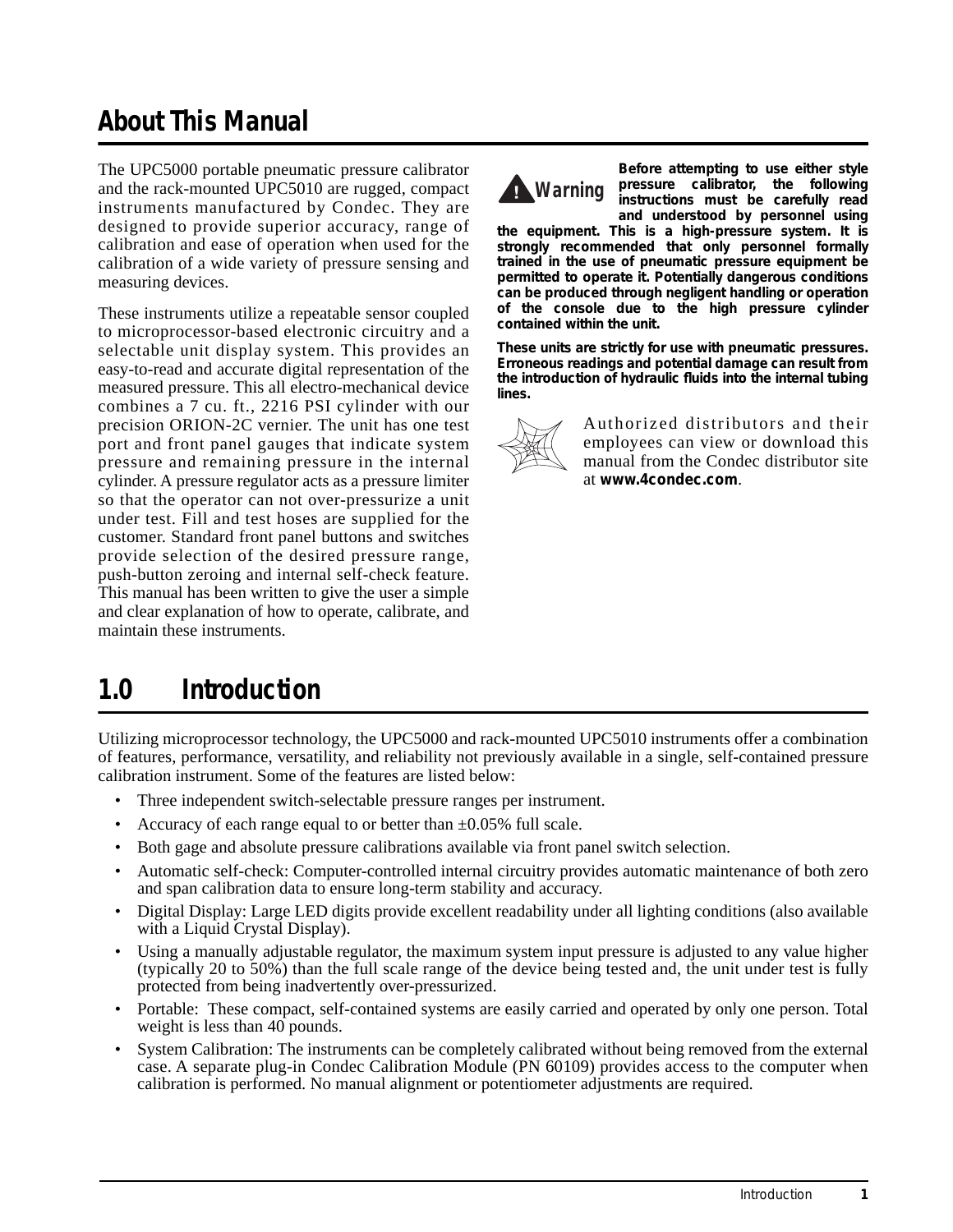- Calibration Integrity: Once calibrated, the tamper-proof design provides numerous safeguards that guarantee the integrity of pressure readings obtained. The LED provides the operator with status information during both operation and calibration.
- Pressure Source: An internal supply cylinder with a volume of 7.0 std. cu. ft. of  $N_2$  provides up to 2216 PSIG of pressure for calibration and test. A check valve quick disconnect fitting provides re-charging capability.
- Simple Operation: All controls, indicators and pressure ports are accessible from the front panel. Section 2 provides clear, concise instructions for system operation.
- Data Input Capability: A front panel-mounted connector and selector switch permit the 4-20 mA current signal from the gage-under-test or voltage to be displayed. Transducer excitation voltage of 18 VDC can be provided standard, or by special order 28 VDC.
- Safe, Clean Operation: All pressure components are made of brass, copper, aluminum or stainless steel and proof-tested to at least 150% of maximum operating pressure. In addition, the system contains a high-pressure burst disk and relief valves to protect both the operator and system components from harm in the event of over-pressurization. An all stainless steel version is available by special order.

The heart of this calibration system is a highly stable and repeatable pressure transducer. These sensors produce an electrical output signal which is linearly proportional to the applied pressure.

By combining these sensors with microprocessor-based circuitry, an even higher degree of operational accuracy and precision has been accomplished. For example, computer-generated correction curves for both the non-linearity and the hysteresis of the sensors improve these characteristics by an order of magnitude or more. In addition, a self-check feature ensures long-term accuracy by utilizing the computer to generate and control an internal shunt calibration mode of operation. The indicators full-scale reading is compared against, and if necessary, corrected to the digitally-stored value for full scale obtained at the time of initial pressure calibration.

The computer is programmed with a series of internal self-diagnostic routines that continually monitor and check every bit of data stored and processed by this system. The system either notes or shuts down operation in the event of an out-of-tolerance reading or outright failure.

The UPC5000 has an internal, rechargeable 12 volt lead acid battery, that provides a minimum of six hours of complete portability when fully charged. An ON/OFF and battery test switch is provided to conserve energy when the instrument is not in use and to provide the operator with battery voltage status during use. It also has a *LO BATT* indicator on display.



The following schematic provides an overview of the UPC5000/UPC5010's function.

*Figure 1-1. UPC5000/UPC5010 Flow Diagram*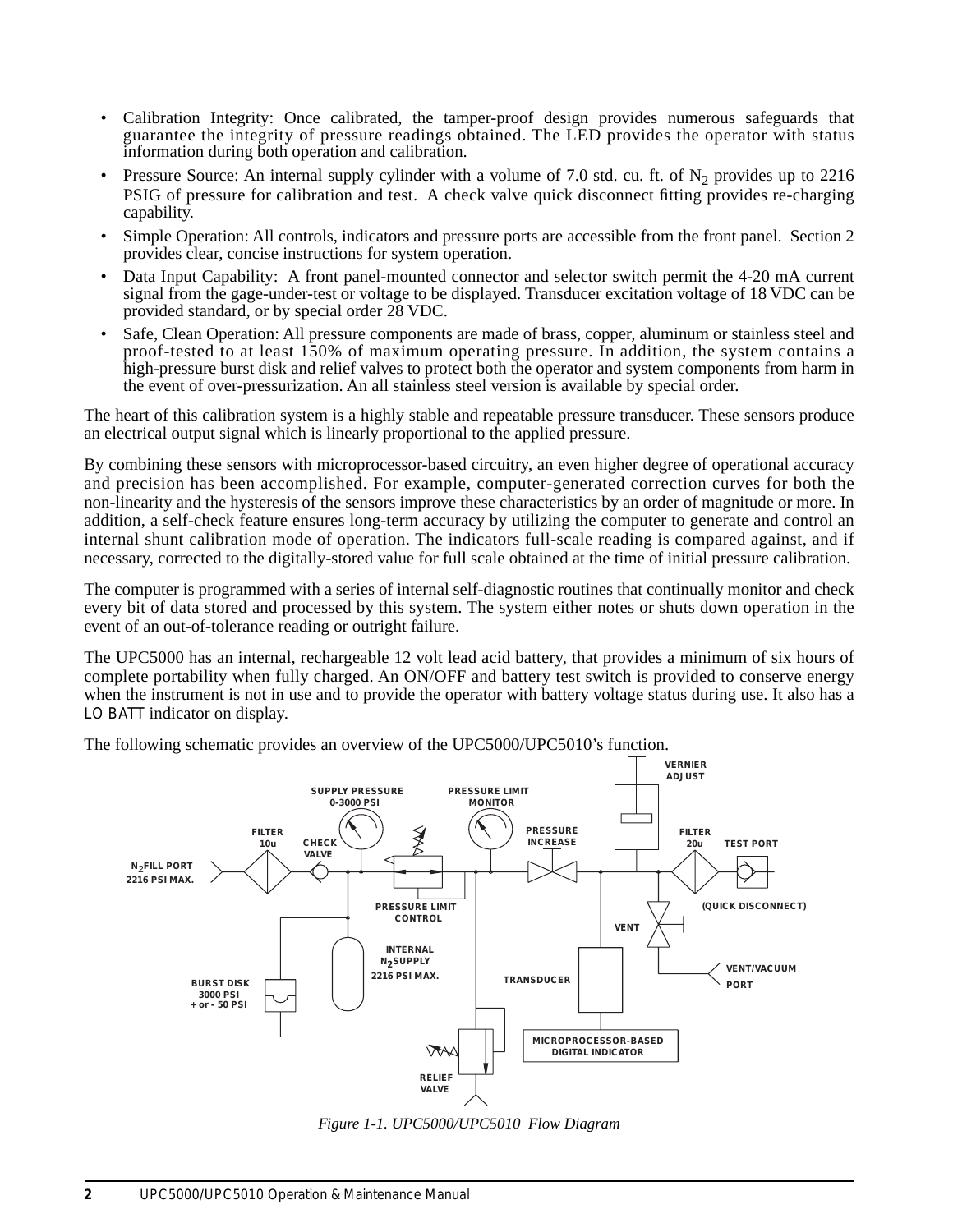# **2.0 Operation**

The following sections explains the various procedures for operating the UPC5000/UPC5010.

## **2.1 Pressure Cylinder Filling Procedure**

To initially fill or refill the internal pressure cylinder (2216 PSI max) of the UPC5000/UPC5010, see Figure 2-1 and proceed by following these steps:

- 1. Rotate the *PRESSURE LIMIT CONTROL* (1) counter-clockwise until it stops. Close the *COARSE ADJUSTMENT* valve (2) by rotating clockwise until it stops.
- 2. Connect the fill hose (3), to a clean regulated nitrogen source (5).
- 3. Connect the other end of the fill hose (3) to the male fill port fitting (4).
- 4. Slowly open the valve on the nitrogen source and allow the gas to flow into the pressure cylinder. The *SUPPLY PRESSURE* gauge (6) indicates the amount of pressure within the internal cylinder.

**NOTE:** *The Inlet Check Valve (PN 60263) and the Nitrogen Fill Port (Section 4.2.19 on page 25; Figure 4-3 on page 35) can be damaged if pressure is released too fast.*

- 5. Use the following procedure for filling the cylinder:
	- a) Fill cylinder to 1,000 PSI at a rate of charge equal to a minimum of two minutes, then wait five minutes for system to stabilize.
	- b) Fill cylinder from 1,000 PSI to 2,216 PSI at a rate of charge equal to a minimum of two minutes.
	- c) Wait five minutes for system to stabilize before using.



*Figure 2-1. Pressure Cylinder Fill Procedure*

**NOTE:** *UPC5000 shown, AC Input (7) and Fill Port (4) are on back of UPC5010 Rack Mountable Calibrator.*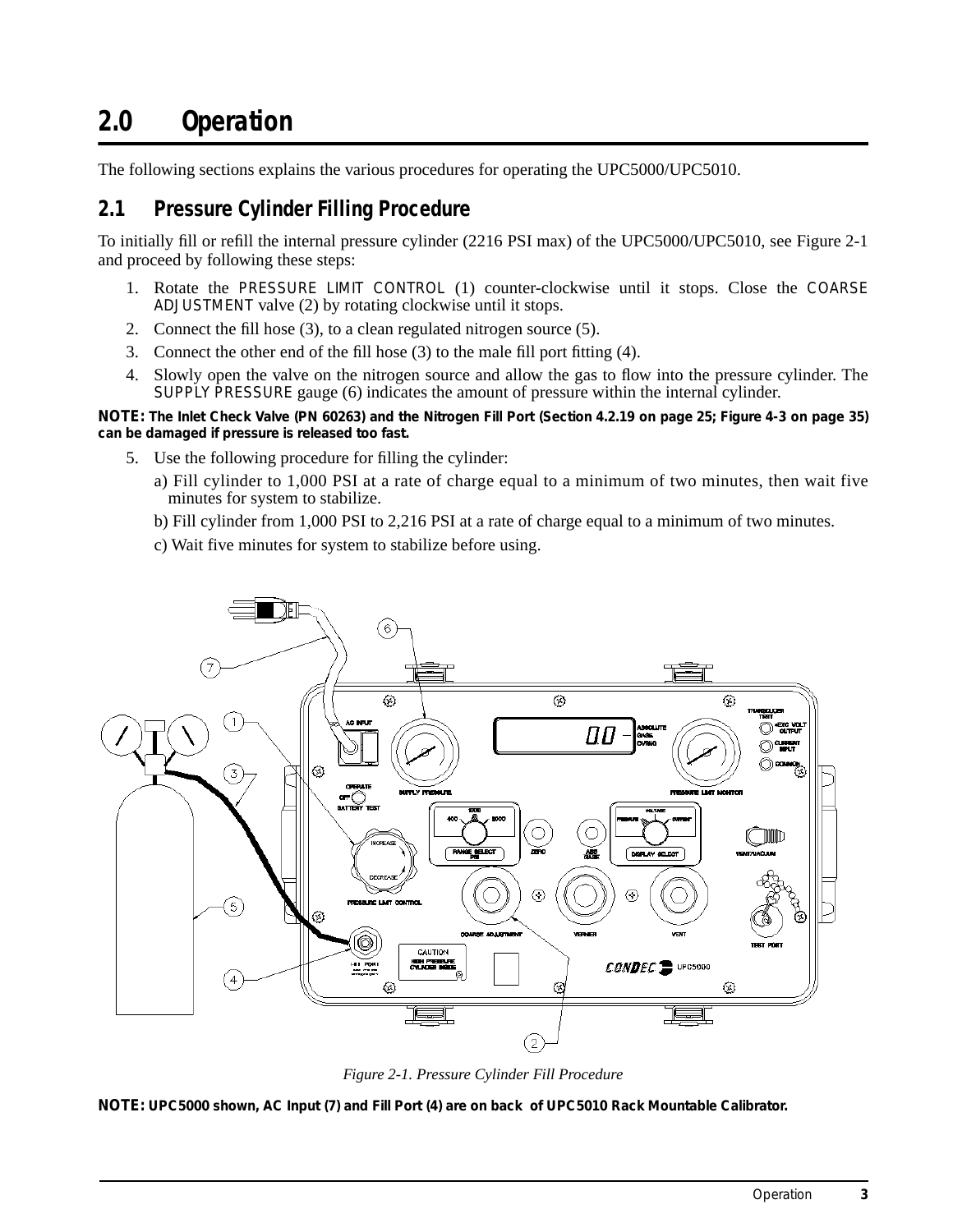## **2.2 Initial Setup Procedure**

To prepare for actual calibration usage, see Figure 2-2 below and proceed as follows:

- 1. Check that the *COARSE ADJUSTMENT* valve (2) is closed (rotate clockwise until it stops) and that the *VENT* valve (8) is open (two turns counter-clockwise from its stop).
- 2. Plug in the power cord (7) and energize the unit by flipping the power switch (18) to **OPERATE**. The UPC5000/UPC5010 will perform an internal functional self-check. If acceptable, a 100.00 flashes briefly and the display returns to a normal reading. Allow at least ten minutes warm-up time, then zero unit by momentarily depressing the ZERO switch (12) for less than five seconds. The instrument can be zeroed at any time, as long as the VENT valve (8) is open, by momentarily depressing the ZERO switch (12) for less than five seconds.
- **NOTE:** *If ZERO switch is depressed longer than 5 seconds unit will perform an internal functional self-check.*
	- 3. Select the desired full scale pressure range via the three-position **RANGE SELECT** rotary switch (19). For the best accuracy, the selected range must be greater than, but close as possible to, the full scale range of the device under test.

**NOTE:** *Do not switch pressure ranges during a calibration cycle.*

- 4. Using the *PRESSURE LIMIT CONTROL* regulator (1), adjust the maximum system input pressure (as read by the *PRESSURE LIMIT MONITOR* [9]), to any desired value higher (typically 20–50% higher) than the full-scale range of the device under test. Using this technique, the device under test is fully protected from being accidentally over-pressurized.
- 5. Set the *DISPLAY SELECT* switch (16) to the *PRESSURE* position.
- 6. Connect the male end of the test hose to the *TEST PORT* (17) fitting.
- 7. Connect the swivel fitting end (7/16-20) of the test (output) hose to the device-under-test (use adapters if required). Tighten all connections properly.



*Figure 2-2. Initial Setup Procedure*

**NOTE***: UPC5000 shown, AC Input (7) and Fill Port (4) are on back side of UPC5010 Rack Mountable Calibrator.*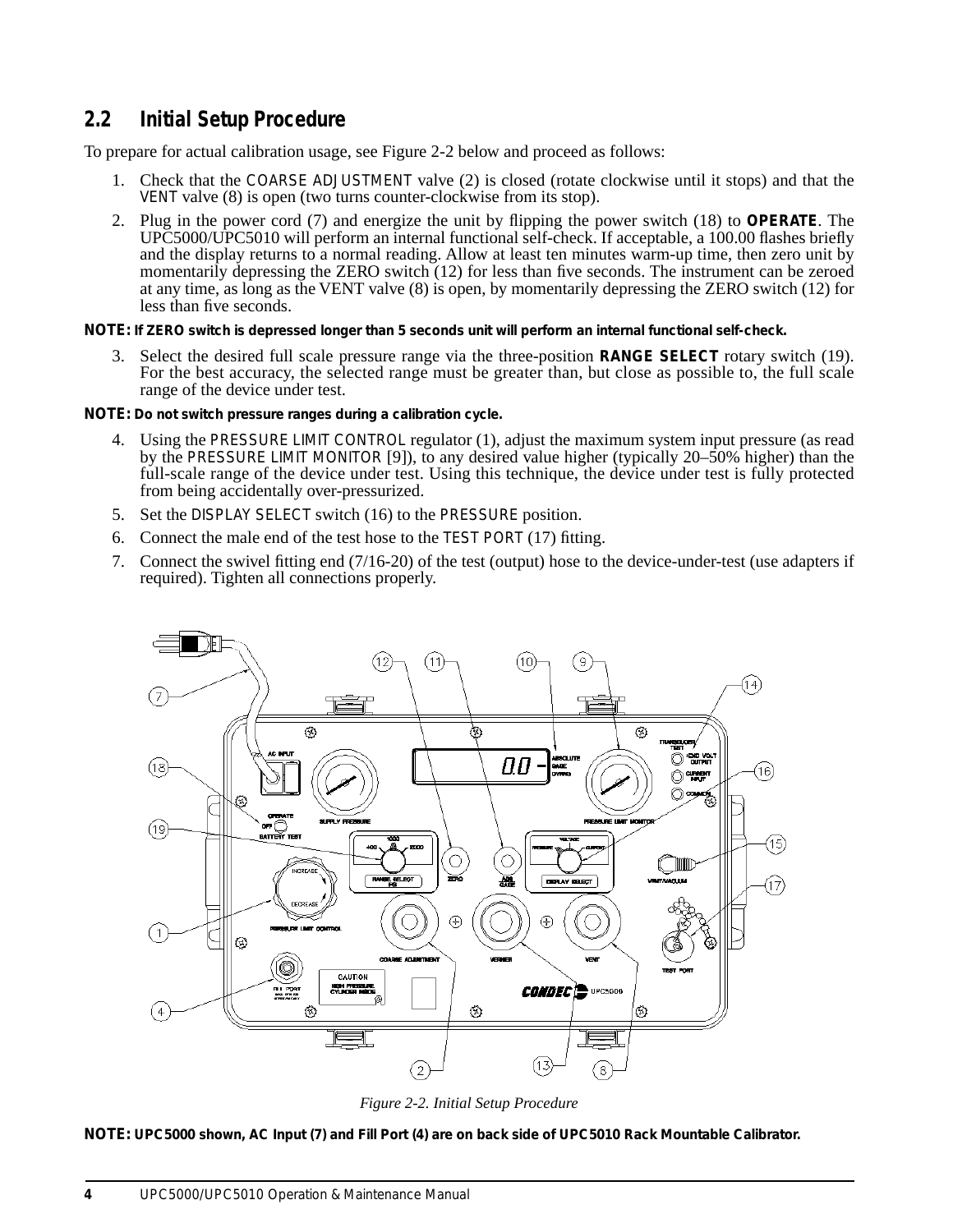8. Optional - if the current (4.000 to 20.000 mA) measurement features are used, connect the provided transducer test cable, (PN 55092), to the transducer test jacks (14).

When connected, the transducer test cable provides +32 VDC excitation on non-battery units, or +18 VDC excitation on battery units. The internal impedance (load) is 10 ohms.

**NOTE:** *+ EXCITATION VOLTAGE will only operate while units power cord is plugged into AC wall outlet. Battery units may be ordered special to obtain +28 VDC excitation.* 

The display scaling for these current measurements are as follows:

| <b>SWITCH POSITION</b> | DISPLAY READING         |
|------------------------|-------------------------|
| Current                | 0-20.000 mA by 0.005 mA |
| *Voltage               | 0-100.00 mV by 0.02 mV  |

*Table 2-1. Display Select Switch (16)*

**NOTE:** *UPC5000/UPC5010 reads a 4-20 mA signal only, but will display as either 4-20 mA or 20-100 mV.* 

The test cable connector wiring is as follows:

| CONNECTOR PIN DESIGNATION | <b>FUNCTION</b>                    |
|---------------------------|------------------------------------|
|                           | $+$ VDC.                           |
|                           | + SIGNAL                           |
|                           | NOT USED                           |
|                           | <b>VOLTAGE &amp; SIGNAL COMMON</b> |

*Table 2-2. Transducer Test Cable (PN 55092)*

**NOTE:** *Connector pin designations are for reference only, and are no longer a connector on newer units. See Figure 2-2 on page 4 (14).*

## **2.3 Pressure Measurement Sequence for Absolute/Gage Unit**

- 1. Check that the indicator on the right end of the display indicates desired mode (10). If not, momentarily depress the ABS/GAGE switch (11) to obtain mode.
- 2. If operating unit in GAGE mode go to Section 2.4. If operating unit in ABSOLUTE mode go to Section 2.5.

## **2.4 Pressure Measurement Sequence for Gage Only Unit**

**NOTE:** *See Figure 2-3 on page 6 when following these steps.*

- 1. To apply pressure, close the *VENT* valve (8), approximately two turns, until it stops, then open the *COARSE ADJUSTMENT* valve (2) approximately 1/2 turn counter-clockwise until the numerical display begins to move. The pressure may change rapidly until reaching approximately 90% of the desired final value.
- 2. Use either the *COARSE ADJUSTMENT* (2) or *VENT* valve (8) to obtain a specific pressure reading. Both provide precise control. As the pressure approaches the desired value, the valve being used for control should be rotated slowly clockwise to its closed position.
- 3. To obtain exact pressure readings, slowly rotate the *VERNIER* control (13) knob in the direction required (clockwise to increase pressure) as indicated by the electronic numerical display.
- 4. The transducer current measurement can be displayed at any time by placing the **DISPLAY SELECT** switch (16) to its *CURRENT* position.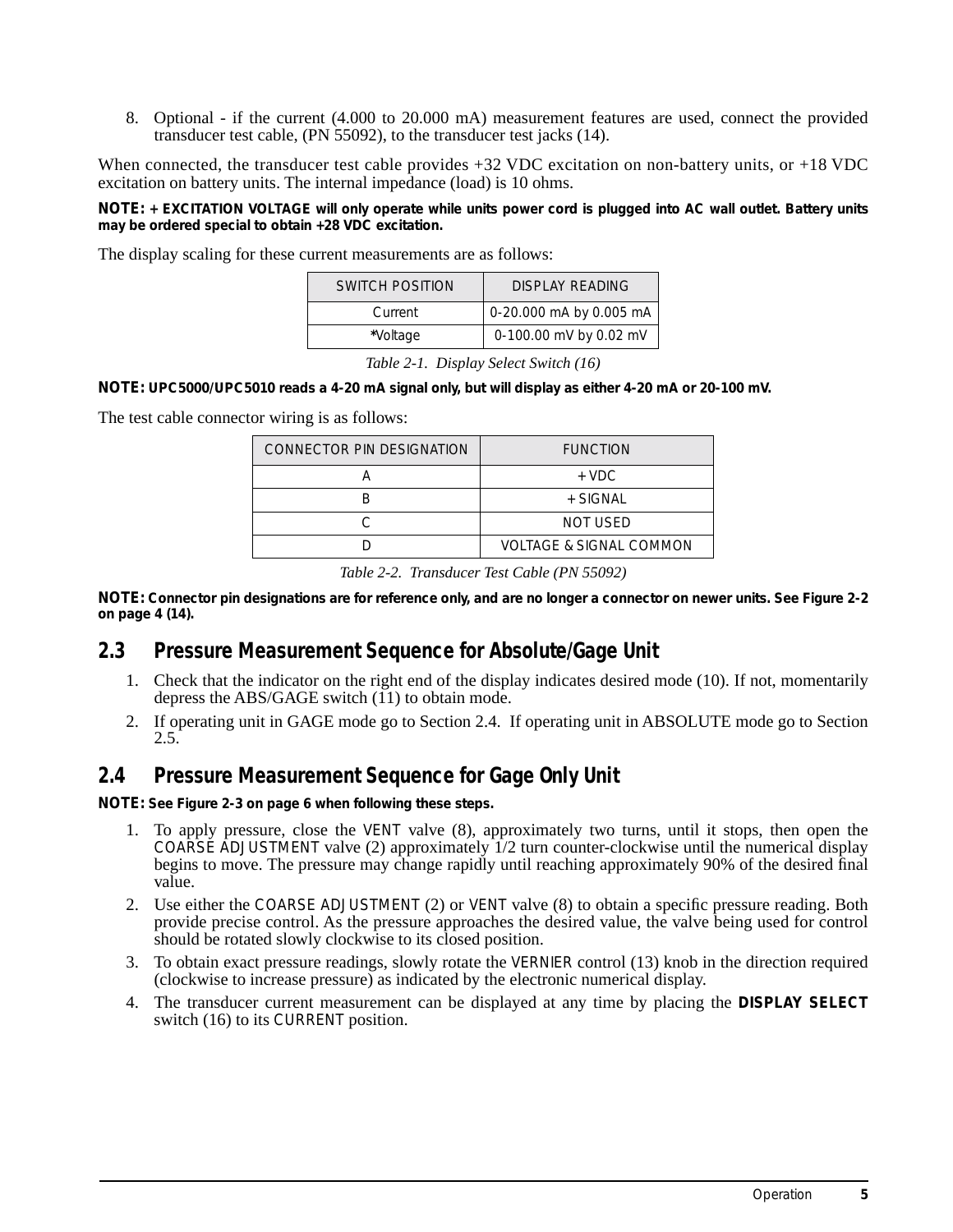

*Figure 2-3. Pressure Measurement Sequence (Gage Only)*

**NOTE***: UPC5000 shown, AC Input (7) and Fill Port (4) are on back side of UPC5010 Rack Mountable Calibrator.*

## **2.5 Pressure Measurement Sequence for Absolute Only Unit**

- 1. If only pressure measurements greater than barometric are required, continue to step 1.1. If pressure measurements above and below atmospheric pressure are required, go to Step 2.
	- 1.1. To apply pressure, close the *VENT* valve (8) (approximately two turns to its stop) and open the *COARSE ADJUSTMENT* valve (2) approximately 1/2 turn counter-clockwise until the numerical display begins to move. In general, the pressure may be changed rapidly until reaching approximately 90% of its desired final value.
	- 1.2. Use either the *COARSE ADJUSTMENT* (2) or *VENT* valve (8) to obtain a specific pressure reading. Both provide precise control. As the pressure approaches the desired value, the valve being used for control should be rotated slowly clockwise to its closed position.
	- 1.3. To obtain exact pressure readings, slowly rotate the *VERNIER* control (13) knob in the direction required (clockwise to increase pressure) as indicated by the electronic numerical display.
- 2. If pressure measurements above and below atmospheric pressure are required, connect a vacuum pump to the *VACUUM/VENT* port (15) as shown in Figure 2-4 on page 7.
- 3. Open the *VENT* valve (8), close the *COARSE ADJUSTMENT* valve (2) and apply power to the vacuum pump and allow it to evacuate the system for several minutes or until the digital display reading reaches equilibrium near zero PSIA. Press the **ZERO** button to establish a zero reference on the display.
- 4. With the vacuum pump still running, close the *VENT* valve (8) and check for system leaks. If there are none, continue to step 4.1.
	- 4.1. To apply pressure, close the *VENT* valve (8) (approximately two turns to its stop) and open the *COARSE ADJUSTMENT* valve (2) (approximately 1/2 turn counter-clockwise until the numerical display begins to move). In general, the pressure may be changed rapidly until reaching approximately 90% of its desired final value.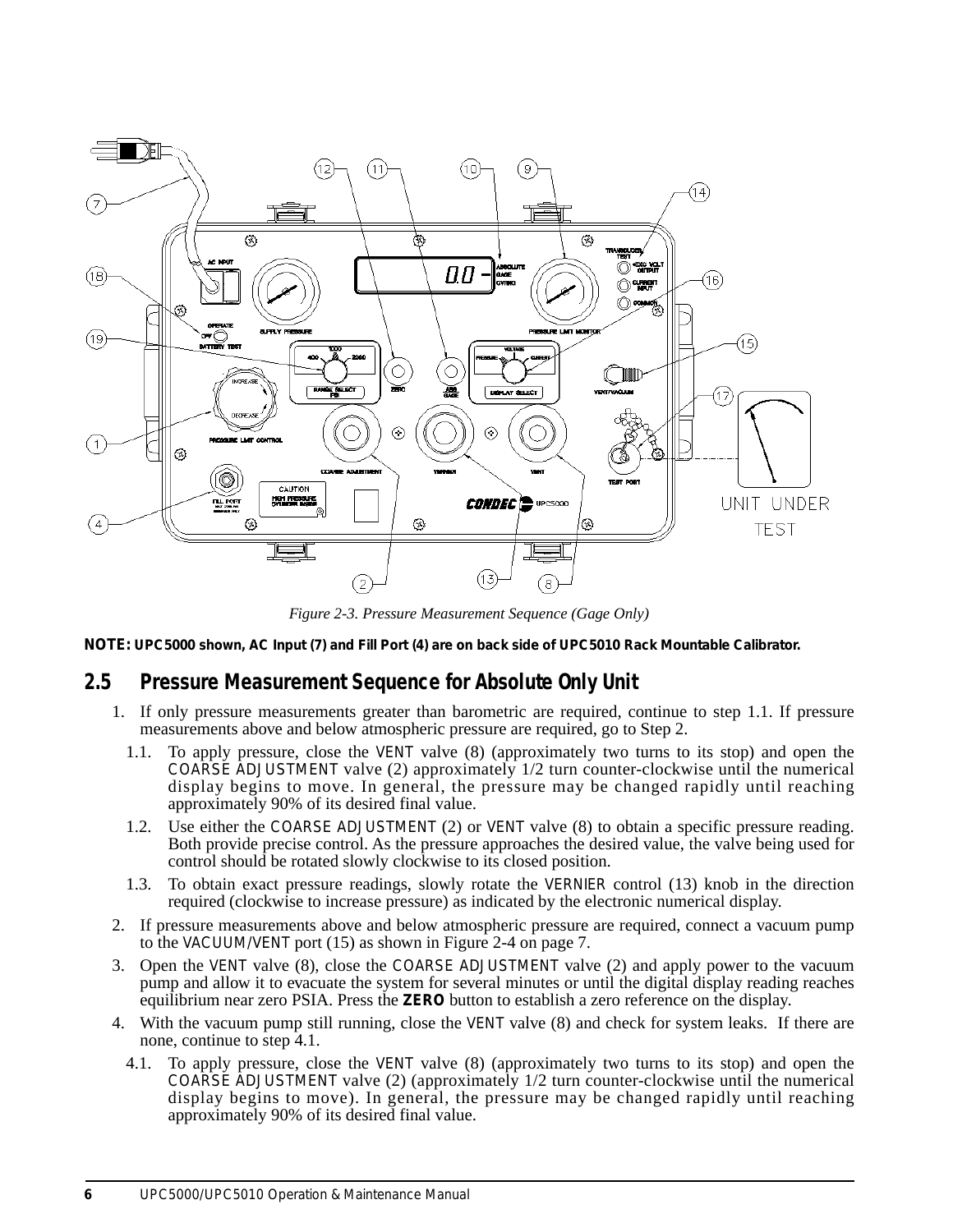- 4.2. Use either the *COARSE ADJUSTMENT* (2) or *VENT* valve (8) to obtain a specific pressure reading. Both provide precise control. As the pressure approaches the desired value, the valve being used for control should be rotated slowly clockwise to its closed position.
- 4.3. To obtain exact pressure readings, slowly rotate the *VERNIER* control (13) knob in the direction required (clockwise to increase pressure) as indicated by the electronic numerical display.



*Figure 2-4. Pressure Measurement Sequence (Absolute Only)*

## **2.6 Battery Operation**

When supplied with the battery, the UPC5000/UPC5010 has an internal, rechargeable 12 volt, lead acid battery which provides a minimum of six hours of completely portable usage before having to be recharged.

An **ON/OFF**/**BATTERY TEST** switch (18) is provided to conserve energy when the instrument is not in use, and to provide the operator with information as to the status of the battery voltage during use.

The UPC5000/UPC5010 can be operated and recharged by connecting to a standard AC outlet via the line cord (supplied). The battery re-charge cycle time is approximately 16 to 20 hours with the **ON/OFF** switch in the *OFF* position. The charging circuit is designed to be left on indefinitely without adversely affecting battery life.

When selected, the momentary action **BATTERY TEST** switch (18) (Figure 2-4 on page 7) is used to read the actual battery voltage. The battery voltage reading typically is between 11.5 and 13.0 volts. When the battery voltage reads 11.5 volts, there are approximately one to two hours of useful operation left and a *low battery* indicator is illuminated. For LED display units, a red LED in the left center of the display turns on. For LCD display units, five LED segments in the left of the display window illuminate in a "U" shape. The instrument ceases to function when the battery voltage is 11.0 volts or less.

**NOTE:** *The battery test should only be performed with the UPC5000/UPC5010 operating at zero PSIG (VENT valve open) and at the conclusion of the test, the unit's ZERO button will have to be pushed again to re-zero the instrument.*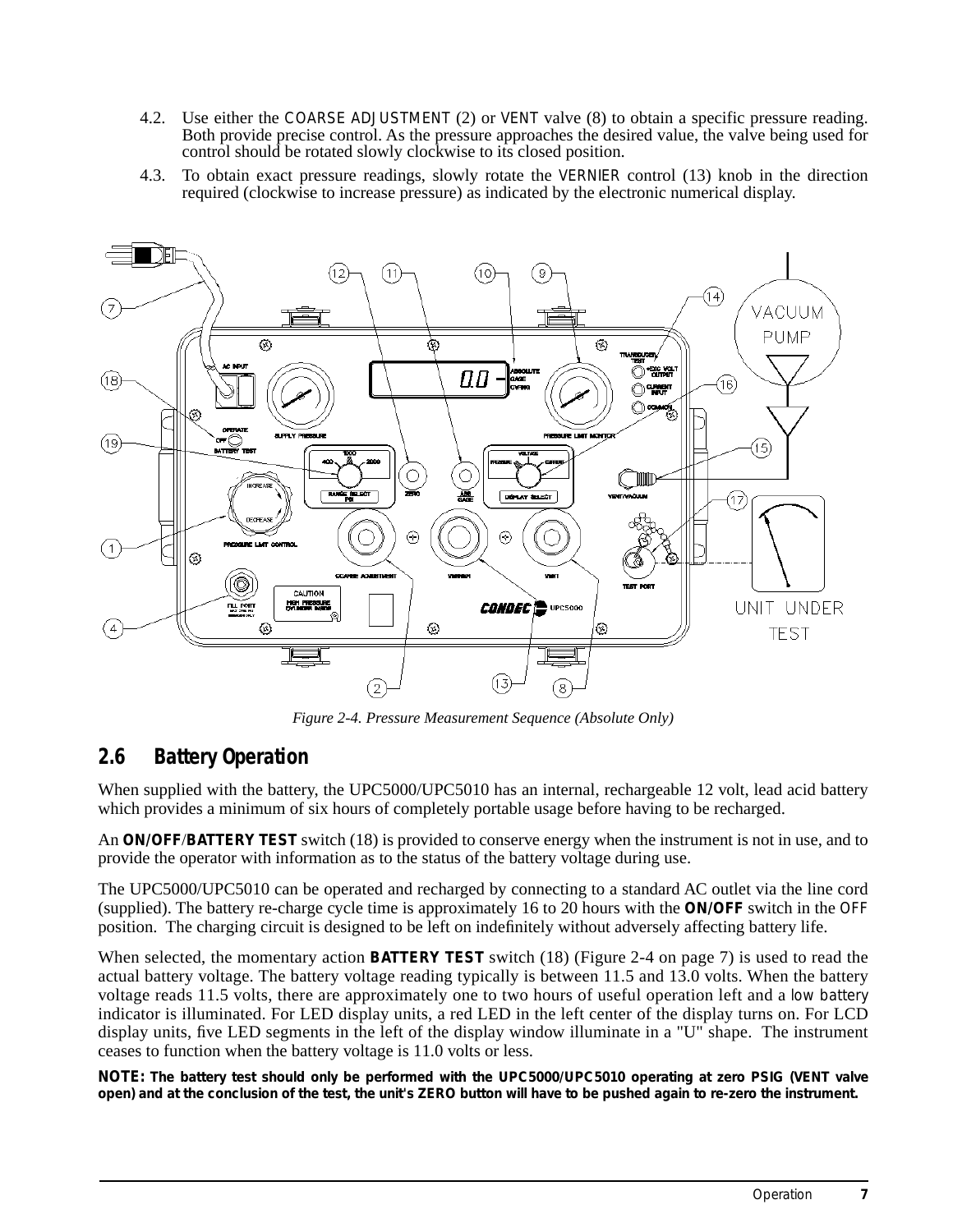# **3.0 Calibration**

Follow the procedure on the following pages for calibrating the UPC5000/UPC5010.

**NOTES:**

- *• When calibrating, the computer within the UPC5000/UPC5010 is actually being re-programmed, therefore it is important that the pressure standard being used is in satisfactory operating condition and that the technician fully understands its operating characteristics and methods of usage. In addition, the UPC5000/UPC5010 itself must be properly warmed up (approximately ten minutes) and electrically stabilized prior to performing a calibration cycle.*
- *• The CONDEC Repair Lab is equipped to do calibrations on CONDEC calibrators and pressure standards. Calibrations include a certification and are traceable to N.I.S.T (see "UPC5000/UPC5010 Return Material Authorization Form" on page 53).*

## **3.1 Pneumatic Calibration Set-up**

Figure 3-1 defines a typical gage or absolute/gage calibration set-up using a floating piston-type, dead weight tester. While doing an ABSOLUTE Only Unit calibration, a vacuum pump with an indicator capable of reading PSIA will be required where the dead weight tester/pressure source is shown in Figure 3-1. This enables going below local barometric pressure.

**NOTE:** *Any type of precision pressure or vacuum standard is acceptable as long as its basic accuracy is ±0.025% of point or better.*

To permit proper calibration, at least an *ON/OFF* and a *VENT* valve (connected as shown in Figure 3-1) must be provided.

## **3.2 Instrument Calibration Set-up**

The UPC5000/UPC5010 is placed into its calibrate mode by connecting a Condec Calibration Module (PN 60109) via the multi-pin jack. The jack is located behind the small slide plate near the fill port (see Figure 3-1).

The Condec Calibration Module provides access to the calibrator's various program modes via a five-position rotary switch. It also provides a means of entering and storing data via four other momentary action switches.

In the calibrate mode, the UPC5000/UPC5010's numerical display is used to provide operator prompting symbols as well as displaying the various data formats. For example, in Figure 3-2, the data format shown is that obtained as soon as the *ZERO/SPAN* position of the rotary switch is selected.



*Figure 3-1. Gage Only Unit or Absolute/Gage Unit nstrument Calibration Set-up*

**NOTE:** *UPC5000 shown, AC input and Fill Port are on backside of UPC5010 Rack Mountable Calibrator.*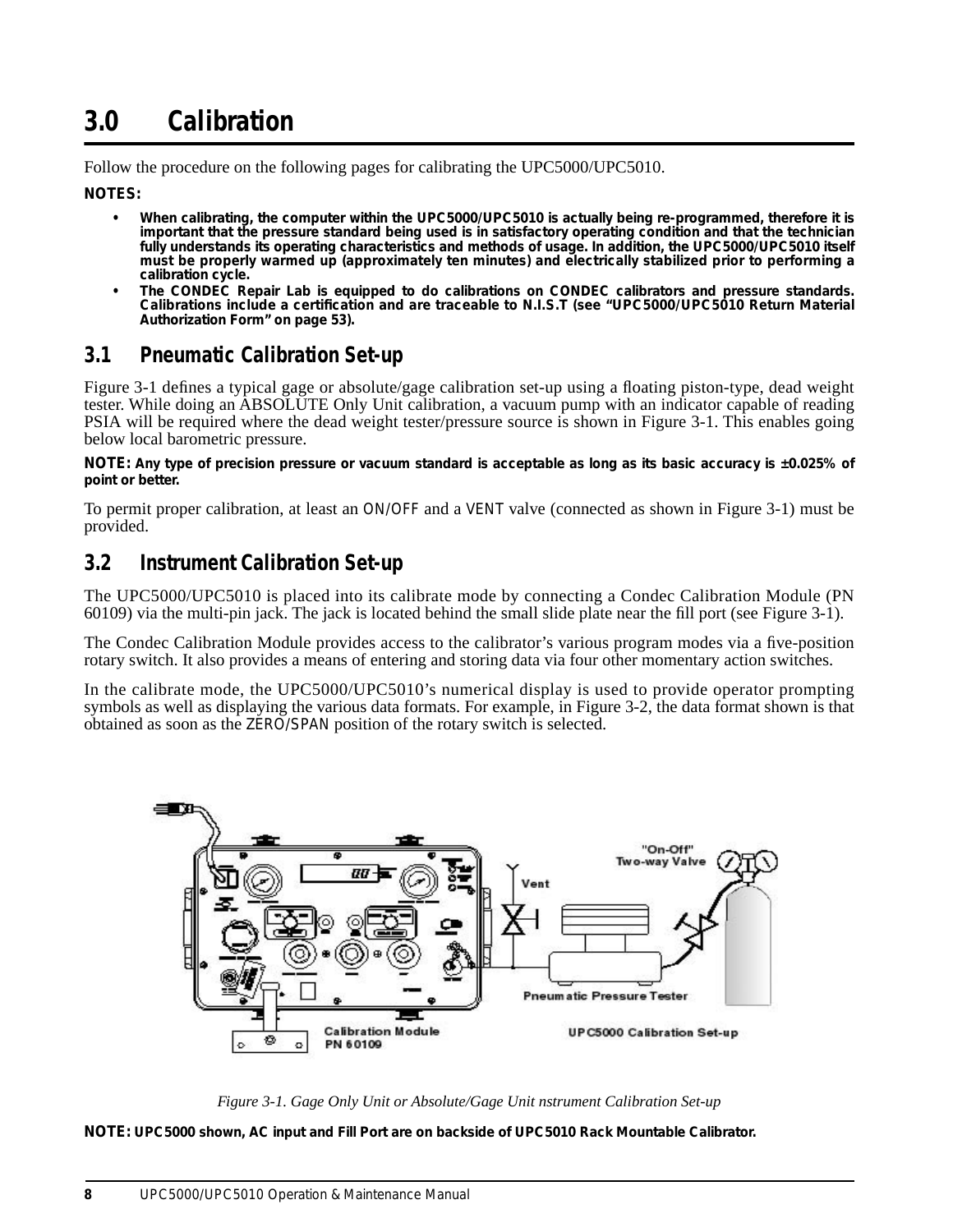## **3.3 Zero/Span Calibration**

Selecting the *ZERO/SPAN* position on the Condec Calibration Module (PN 60109) places the instrument into its *ZERO/SPAN* calibration mode. The display is shown in Figure 3-2.

**NOTE:** *Absolute Only Unit requires vacuum pump with PSIA indicator to obtain readings below local barometric pressure.*



*Figure 3-2. Zero/Span calibration for Absolute/GageUnit*

Starting with the instrument's lowest pressure range, perform Steps 1 and 2 shown in Table 3-1 for each pressure range.

**Note:** *Perform Step 1 in all ranges prior to doing Step 2.*

Perform the following for each step:

- 1. Gage Only or Absolute/Gage Unit: Adjust input pressure to the appropriate (either 0 or 100%) value. Absolute Only Units: Must use a vacuum pump with PSIA display, to reach as close to 0 PSIA as possible.
- 2. Perform the action indicated in Table 3-1 when pressure input readings are stable.

| Step No. | <b>Operator Action Required</b><br>Pressure Input Value |                    | Resulting Display Indication | <b>Remarks</b> |
|----------|---------------------------------------------------------|--------------------|------------------------------|----------------|
|          | 0% (see Note 3<br>below)                                | Press ENTER button | 0%                           | Note 1 below   |
|          | 100%                                                    | Press ENTER button | 100%                         | Note 2 below   |

|  |  |  | Table 3-1. Zero and Span Calibration Sequence |  |
|--|--|--|-----------------------------------------------|--|
|--|--|--|-----------------------------------------------|--|

**NOTES:**

- *1. If readings are not stable or are not within ±20% of zero, the zero correction can't be entered.*
- *2. If readings are not stable or are not within ±5% of 100%, the span correction cannot be entered.*
- *3. Absolute only unit: Maximum vacuum standard display reading of 0.04 PSIA.*

## **3.4 Linearity and Hysteresis Calibration**

Install the Condec Calibration Module (PN 60109) and select the *LYN/HYS* position of the rotary switch on the module. This places the UPC5000/UPC5010 into its linearization/hysteresis calibration mode. The display is shown in Figure 3-3 below.

**NOTE:** *The zero/span calibration needs to be performed prior to linearity and hysteresis calibration. For Absolute Only Unit, vacuum pump with PSIA indicator must be used to obtain readings below local barometric pressure.*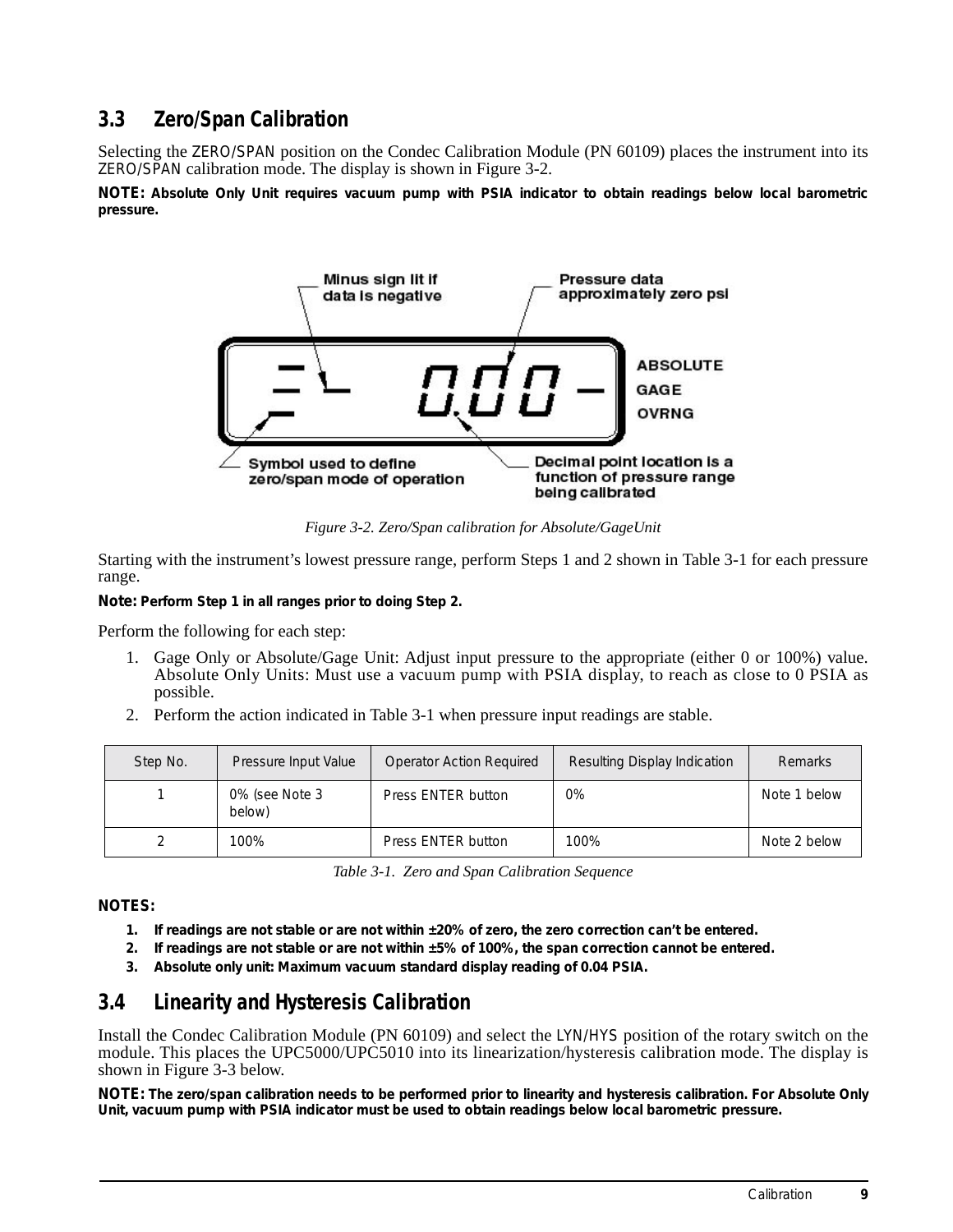

*Figure 3-3. Linearity and Hysteresis Calibration*

Starting with the instrument's lowest pressure range, sequentially perform the thirteen steps described in Table 3-2, for each pressure range being calibrated. Perform the following for each step:

- 1. Adjust input pressure to the appropriate value without overshooting the setting. If value is overshot, vent unit and repeat steps.
- 2. Perform the action as indicated when the readings are stable. On units below 2000 PSI it should not take longer than five minutes. Units above 2000 PSI and all absolute only units should take no longer than fifteen minutes. If it is taking longer, check system for leaks. If no leaks are found, the CPU or transducer may be defective.

| <b>Step</b> | Input Pressure % of Range | <b>Operator Action Required</b> | Status Symbol in<br>Left-most Digit | Remarks           |
|-------------|---------------------------|---------------------------------|-------------------------------------|-------------------|
| 1           | 0 (see note 4 below)      | Press ZERO switch               | L                                   | Zero on display   |
| 2           | 10                        | Press ENTER button              | L                                   | Notes 1 & 2 below |
| 3           | 20                        | Press ENTER button              | L                                   | Notes 1 & 2 below |
| 4           | 30                        | Press ENTER button              | L                                   | Notes 1 & 2 below |
| 5           | 40                        | Press ENTER button              | L                                   | Notes 1 & 2 below |
| 6           | 50                        | Press ENTER button              | L                                   | Notes 1 & 2 below |
| 7           | 60                        | Press ENTER button              | L                                   | Notes 1 & 2 below |
| 8           | 70                        | Press ENTER button              | L                                   | Notes 1 & 2 below |
| 9           | 80                        | Press ENTER button              | L                                   | Notes 1 & 2 below |
| 10          | 90                        | Press ENTER button              | L                                   | Notes 1 & 2 below |
| 11          | 100                       | No Action Required              | H                                   | Note 3 below      |
| 12          | 50                        | Press ENTER button              | H                                   | Notes 1 & 2 below |
| 13          | 0 (see note 4 below)      | No Action Required              | L                                   |                   |

*Table 3-2. Linearization and Hysteresis Calibration Sequence* 

When Step 11 is reached, the display changes so that the left most status symbol is *H*. This remains for Step 12 and down to approximately 0.00 PSI.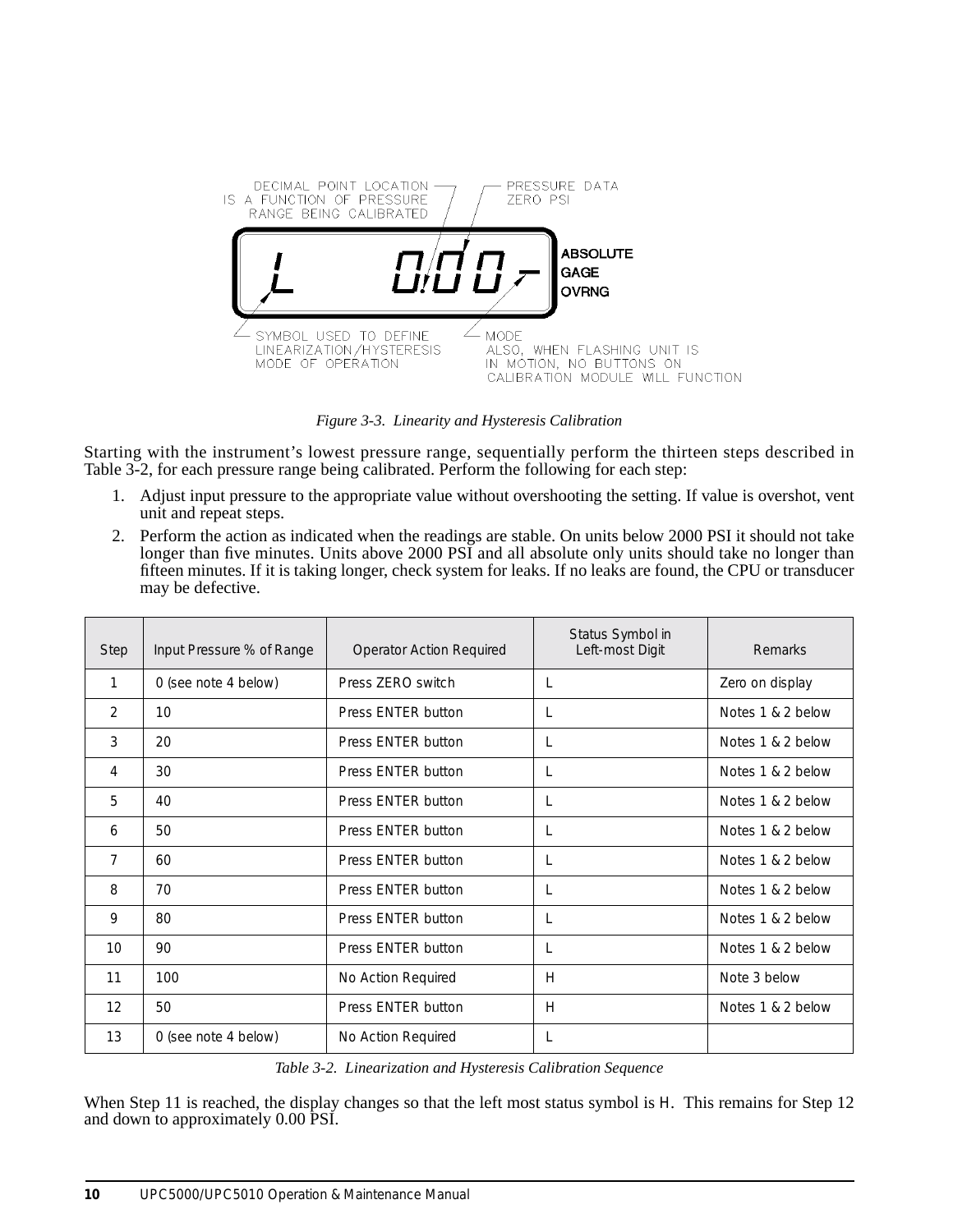#### **NOTES:**

- *1. If reading is in motion or correction required is not within ±0.8% of full-scale, no entry is made.*
- *2. If entry is valid, the display momentarily indicates the correction value (in percent) and the memory location at which it is stored.*
- *3. If 100% ±0.05% is not obtained, repeat the zero/span calibration sequence.*
- *4. Absolute only unit: Maximum vacuum standard display reading of 0.04 PSIA.*

## **3.5 Shunt Resistor Calibration**

To place the UPC5000/5010 into shunt calibration mode, install the Condec Calibration Module (PN 60109) and select the *SHUNT MODE* position of the rotary switch. The display is shown in Figure 3-4.



*Figure 3-4. Display in Shunt Resistor Calibration Mode.*

With the UPC5000/UPC5010's highest pressure range selected, perform the four step sequence described below.

1. Gage Only and Absolute/Gage Units: be sure the input pressure is set at 0 PSIG.

**NOTE:** *Absolute Only Units: Must use a vacuum pump with PSIA display, to reach as close to 0 PSIA as possible (maximum vacuum standard display reading of 0.04 PSIA).*

- 2. Press and hold the **ZERO** button on the module until a stable zero indication is obtained.
- 3. Release the **ZERO** button and allow the display to stabilize at its shunt resistor calibration number (100  $\pm$ 5.00%).
- 4. Press the **ENTER** button on the module. When accepted, the bottom half of all display digits momentarily illuminate.

## **3.6 Voltage/Current Input Calibration**

To calibrate a current generator capable of generating 20 mA, it should be connected to the *COMMON* and *CURRENT INPUT* jacks (Figure 2-2 on page 4 [14]). The **DISPLAY SELECT** switch (16) should be in the *VOLTAGE* position.

- 1. Set the Condec Calibration Module (PN 60109) to the *ZERO/SPAN* position (see Figure 3-2 on page 9 for display reading).
- 2. Press the **ENTER** button on the module. The display reads *0.00*.
- 3. Set the current generator for 20 mA output. Press the **ENTER** button on the module. The display should read *100.000*.
- 4. Turn the **DISPLAY SELECT** switch (16) to the *CURRENT* position. Display will read 20.000.
- 5. Disconnect the current generator.

**NOTE:** *If the display reading is off, set the Current Generator to 0, and press the ENTER button on the Condec Calibration Module. Set the Current Generator for 20 mA output. The display will read 20.000. If the display reading is off, press the ENTER button on the module. If the display reading is not 20.000, CPU is faulty and requires servicing.*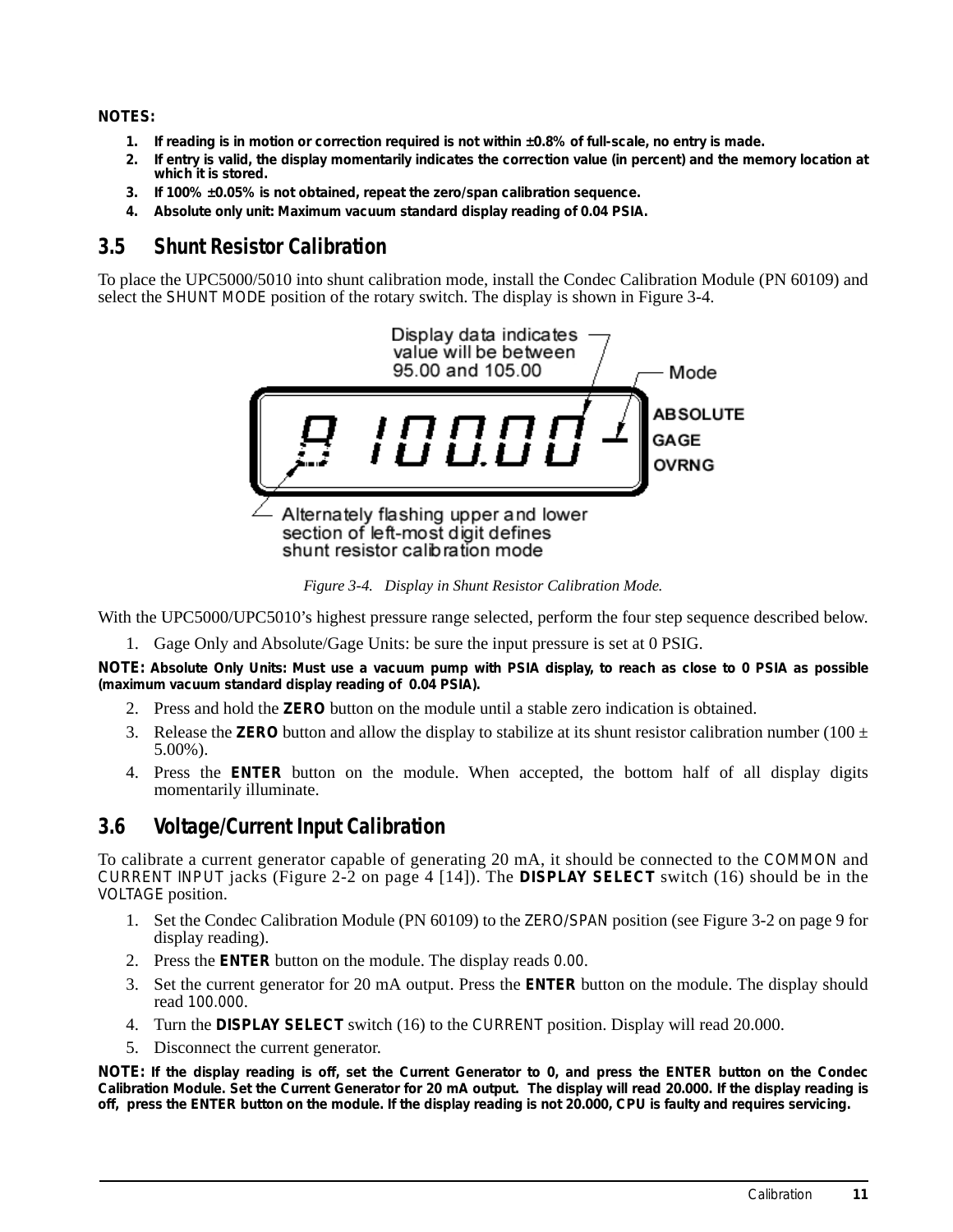## **3.7 Permanent Data Storage**

After completing the above calibration procedures, the new data that has been entered into the computer must be permanently stored. The sequence to do this is as follows:

- 1. Select the *DATA RECALL* position of the rotary switch on the Condec Calibration Module (PN 60109).
- 2. Press the **STORE** button on the module.
- 3. When the data is accepted, the four-digit number on the display indicates *1 020* for as long as the **STORE** button is pressed.

## **3.8 Required Barometric Offset for Absolute/Gage Unit**

**Note:** *This section can only be completed after Sections 3.3 through 3.7 have been done.*

Obtain the current barometric pressure from a pressure standard with an accuracy of .025% or better, to calibrate the absolute zero at the current barometric pressure.

If the current barometric pressure is below 14.7 PSIA, the offset is positive, see Example 1. If the current barometric pressure is above 14.7 PSIA, the offset is negative, see Example 2. If the current barometric pressure is 14.7 PSIA, then no offset is needed.

#### **Example 1:**

If the current barometric pressure is **lower** than 14.70 PSIA, subtract the current barometric pressure from 14.70.

14.70 PSI: UPC5000/UPC5010 reference point

-14.55 PSI: Current barometric pressure

0.15 PSI: Positive Delta Offset

Complete the following steps (refer to Figure 2-2 on page 4 and Figure 3-1 on page 8):

- 1. Open the *VENT* valve (8) and close the *COARSE ADJUSTMENT* (2) valve.
- 2. Using the **RANGE SELECT** switch (19), select the lowest pressure range on the UPC5000/UPC5010.
- 3. Select the *ZERO/SPAN* position on the Condec Calibration Module (PN 60109). The UPC5000/UPC5010 displays three dashes on the left side of the display to indicate this mode.
- 4. Press the **ENTER** button on the Condec Calibration Module. The UPC5000/UPC5010 display reads zero. Repeat this step for the mid and high ranges.
- 5. Close the *VENT* valve (8). Select the lowest pressure range of the UPC5000/UPC5010.
- 6. Turn the *VERNIER* (13) of the UPC5000/UPC5010 clockwise, creating a pressure until the display reads 0.15 PSI.
- 7. Depress the **ENTER** button on the Condec Calibration Module. The UPC5000/UPC5010 display reads zero. Repeat this step for the mid and high ranges.
- 8. Select *DATA RECALL* on the Condec Calibration Module. The display shows *1XXX* (three digits).
- 9. Press the **STORE** button on the Condec Calibration Module. The display reads *1 020* or *1 377* when the button is pressed.

#### **Example 2:**

If the current barometric pressure is **above** 14.70 PSIA, subtract the current barometric pressure from 14.70.

14.70 PSI: UPC5000/UPC5010 reference point

-14.75 PSI: Current barometric pressure

-.05 PSI: Negative Delta Offset

**NOTE:** *Normally the negative offset is small enough to prevent the need of a vacuum pump.*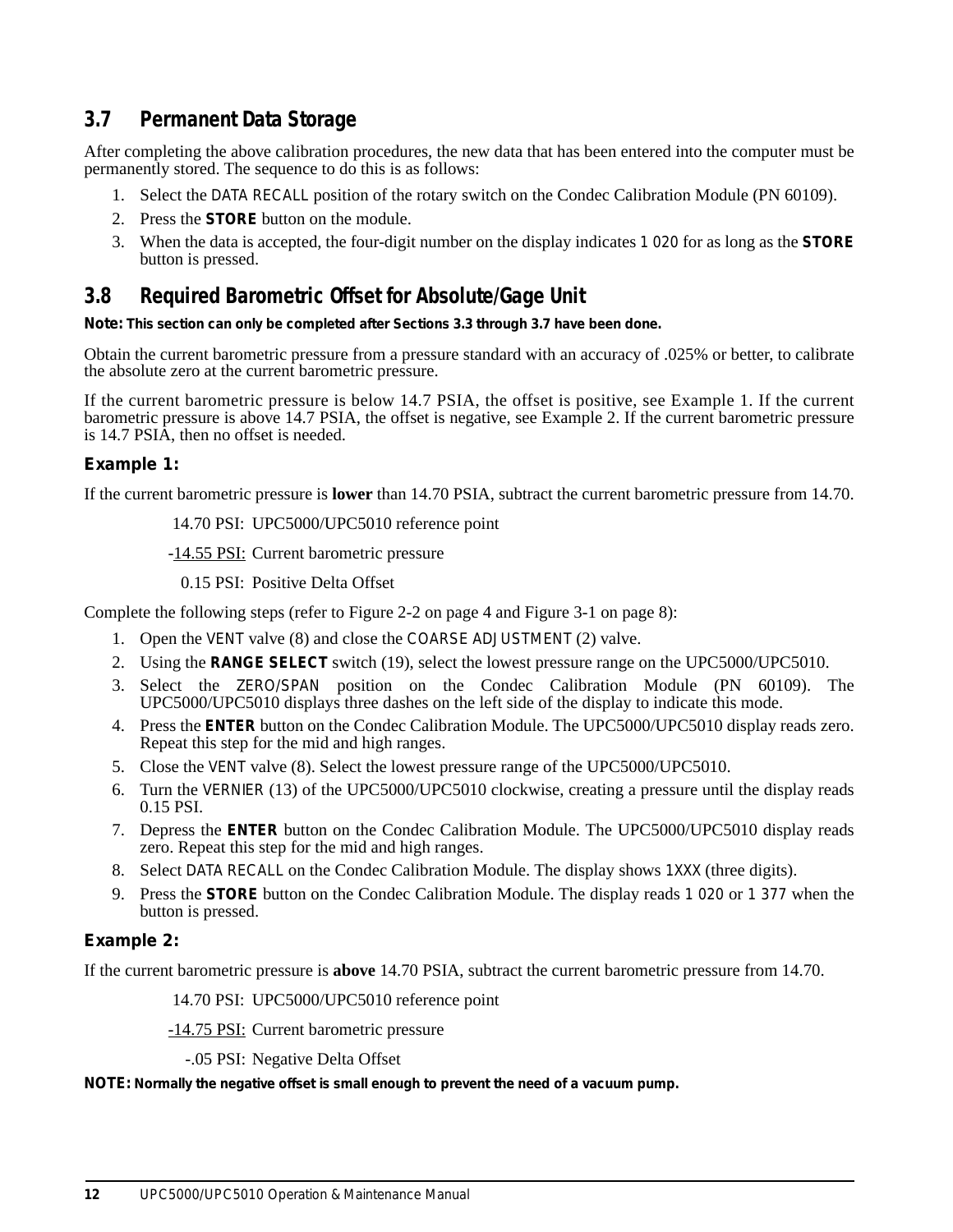Complete the following steps (refer to Figure 2-2 on page 4 and Figure 3-1 on page 8):

- 1. Open the *VENT* valve (8) and close the *COARSE ADJUSTMENT* valve (2).
- 2. Using the **RANGE SELECT** switch (19), select the lowest pressure range on the UPC5000/UPC5010.
- 3. Select the *ZERO/SPAN* position on the Condec Calibration Module (PN 60109). The UPC5000/UPC5010 displays three dashes on the left side of the display to indicate this mode.
- 4. Depress the **ENTER** button on the module. The UPC5000/UPC5010 display reads zero. Repeat this step for the mid and high ranges.
- 5. Close the *VENT* valve (8). Select the lowest pressure range of the UPC5000/UPC5010.
- 6. Turn the *VERNIER* (13) of the UPC5000/UPC5010 counter-clockwise to create a vacuum until the display reads -0.05 negative offset.
- 7. Depress the **ENTER** button on the module. The UPC5000/UPC5010 display reads zero. Repeat this step for the mid and high ranges.
- 8. Select *DATA RECALL* on the module. The display reads *1XXX* (three digits).
- 9. Press the **STORE** button on the module. The display reads *1 020* or *1 377* when the button is pressed.

## **3.9 Normal Mode Test**

After completing the above calibration procedures, you must perform a normal mode test. A current generator capable of generating 20 mA must be connected to the COMMON and CURRENT INPUT jacks, see Figure 2-2  $(14)$ . The DISPLAY SELECT switch  $(16)$  should be on the CURRENT position.

- 1. Set the Condec Calibration Module to the *NORMAL MODE* position.
- 2. **DISPLAY SELECT** switch should still be in the *CURRENT* position. Display will read *20.000*.
- 3. Turn the **DISPLAY SELECT** switch to the *VOLTAGE* position. Display will read *100.00*.
- 4. The pneumatic portion of the calibration is now complete and the pressure standard and the module can now be disconnected.

## **3.10 Self-Check Test**

Complete the following steps (see Figure 2-2).

- 1. Remove the CONDEC Calibration Module.
- 2. Depress the ZERO push-button (12) on the UPC5200/UPC5210 until the unit shows "*CAL*". The display will show "*100*" to verify the unit's accuracy, then it will return to the normal mode automatically.
- 3. The pneumatic portion of the calibration is now complete and the pressure standard and the CONDEC Calibration Module can now be disconnected.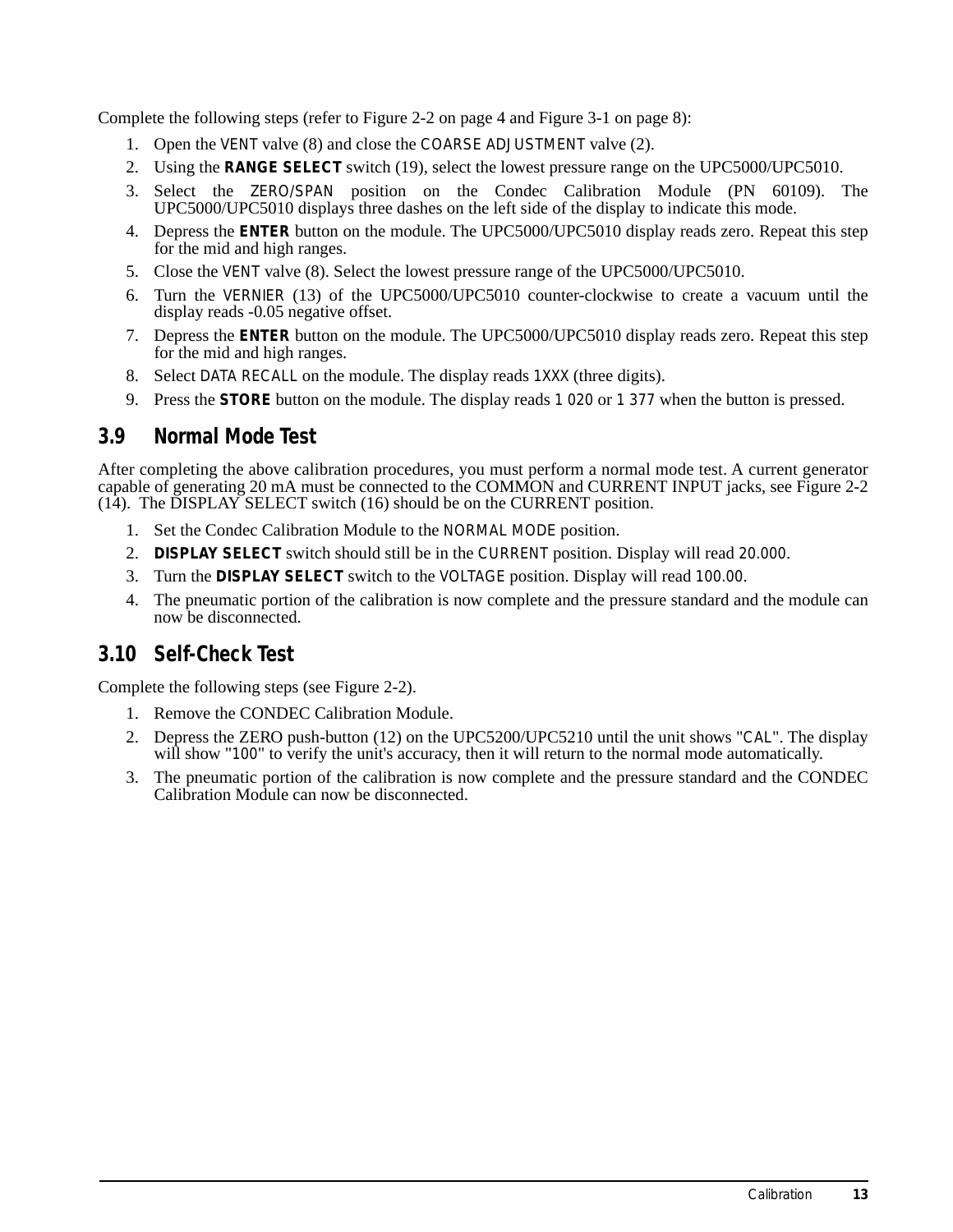# **4.0 Maintenance and Service**

This section outlines the mechanical and basic electrical repair procedures for the UPC5000/UPC5010.

## **4.1 Troubleshooting**

Use Table 4-1 below for information on troubleshooting the UPC5000/UPC5010.

| Symptom                                                                               | Problem                                        | Remedy                                                                                                  |  |
|---------------------------------------------------------------------------------------|------------------------------------------------|---------------------------------------------------------------------------------------------------------|--|
| No lit display                                                                        | Unit will not energize                         | Check fuse, check power source, check<br>power switch                                                   |  |
| Display slowly decreases over time                                                    | Leak in system                                 | Check all compression and pipe fittings<br>with snoop, bottle of liquid leak gas<br>detector (PN 64781) |  |
| Display does not respond when Vernier<br>knob is turned                               | No Vernier control                             | Readjust isolation valves on Orion;<br>replace O-ring on Vernier piston                                 |  |
| Display increases or decreases when<br>COARSE (Pressure) or VENT valves are<br>closed | No Pressure or Vent control                    | Replace valve seats or O-rings in valves;<br>check valve needles                                        |  |
| Unit will not stay in CAL; display shows<br>"o" and reads a high value at zero PSIG.  | Transducer over-pressurized                    | Replace transducer                                                                                      |  |
| Low battery indicator on display<br>illuminates when unit is powered                  | Low or no battery power                        | Re-charge battery, check power supply<br>charging voltage                                               |  |
| No display when in battery mode after<br>charging                                     | Battery will not hold charge                   | Replace battery                                                                                         |  |
| Display will not zero                                                                 | Display will not zero                          | Perform a ZERO/SPAN calibration                                                                         |  |
| Display shifts                                                                        | Transducer drifts or possible over<br>pressure | Replace transducer                                                                                      |  |
| Gas escapes when external supply<br>pressure is bled                                  | Nitrogen cylinder will not remain charged      | Remove inlet check valve: clean or<br>replace                                                           |  |

*Table 4-1. UPC5000/UPC5010 Troubleshooting*

## **4.2 Maintenance and Service Procedures**

The repair procedures cover the major components and sub-assemblies which are critical to the proper functioning of the calibrators and that need periodic maintenance over the life of the unit. Although some mechanical sub-assemblies could be replaced without venting cylinder it is not recommended.



*Only those persons who are formally trained as skilled technicians should attempt to repair these units. All safety precautions should be observed due to the presence of electrical components and high-pressure cylinders. Unit must always be unplugged from power source.*

#### **4.2.1 Panel/Chassis Removal and Installation**

#### UPC5000 Removal

**Tools required: Phillips screwdriver**

- 1. Loosen and remove the eight screws (PN 14862) that secure the panel assembly to the enclosure.
- 2. Lift the panel and chassis by grasping the regulator knob and test port and grasping under the panel edges. Ensure that the wire harnesses do not catch and snag.
- 3. Gently set the panel/chassis assembly on a bench top. It can be rested on the panel bottom and chassis edge with the panel tilted at an angle from its vertical.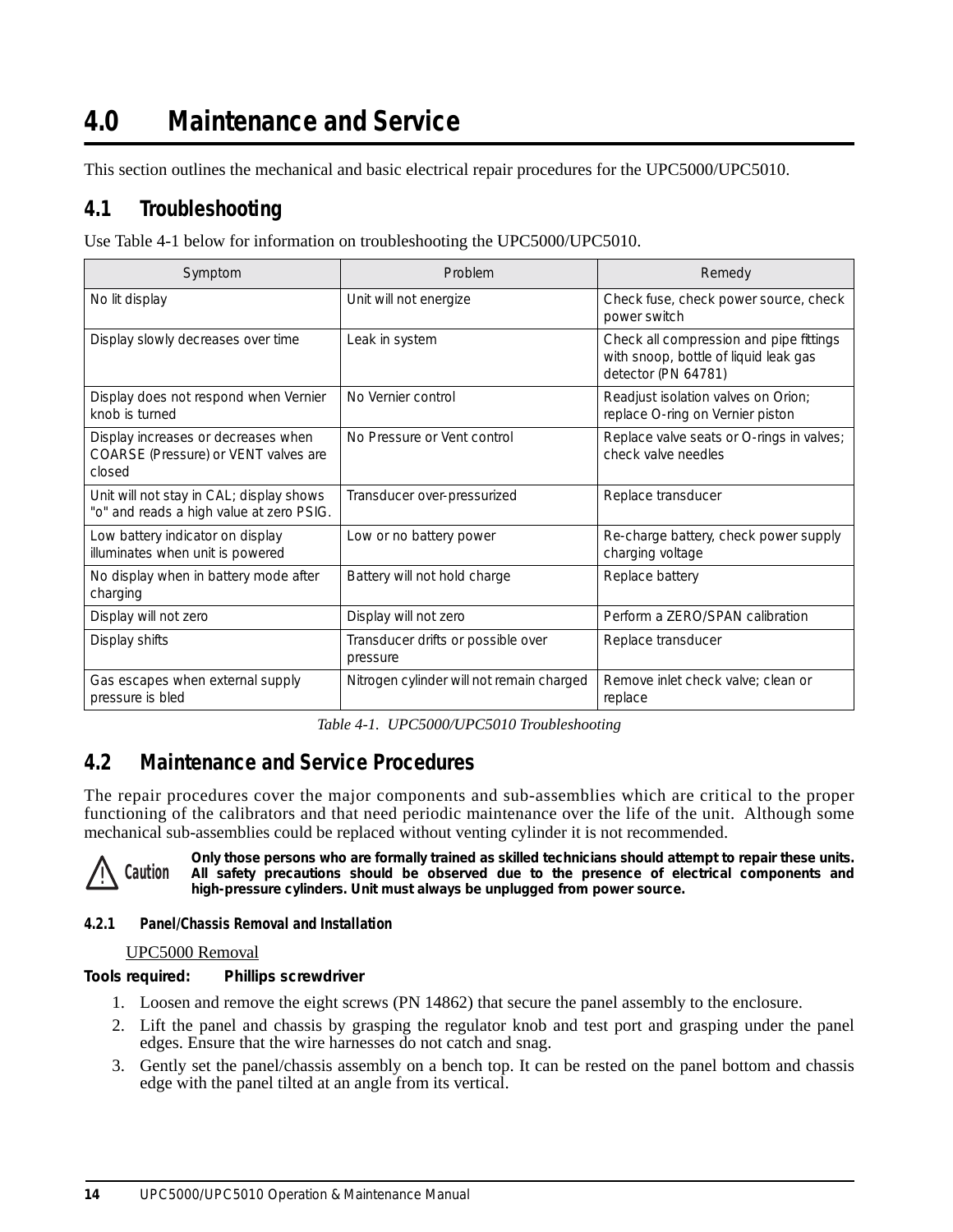#### UPC5000 Installation

**Tools required: Phillips screwdriver**

- 1. Lift the panel and chassis by first grasping the regulator knob and test port.
- 2. Gently place panel/chassis assembly into enclosure. Ensure that the wire harnesses do not catch and snag.
- 3. Align mounting holes and install the eight screws (PN 14862) that secure the panel assembly to the enclosure.

#### UPC5010 Removal

**Tools required: Phillips screwdriver**

- 1. Loosen and remove the fourteen screws (PN 14862) from top, bottom, and sides that secure the panel assembly to the enclosure. Also, loosen and remove the three screws (PN 56444) from the rear of unit that secure the enclosure to the *AC INPUT/FIILL PORT* panel.
- 2. Lift the panel and chassis by grasping the handles located on the front of the rack mountable panel. Ensure that the wire harnesses do not catch and snag.
- 3. Gently set the panel/chassis assembly on a bench top. It can be rested on the panel bottom and chassis edge with the panel tilted at an angle from its vertical.

#### UPC5010 Installation

**Tools required: Phillips screwdriver**

- 1. Lift the panel and chassis by grasping the handles located on the front of the rack-mountable panel.
- 2. Gently place panel/chassis assembly into enclosure. Ensure that the wire harnesses do not catch and snag.
- 3. Align mounting holes and install fourteen screws (PN 14862) from top, bottom, and sides that secure the panel/chassis assembly to the enclosure. Also, align mounting holes and install the three screws (PN 56444) from the rear of unit that secure the enclosure to the *AC INPUT/FIILL PORT* panel.

#### **4.2.2 Nitrogen Cylinder Assembly Removal (PN 59531)**

**NOTE:** *Condec strongly recommends that the internal nitrogen supply cylinder be pressure-tested and re-certified every five years from date cylinder was manufactured per U.S. DOT. 3AL Regulation, Title 49 CFR, parts 173 and 178.*

**Tools required: 7/16" open end wrench Phillips screwdriver 1-1/8" open end wrench 3/8" open end wrench**

#### **Procedure:**

- 1. Vent any remaining gas from the cylinder to atmosphere. Disconnect the power cord from the power source.
- 2. Remove front panel from its enclosure as described in Section 4.2.1 and carefully set on a bench top.
- 3. Using a 7/16" wrench, remove all tubing sections from the cylinder.
- 4. Remove the four mounting nuts and two clamps from the cylinder.
- 5. Remove the cylinder assembly.
- 6. If installing a new cylinder, remove the fitting/tee assembly and Teflon seal and inspect for any damage. If there is no damage, reuse these items on the new cylinder.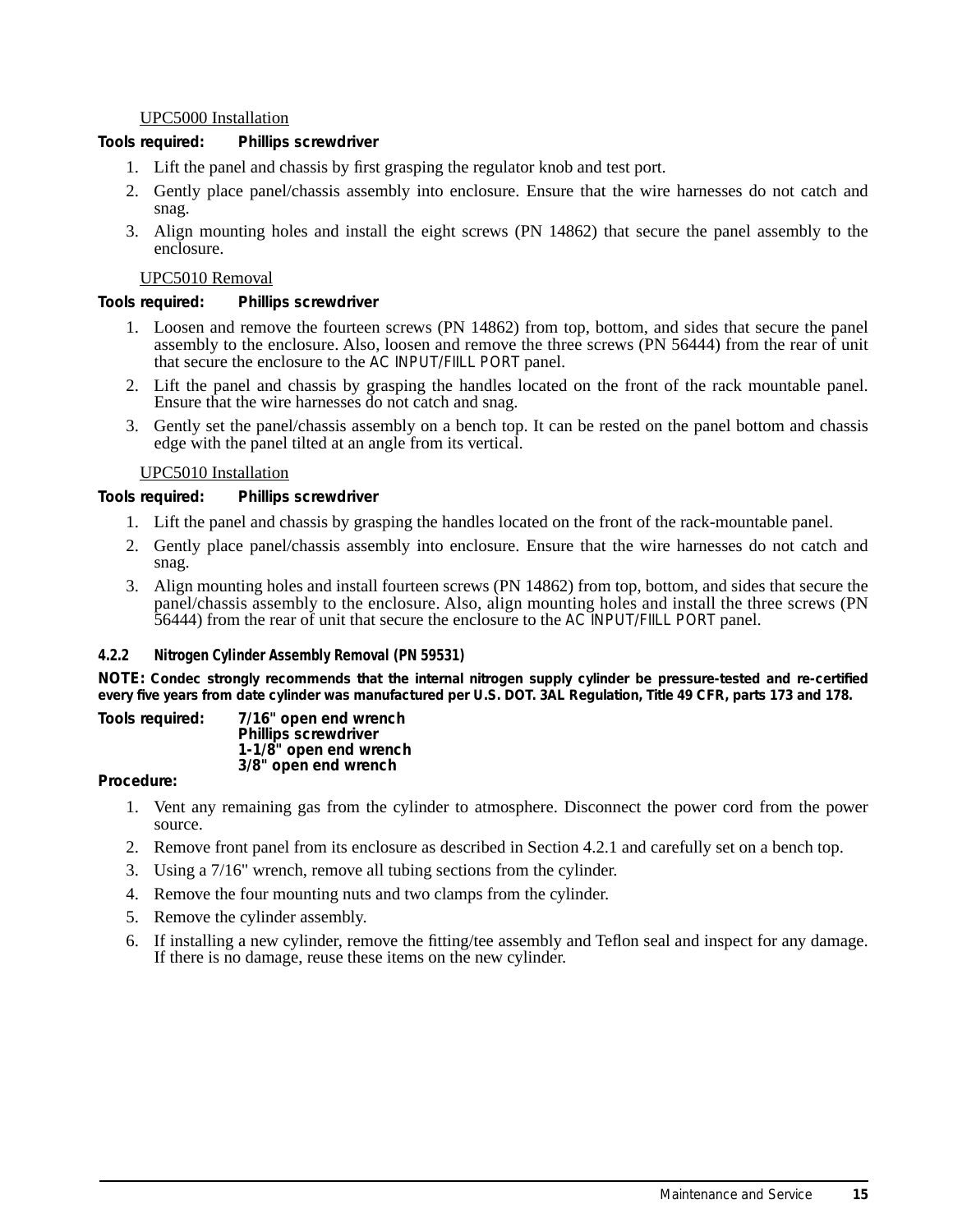#### **4.2.3 Installing New Nitrogen Cylinder Assembly (PN 59531)**

| Tools required: | 7/16" open end wrench                                |
|-----------------|------------------------------------------------------|
|                 | Phillips screwdriver                                 |
|                 | 1-1/8" open end wrench                               |
|                 | 3/8" open end wrench                                 |
|                 | A/R 1/4"-wide Teflon tape (PN 60575)                 |
|                 | A/R 1/2"-wide Teflon tape (PN 60911)                 |
|                 | tube of fluorinated grease (PN 55593)                |
|                 | snoop, bottle of liquid gas leak detector (PN 64781) |

- 1. Install the Teflon O-ring (PN 59217), fitting (PN 59287), and branch tee (PN 59750) on the new cylinder and tighten until snug. Place a small amount of Krytox grease on both sides of Teflon O-ring prior to installation. If installing new parts, Teflon tape is required.
- 2. If required, wrap two bands of 1" wide rubber friction tape (PN 58838) completely around the perimeter of the cylinder; one at the cylinder bottom and the second at approximately 5.3" from the cylinder bottom.

#### **NOTE:** *Prior to wrapping tape, verify and mark on cylinder, center placement of tape, while holding cylinder in mounted position on chassis.*

- 3. Mount the cylinder in the chassis making sure that the tee fitting is correctly oriented to accept tubing sections.
- 4. Install the two clamps (PN 58871) and four mounting screws (PN 14862).
- 5. Install the tubing sections, tightening all fitting nuts 1/4 turn from finger-tight using a 7/16" wrench.
- 6. Fill the cylinder to approximately 1000 PSIG and check all fittings for leaks. If there are no leaks fill nitrogen supply cylinder to 2200 PSIG. See See Section 2.1 on page 3 for cylinder refilling procedure.
- 7. Install panel/chassis assembly in its enclosure as described in Section 4.2.1 on page 14.

#### **4.2.4 ORION-2C Manifold Removal (PN 55283)**

**Tools required: Phillips screwdriver**

**11/32" wrench or nutdriver .061" hex wrench adjusting screwdriver (small flat blade) 11/32" open end wrench (thin) 7/16" open end wrench**

**NOTE:** *See Table 4-7 on page 32 and Figure 4-1 on page 33 for additional parts information.*

- 1. Vent any remaining gas from the nitrogen cylinder to atmosphere. Disconnect the power cord from the power source.
- 2. Remove front panel from its enclosure as described in Section 4.2.1 on page 14, and place unit on a bench top.
- 3. Remove the nitrogen cylinder and its associated tubing as outlined in Section 4.2.2 on page 15.
- 4. Remove the test port to ORION-2C tubing section using a 7/16" wrench.
- 5. If the transducer is wired via a connector, remove the connector by turning counter-clockwise. If the transducer is hard-wired, loosen and remove the four transducer wires (red, white, green, black) from the terminal block, TB1, on the CPU board, using the small flat-blade screwdriver.
- 6. Break the wire ties that hold the transducer wires so that the wires are free.
- 7. Using the 11/32" thin wrench, loosen and carefully remove the transducer from the ORION-2C manifold.
- 8. Remove the tubing sections from the *VENT* and *COARSE* (pressure) inlet fittings on the ORION-2C, using a 7/16" wrench
- 9. Remove the panel knobs from the *COARSE* (pressure), *VERNIER* and *VENT* valves using the .061" hex wrench.
- 10. Loosen and remove the two panel screws (PN 60837) from the panel front that secure the manifold to the panel.
- 11. Remove the four retaining nuts that secure the chassis to the panel.
- 12. Lift the chassis enough to allow the ORION-2C manifold to clear and remove the manifold.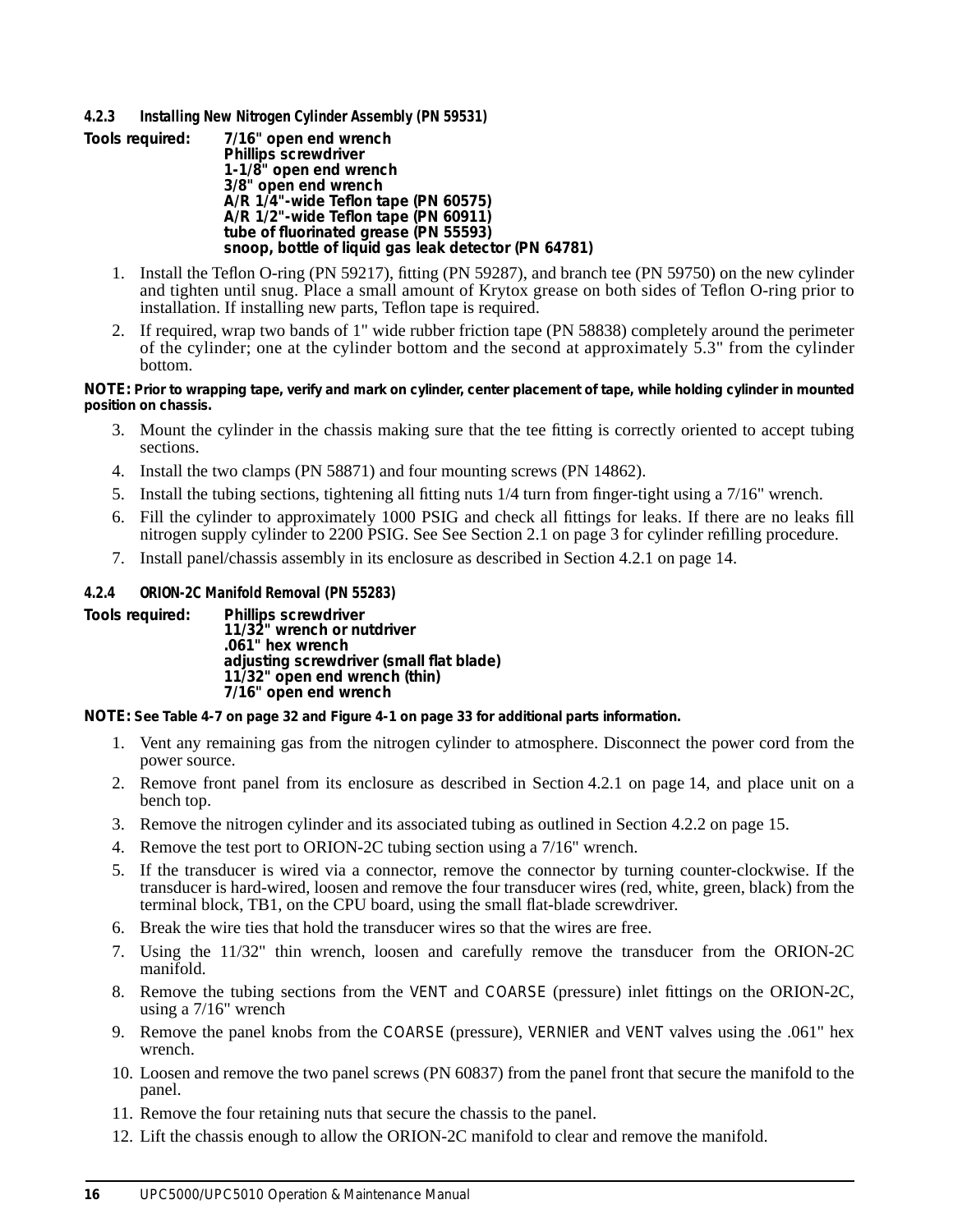#### **4.2.5 ORION-2C Manifold, Valve Seat Removal**

**Tools required: A/R solvent (de-natured alcohol) socket wrench 3/4" socket needle housing socket (PN 65580) isolation valve needle housing socket (PN 68509) hex wrench (.050") hex wrench (.061") needle-nose pliers tube fluorinated Krytox grease (PN 55593) electric hand drill No. 43 drill bit No. 4-40 tap tap handle small hammer**

**NOTE:** *See Table 4-7 on page 32 and Figure 4-1 on page 33 for additional parts information.*

- 1. Use a bench vise to secure the manifold by its center portion, with the valve knobs pointing upward.
- 2. Using the .061" hex wrench, loosen and remove the knob inserts (4) from the pressure and vent valve stems.
- 3. Loosen the 3/4" locknuts (1) on the *COARSE* (pressure) and *VENT* valve threaded needle housings (10).
- 4. Using the needle housing socket (65580) and socket wrench, loosen and remove the needle/housing assembly (10, 11).
- 5. To disassemble the isolation valves (two inner valves), first remove the valve needle (18) by turning the gear (6) clockwise.
- 6. Loosen and remove the valve housings (19) using the isolation valve housing removal socket (68509) and socket wrench.
- 7. Remove the valve stem seats (8) and valve needle seats (9) using the needle-nose pliers.
- 8. Remove the inner and outer O-rings (28, 27) and back-up rings (31, 30) from the valve stem seats and wash all parts in solvent (de-natured alcohol).
- 9. To remove valve seats (7) from either the *COARSE* (pressure), *VENT*, or *ISOLATION* valves, try blowing compressed air through the inlet and outlet fittings. Otherwise, the center holes will have to be drilled and a tap used to extract the seat (Steps 10-13).
- 10. Using the electric hand drill with a No. 43 bit, carefully drill out the seat hole, ensuring that the drill does not touch the hole in the manifold housing directly beneath the seat.
- 11. Blow out any chips from the seat area using compressed air.
- 12. While holding the 4-40 tap steady and perpendicular to the seat, slowly turn until the tap starts to engage the seat.
- 13. When the tap has engaged into the seat, use a small hammer and gently knock upward against the tap handle to extract the seat.
- 14. After the seat has been removed, blow any remaining chips from the seat area.

#### **4.2.6 ORION-2C Manifold, Vernier Control Disassembly**

**Tools required: A/R solvent (de-natured alcohol) 1-1/4" open end wrench screwdriver (flat-blade) socket wrench isolation valve needle housing socket (PN 68509)**

**NOTE:** *See Table 4-7 on page 32 and Figure 4-1 on page 33 for additional parts information.*

- 1. With the manifold housing mounted in a vise, turn the vernier shaft (14) clockwise until the piston is bottomed.
- 2. Loosen and remove the end cap (13) using a 1-1/4" wrench. At certain points during removal the end cap will appear to lock up. If this occurs, rotate the shaft  $(14)$  clockwise until the end cap is free to turn.
- 3. Remove the O-ring (29) from the end cap.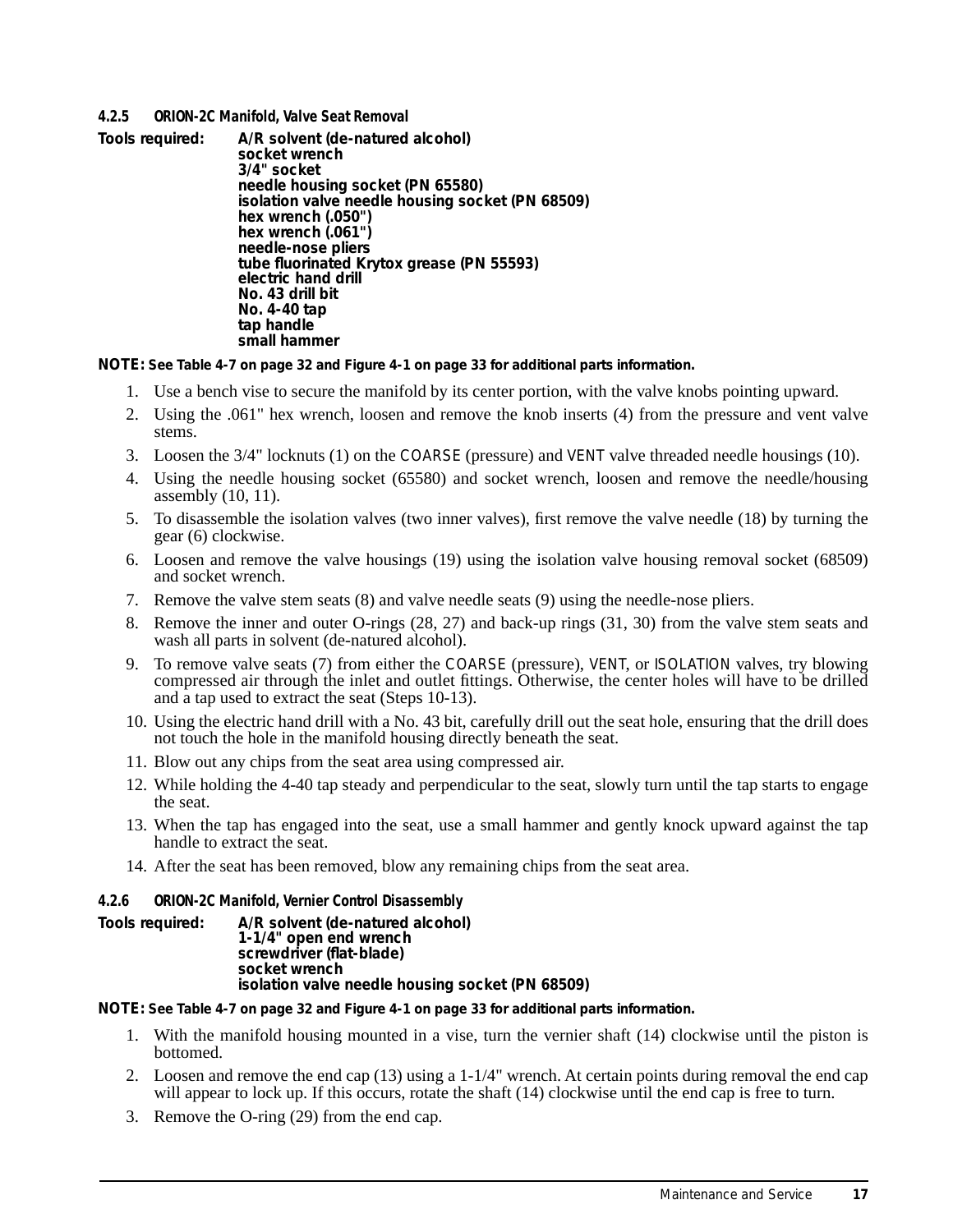- 4. Remove the self-sealing screw (36) that acts as the piston key.
- 5. Extract the piston (15) by partially screwing in the threaded end of the shaft (14) and pulling.
- 6. Remove the O-ring (32) from the piston groove.
- 7. To disassemble the end cap/shaft assembly, mount the end cap (13) in the vise.
- 8. Loosen and remove the locknut (20) using the isolation valve housing socket (PN 68509) and socket wrench.
- 9. Loosen and remove the end bushing (12) using the same socket. Remove the shaft (14). Remove the mylar bearing washers (41 or 42) from both sides of the shaft flange.
- 10. Use a small pick or screwdriver to remove the O-ring (27) from the inner groove of the end cap (13).
- 11. Wash all parts in solvent and blow dry with compressed air.

#### **4.2.7 ORION-2C Manifold, Vernier Control Reassembly**

**Tools required: tube fluorinated Krytox grease (PN 55593) 1-1/4" wrench screwdriver (flat-blade) socket wrench isolation valve needle housing socket (PN 68509)**

**NOTE:** *See Table 4-7 on page 32 and Figure 4-1 on page 33 for additional parts information.*

- 1. Coat all new O-rings with fluorinated Krytox grease before installing.
- 2. Install the small O-ring (27) into the end cap (13) inner groove.
- 3. Add mylar washers (41) or (42) to each side of shaft (14).

**NOTE:** *Part number and quantity will vary. Washers are used to adjust vertical play in shaft (14). Try one item (41) on each side to start.*

- 4. Apply a small amount of fluorinated Krytox grease to the shaft threads and install the shaft (14) into the end cap.
- 5. Install the end bushing (12) and tighten until snug using the isolation valve needle housing socket (PN 68509) and socket wrench.
- 6. Feel vertical motion of shaft (14). If motion exists, remove end bushing (12) and add a thicker washer at Step 3, otherwise continue to Step 7.
- 7. Install the locknut (20) and tighten until snug using the isolation valve needle housing socket (PN 68509) and socket wrench.
- 8. Install the O-ring (32) in the piston groove and install the piston (15) into the *VERNIER* cavity. Ensure that the piston keyway is facing the hole into which the self-sealing screw (36) is assembled.
- 9. Install the self-sealing screw (36) and tighten until snug.
- 10. Apply a thin coat of fluorinated Krytox grease and install the O-ring (29) on the end cap/shaft assembly, install into manifold and tighten until snug.

#### **4.2.8 ORION-2C Manifold, Valve Seat Installation**

**Tools required: needle-nose pliers tube fluorinated Krytox grease (PN 55593) No. 43 drill A/R solvent (de-natured alcohol) hex wrench (.061") torque wrench socket wrench 3/4" socket needle housing socket (PN 65580) isolation valve needle housing socket (PN 68509)**

**NOTE:** *See Table 4-7 on page 32 and Figure 4-1 on page 33 for additional parts information.*

- 1. Install a new seat (7) by placing it into the seat well with the needle-nose pliers. Ensure that the seat is centered within the cavity and gently tap it with a blunt end of a drill bit to install.
- 2. Install the valve needle seat (9) with the smaller diameter end facing outward.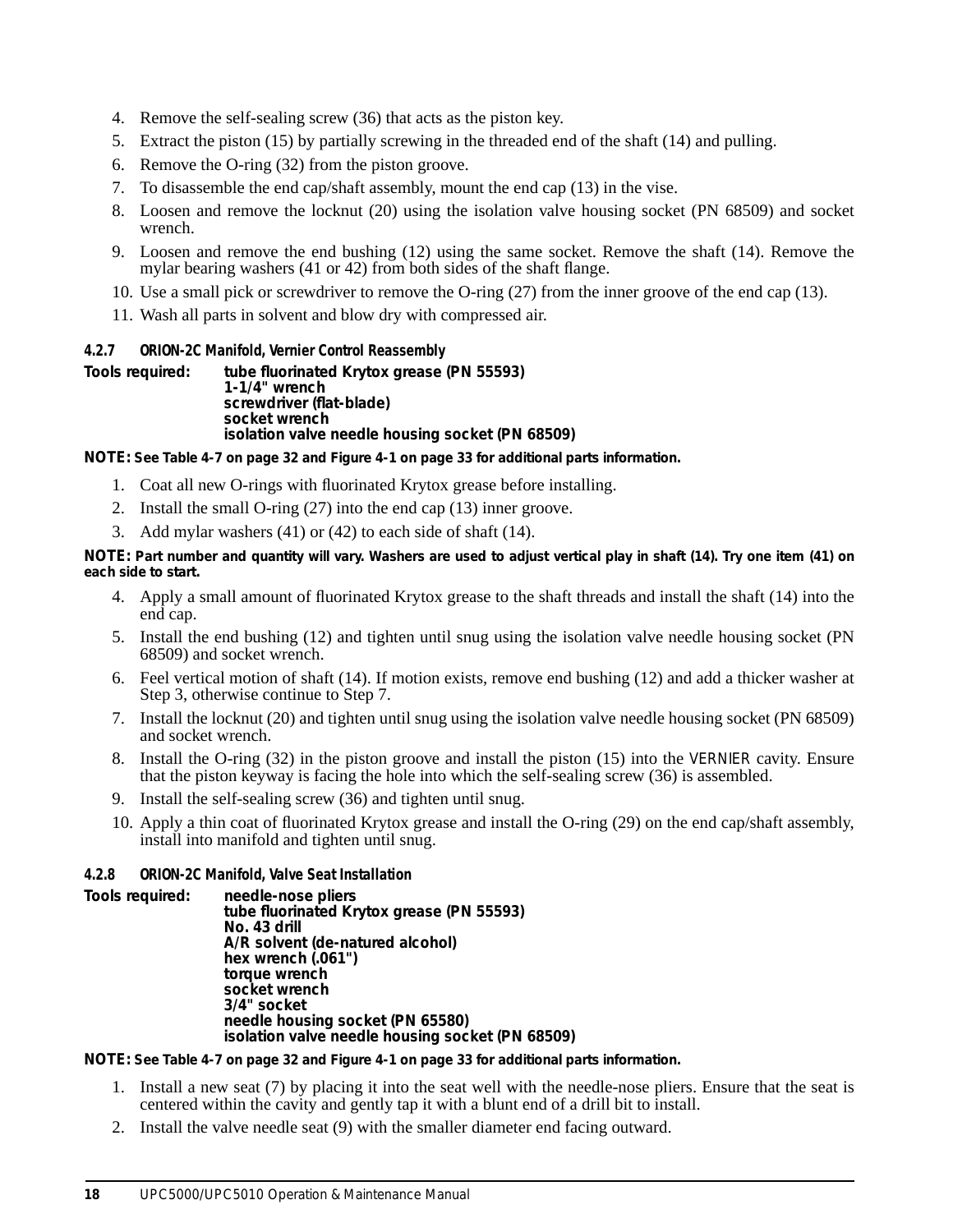- 3. Install new O-rings (28, 27) inside and outside of the valve stem seat. Coat all O-rings and back-up rings (30, 31) with fluorinated Krytox grease before installation. Make sure that the rings are installed in the proper order.
- 4. Install the valve stem seat (8) by grasping the small diameter end with the needle-nose pliers and positioning in the valve cavity, then gently pushing with the blunt end of a drill bit.
- 5. For *COARSE* (pressure) and *VENT* valves (two outer valves), disassemble the valve needle (11) from its housing (10) and check for any burrs or dirt on the threads which might interfere with smooth operation.
- 6. Clean both the needle (11) and housing (10) in solvent, dry the parts and apply a small amount of fluorinated Krytox grease to the needle threads before reassembly.
- 7. Assemble the valve needle (11) into the valve needle housing (10) and turn it until it stops.
- 8. Reinstall the needle/housing assembly into the valve cavity until finger tight.
- 9. Mount the manifold body (16) in a vise. For the *COARSE* (pressure) and *VENT* valves only, torque the needle/housing assembly to 325 in-lb. using the needle housing socket (PN 65580).
- 10. Install the housing lock nuts (1) onto the housing (10) and tighten until snug with the 3/4" socket.
- 11. Using the .050" hex wrench, install and tighten the lock nut (2) and set screw (34).
- 12. Install the knob insert (4) over the valve needle (11) shaft, align the set screws (23) with the indents and tighten with the  $.061$ " hex wrench.
- 13. For the *ISOLATION* valves (two inner valves), install the needle housing (19) and tighten until snug using the isolation valve housing installation socket (PN 68509) and torque wrench.

**NOTE:** *There is no specified torque, so use care when tightening so as not to break the socket nibs.*

- 14. Install the gear (6) over the isolation valve needle (18) shaft, align the set screws (26) with the indents and tighten with the .061" hex wrench.
- 15. Apply a small amount of fluorinated Krytox grease to the threads of the *ISOLATION* valve needles (18) and install into the valve by turning counter-clockwise. Rotate the gear until the needle just stops at the seat.

#### **4.2.9 ORION-2C Manifold, Panel Installation**

**Tools required: 7/16" open end wrench Phillips screwdriver hex wrench (.061") snoop, liquid leak gas detector (PN 64781) 11/32" open end wrench (thin)**

- 1. If not already done, remove the panel knobs from the *COARSE* (pressure), *VERNIER*, and *VENT* valves using the .061" hex wrench.
- 2. With the panel facing down against the bench, lifting up the chassis enough so that the ORION-2C manifold is able to clear.
- 3. Install the manifold with the transducer port side facing the panel bottom. Install the two mounting screws (PN 60837) from the panel front and tighten until snug.
- 4. Secure the chassis to the panel with the four nuts and tighten until snug.
- 5. Install the *VERNIER* knob (17) onto the *VERNIER* valve shaft (14). Align the set screws (25) with the indentations on the vernier valve shaft and tighten until snug using the .061" hex wrench.

*NOTE: To install the COARSE (pressure) and VENT valve knobs,and do valve adjustment, follow the procedure in Section 4.2.10 after completing the following steps.*

6. Install the transducer into the manifold port, tighten with the 11/32" thin wrench and reconnect its wire connector.

**NOTE:** *If transducer is hard-wired, connect the four wires to the terminal block, TB1, on the CPU board (see Table 4-2 on page 20):*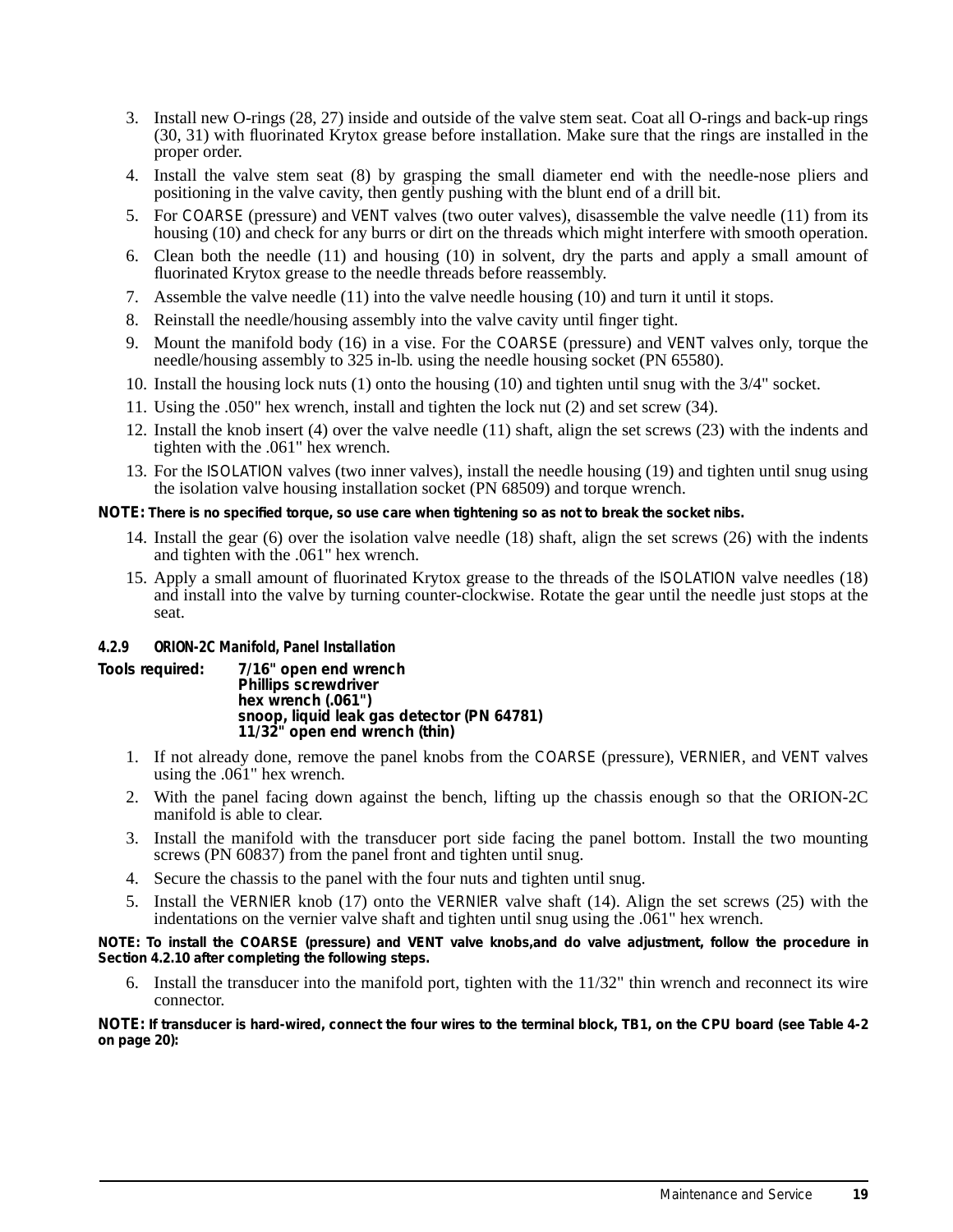| <b>Transducer Wires</b> | <b>Terminal Block Wires</b> |
|-------------------------|-----------------------------|
| + Excitation            | TB1-4 (Green wire)          |
| - Signal                | TB1-6 (Red wire)            |
| + Signal                | TB1-5 (White wire)          |
| - Excitation            | TB1-7 (Black wire)          |

*Table 4-2. Transducer Wire to Terminal Block Wire Connections*

- 7. Install all tubing sections that attach to the ORION-2C manifold.
- 8. Install the nitrogen cylinder and its associated tubing.
- 9. Fill the cylinder to approximately 1000 PSIG and check all fittings for leaks. If there are no leaks, fill nitrogen supply cylinder to 2200 PSIG. See Section 2.1 on page 3 for cylinder refilling procedure.
- 10. Install panel/chassis assembly in its enclosure as described in Table 4.2.1 on page 14.

#### **4.2.10 ORION-2C Manifold, Valve Adjustment Procedure**

**Tools required: hex wrench (.050") hex wrench (.061")**

**NOTE:** *See Table 4-7 on page 32 and Figure 4-1 on page 33 for additional parts information.* **\*** *denotes reference to Figure 2-2 on page 4.*

- 1. If not already done, remove the ORION-2C *COARSE* and *VENT* valve knobs (3) using the .061" hex wrench.
- 2. Energize the unit and let it warm up. Turn the **RANGE SELECT** switch to its highest range. To adjust the coarse valve, go to step 3.
- 3. Using a .050" hex wrench, loosen the set screw (34) on the locknut (2) and turn the locknut clockwise to its stop.
- 4. Check to see that the knob insert (4) is securely fastened to the valve shaft (11). If it is loose, re-tighten the set screws (23) with the .061" hex wrench.
- 5. Close the *COARSE* valve by turning the knob insert (4) clockwise until you feel the valve needle seat on the O-ring (valve is now in the closed position).
- 6. Rotate gears (6) on both *ISOLATION* valves (two inner valves), counter-clockwise until they stop, then rotate clockwise 1/2 turn (opening isolation valves).
- 7. Use the *PRESSURE LIMIT CONTROL* (\*1), to increase the supply pressure to between 80% and 100% of full scale.
- 8. Open the *VENT* valve (\*8) to atmosphere, zero the indicator (press **ZERO** switch [\*12] less than 5 seconds), then close the *VENT* valve  $(*8)$ .
- 9. Slowly open the *COARSE* valve by turning the knob insert (4) counter-clockwise until you notice the displayed pressure increase. Then turn the knob insert slightly clockwise until the pressure stops rising.
- 10. Mark a radial line at the 12 o'clock position on the knob insert.
- 11. Turn the knob insert (4) clockwise to move the mark to the 6 o'clock position.
- 12. Turn the locknut (2) counter-clockwise until it contacts the bottom of the stop washer. Tighten the set screw (34) on the locknut with the .050" hex wrench.
- 13. Install the *COARSE* valve knob (3) on the knob insert (4) and engage its gear (5) with the smaller isolation valve gear (6). Turn the knob clockwise until the isolation valve is slightly snug.

*Do not use excessive torque when adjusting valve. The seat can be damaged.* ! **Caution**

- 14. Remove the *COARSE* valve knob. Align the set screws (25) with the indentations on the knob insert Install the knob on the knob insert while engaging the knob gear (5) with the isolation valve gear (6).
- 15. Tighten the set screws (25) with the .061" hex wrench. The *COARSE* valve is now adjusted.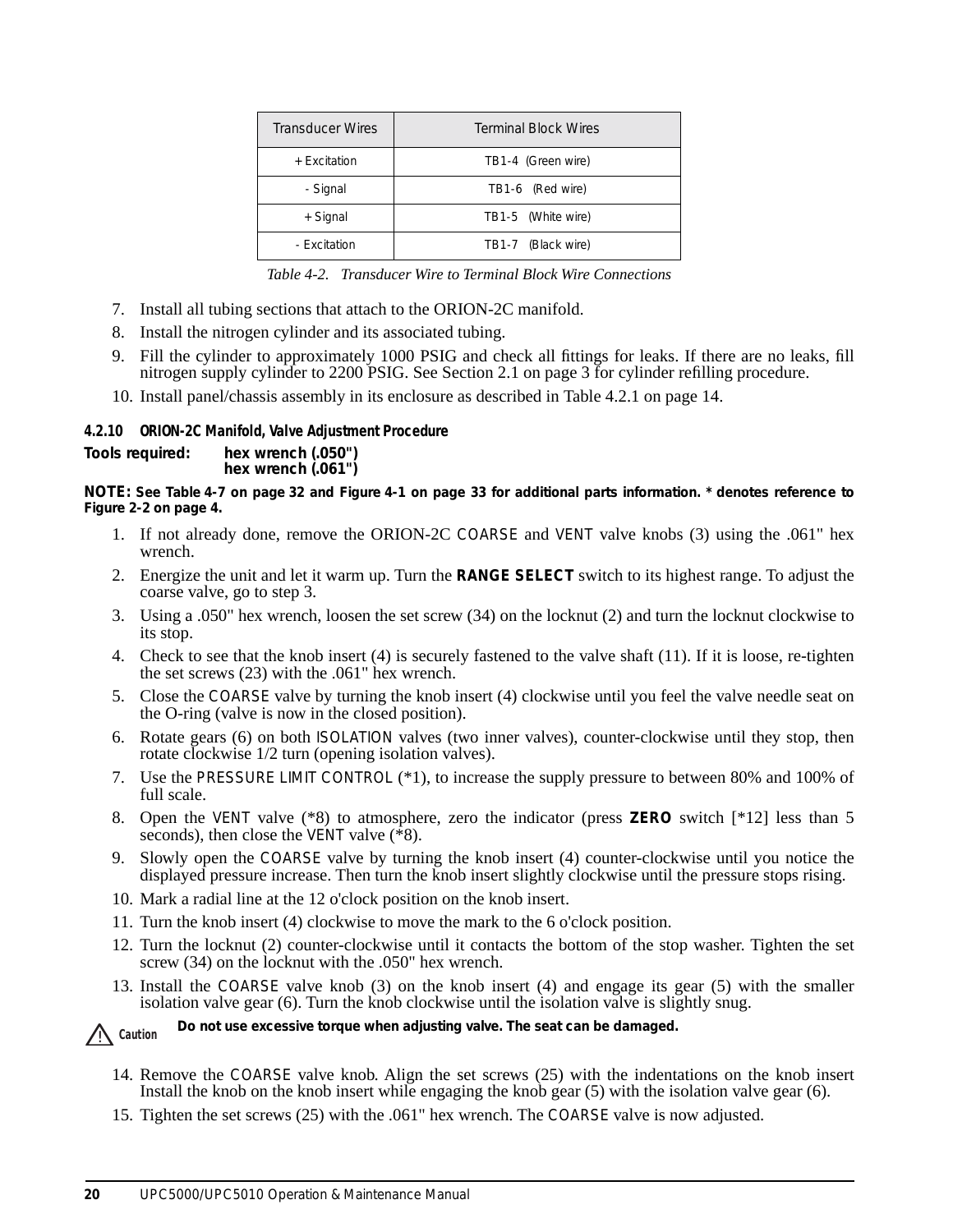- 16. To adjust the *VENT* valve, follow Steps 3 and 4 above.
- 17. Close the *COARSE* valve by turning the *COARSE* knob (\*2) clockwise.
- 18. Close the *VENT* valve knob insert (4) clockwise until slightly snug.
- 19. With the supply pressure at 100% of full scale, open the *COARSE* valve until the indicated pressure stabilizes and then close the *COARSE* valve.
- 20. Slowly turn the *VENT* valve knob insert (4) counter-clockwise until the display starts to decrease, then turn the knob insert (4) slightly until the indicated pressure stops decreasing.
- 21. Follow steps 10 through 15 replacing the term *COARSE* valve with *VENT* valve. The *VENT* valve is now adjusted.

#### **4.2.11 Pressure Limit Control (Standard Pneumatic), Regulator Removal**

**Tools required: Phillips screwdriver**

**7/16" open end wrench 9/16" open end wrench A/R 1/4" wide Teflon tape, (PN 60575) A/R 1/2" wide Teflon tape, (PN 60911) 1/2" socket socket wrench 1/4" hex wrench**

**NOTE:** *See Figure 4-2 on page 35 for additional parts information.*

- 1. Vent any remaining gas from the nitrogen cylinder to atmosphere. Disconnect the power cord from the power source.
- 2. Remove front panel from its enclosure as described in Section 4.2.1 on page 14, and carefully place on a bench top.
- 3. Remove regulator knob cap and the two screws that secure the round plate.
- 4. Loosen and remove the locknut using a 1/2" socket while holding the knob. Remove the knob by turning counter-clockwise
- 5. Remove all tubing sections that connect to the regulator inlet and outlet fittings.
- 6. Loosen the mounting collar in the panel rear using a 1/4" hex wrench.
- 7. Remove the regulator by sliding out from the panel rear.
- 8. Mount the regulator in a bench vise by the flats in the base.
- 9. Note the orientation of the inlet and outlet fittings in the regulator. Remove the fittings and any remnants of Teflon tape from the pipe threads.

#### **4.2.12 Pressure Limit Control (Standard Pneumatic), Regulator Installation**

**Tools required: Phillips screwdriver**

**7/16" open end wrench 9/16 " open end wrench A/R 1/4" wide Teflon tape, (PN 60575) A/R 1/2" wide Teflon tape, (PN 60911) snoop, liquid leak gas detector (PN 64781) 1/2" socket socket wrench**

**NOTE:** *See Figure 4-2 on page 35. Call CONDEC for replacement part numbers.*

1. Wrap two layers of Teflon tape on the pipe threads of each fitting and install into the inlet and outlet of the regulator and ensure that each is oriented properly. Use a bench vise when doing this. Insert the new regulator into the panel through hole. Pass the adjusting end through the mounting ring.

**NOTE:** *Do not tighten cap screw until adjusting knob is installed.*

2. Install the tubing sections to the inlet and outlet fittings.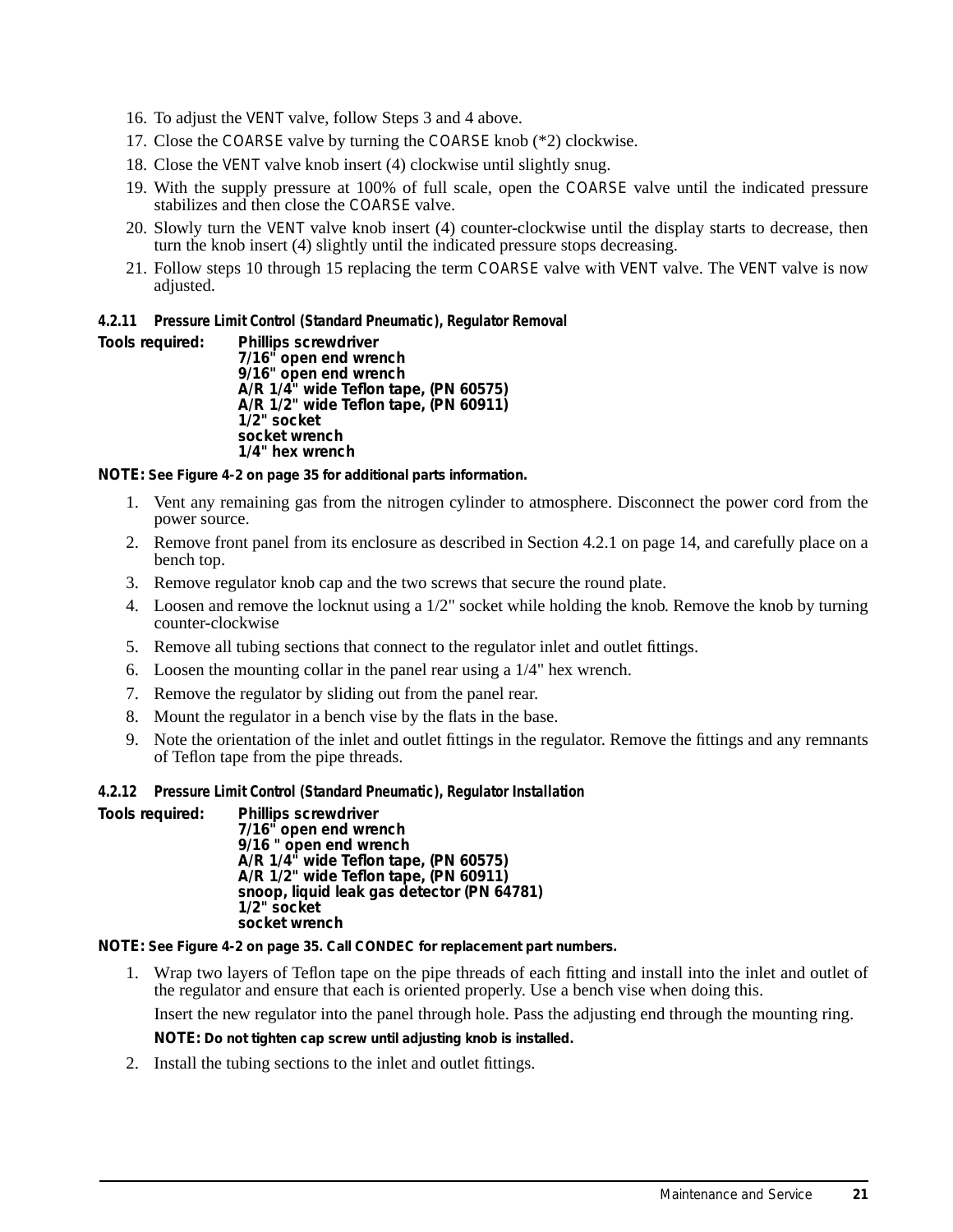- 3. Install the adjusting knob on the threaded shaft by turning clockwise. Turn adjusting knob on threaded shaft until bottomed and install locking nut and tighten. Turn knob until it bottoms. Position the regulator so that the bottom of the knob is  $1/2$ " from the panel surface, then tighten the cap screw on the mounting collar.
- 4. Fill the cylinder to approximately 1000 PSIG and check all fittings for leaks. If there are no leaks fill nitrogen supply cylinder to 2200 PSIG. See Section 2.1 on page 3 for cylinder refilling procedure.
- 5. Install panel/chassis assembly in its enclosure as described in Section 4.2.1 on page 14.

#### **4.2.13 Pressure Limit Control (Tescom), Regulator Removal**

**Tools required: Phillips screwdriver 7/16" open end wrench 9/16" open end wrench A/R 1/4" wide Teflon tape, (PN 60575) A/R 1/2" wide Teflon tape, (PN 60911) 1/2" socket socket wrench 1/4" hex wrench flat blade screwdriver (small) channel locks**

**NOTE:** *See Figure 4-2 on page 35 for additional parts information.*

- 1. Vent any remaining gas from the nitrogen cylinder to atmosphere. Disconnect the power cord from the power source.
- 2. Remove front panel from its enclosure as described in Section 4.2.1 on page 14, and carefully place on a bench top.
- 3. Remove regulator knob cap by prying off with a small screwdriver.
- 4. Loosen and remove the locknut using a 1/2" socket while holding the knob. Remove the knob by turning counter-clockwise
- 5. Remove all tubing sections that connect to the regulator inlet and outlet fittings.
- 6. Loosen and remove the panel mounting nut using channel locks.
- 7. Remove the regulator by sliding out from the panel rear.
- 8. Mount the regulator in a bench vise by the flats in the base.
- 9. Note the orientation of the inlet and outlet fittings in the regulator. Remove the fittings and any remnants of Teflon tape from the pipe threads.

#### **4.2.14 Pressure Limit Control (Tescom), Regulator Installation**

**Tools required: Phillips screwdriver**

**7/16" open end wrench 9/16" open end wrench 1/2" socket socket wrench A/R 1/4" wide Teflon tape, (PN's 60575) A/R 1/2" wide Teflon tape, (PN's 60911) snoop, liquid leak gas detector (PN 64781)**

**NOTE:** *See Figure 4-1 on page 33. Call CONDEC for replacement part numbers*

- 1. Wrap two layers of Teflon tape on the pipe threads of each fitting and install into the inlet and outlet of the regulator and ensure that each is oriented properly. Use a bench vise when doing this.
- 2. Insert the new regulator into the panel through hole. Thread the large mounting nut onto the body from the panel front.
- 3. Install the tubing sections to the inlet and outlet fittings.
- 4. Install the regulator knob on the threaded shaft by turning clockwise, until it sits just low enough to allow locknut to be placed on threaded shaft. Hold knob in position and install the locknut.
- 5. Close *PRESSURE LIMIT MONITOR* by turning regulator knob counter-clockwise.
- 6. Fill the cylinder to approximately 1000 PSIG and check all fittings for leaks. If there are no leaks, fill nitrogen supply cylinder to 2200 PSIG. See Figure 2-1 on page 3 for cylinder refilling procedure.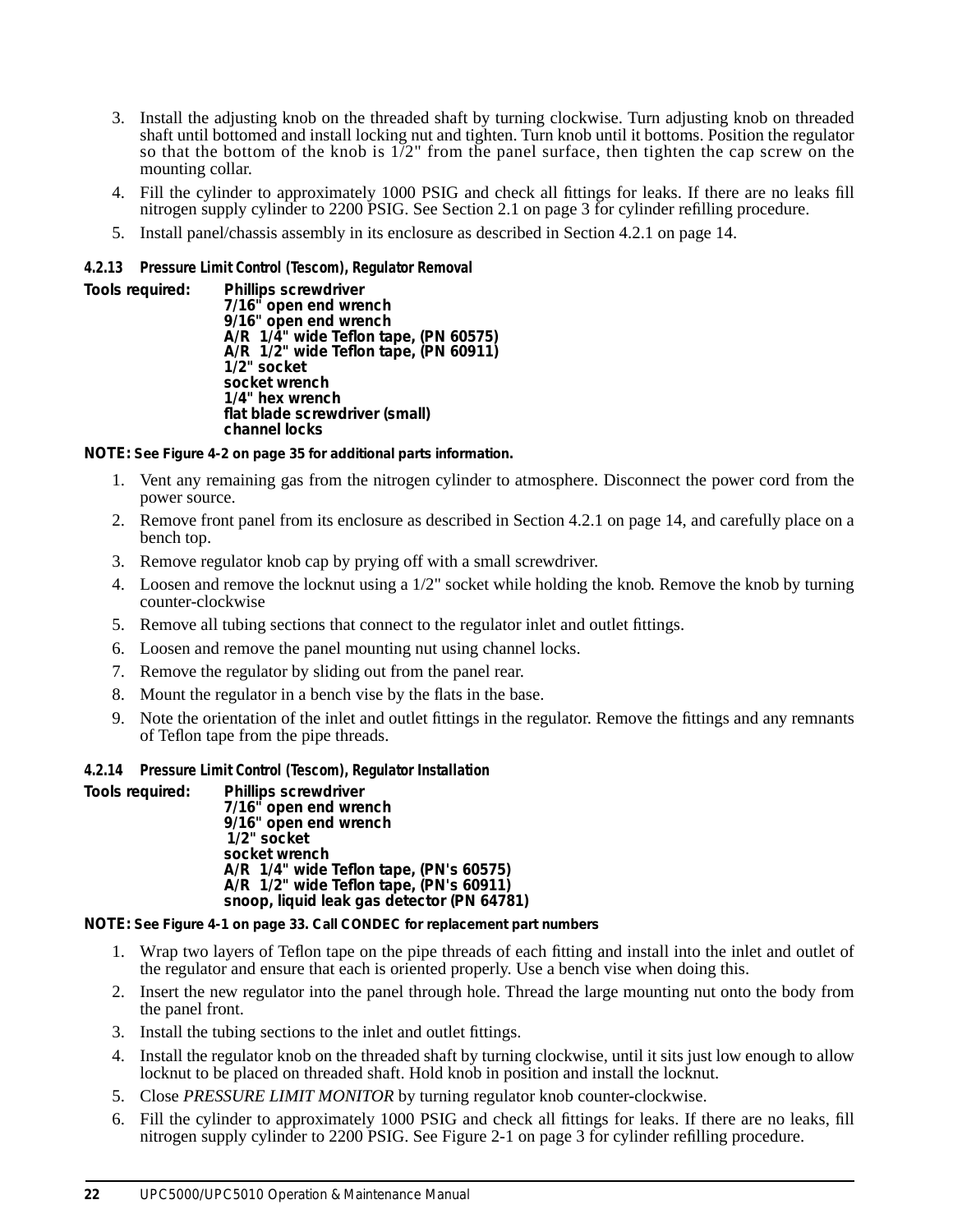- 7. Install panel/chassis assembly in its enclosure as described in Section 4.2.1 on page 14.
- 8. Energize the unit and let warm up. Turn **RANGE SELECT** switch to highest range.
- 9. Close the *COARSE* valve by turning the *COARSE* knob clockwise.
- 10. Turn the regulator knob clockwise until reaching between 5-10% of full scale, but not enough to disturb pressure relief valve.

**NOTE:** *If pressure can not be attained loosen locknut on shaft, rotate knob a few turns counter-clockwise, re-tighten locknut. If you hear the pressure relief valve then rotate regulator knob counter-clockwise until relief valve shuts off.*

- 11. Remove locknut from threaded shaft, and rotate knob counter-clockwise until bottoming out on large locknut. After touching large locknut rotate knob clockwise 1/8 turn. Hold knob in position, install and tighten the locknut with 40 - 50 in. lbs. of torque using a 1/2" socket.
- 12. Open pressure limit monitor completely, by turning regulator knob clockwise. If you reach between 100-105% of full scale and pressure relief valve was not disturbed, regulator has been adjusted properly.
- 13. Replace regulator knob cap.

#### **4.2.15 Panel Gauge Removal**

**Tools required: Phillips screwdriver 7/16" wrench 9/16 " wrench**

**NOTE:** *Call CONDEC for replacement part numbers.*

- 1. Vent any remaining gas from the nitrogen cylinder to atmosphere. Disconnect the power cord from the power source.
- 2. Remove front panel from its enclosure as described in Section 4.2.1 on page 14, and carefully place on a bench top.
- 3. Disconnect the tubing section that connects to the gauge fitting.
- 4. Loosen the two thumb-nuts that hold the gauge mounting U-clamp.
- 5. While gripping the square portion of the gauge port with the 9/16" wrench, remove the female tube connector (PN 59721) from the gauge.
- 6. Remove the two thumb-nuts, the mounting U-clamp, and the gauge.

#### **4.2.16 Panel Gauge Installation**

**Tools required: Phillips screwdriver**

**7/16" wrench 9/16" wrench A/R 1/4" wide Teflon tape (PN 60575) snoop, liquid leak gas detector (PN 64781)**

**NOTE:** *Call CONDEC for replacement part numbers.*

- 1. Before installing a new gauge, wrap two layers of new Teflon tape on the port.
- 2. Install gauge into panel, secure with U-clamp and tighten the two thumb screws.
- 3. While gripping the square portion of the gauge port with the 9/16" wrench, tighten the female tube connector on to the gauge.
- 4. Attach the tubing section that connects to the gauge fitting.
- 5. Fill the cylinder to approximately 1000 PSIG and check all fittings for leaks. If there are no leaks fill nitrogen supply cylinder to 2200 PSIG. See Section 2.1 on page 3 for cylinder refilling procedure.
- 6. Install panel/chassis assembly in its enclosure as described in Section 4.2.1 on page 14.

#### **4.2.17 Test Port Quick-Connect Fitting (PN 55426), Removal and Installation**

Every two months, a coating of Krytox grease should be applied to the inner seal of the test port fitting. The pressure cap (PN 55434) should be plugged in whenever the unit is not in use.

**NOTE:** *For simplest method, apply fluorinated Krytox grease to the outside surface between sealing lip and end of mating quick-disconnect fitting. Vent unit line pressure to atmosphere. Plug quick-connect fitting into test port. Rotate fitting clockwise and counter-clockwise to transfer fluorinated Krytox grease to O-ring seal.*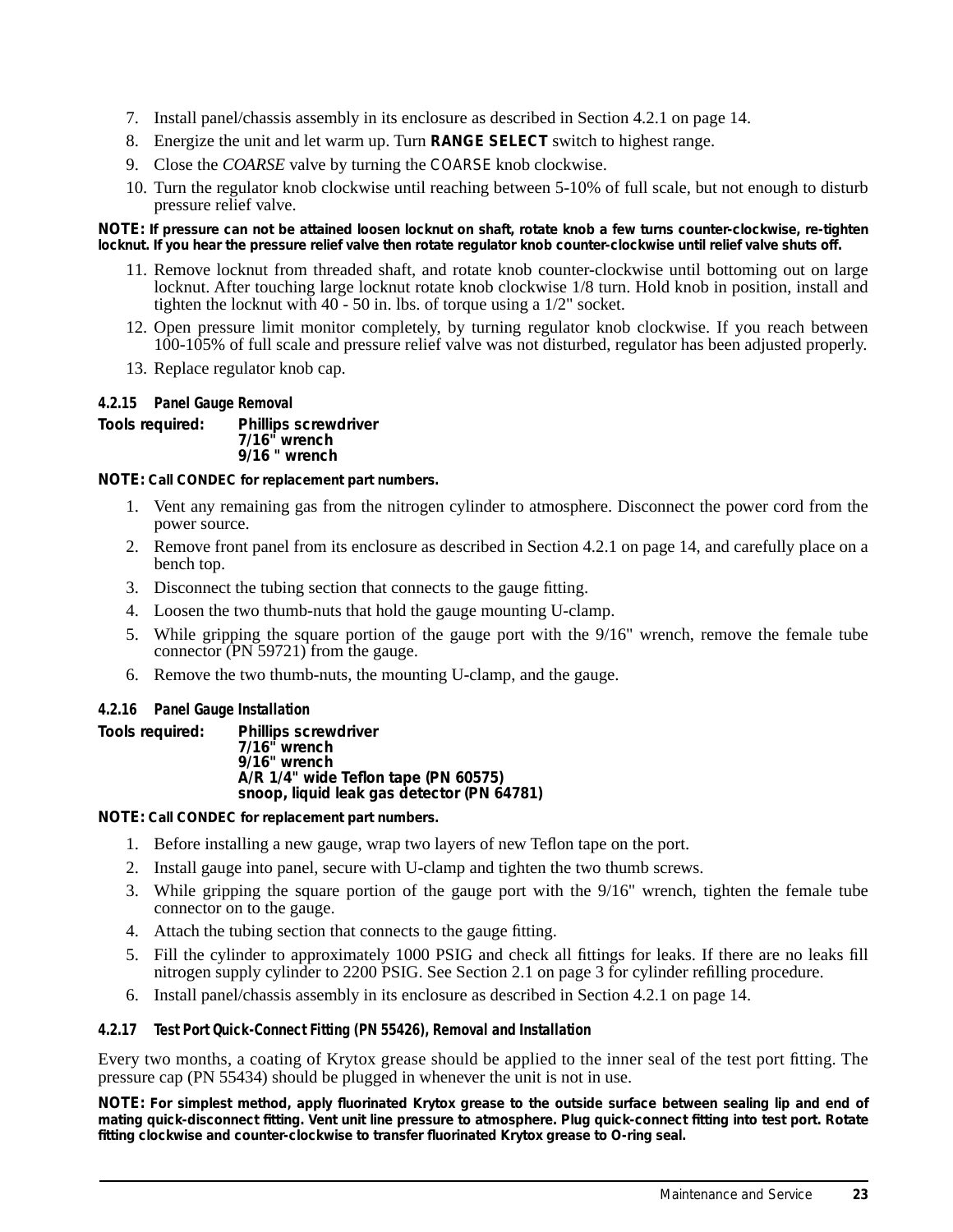If there is leakage out of the port when the pressure cap is in place, replace the port fitting.

| Tools required: | Phillips screwdriver                       |
|-----------------|--------------------------------------------|
|                 | 3/4" two open end wrenches                 |
|                 | 9/16" open end wrench                      |
|                 | A/R 1/4" wide Teflon tape (PN 60575)       |
|                 | A/R 1/2" wide Teflon tape (PN 60911)       |
|                 | tube fluorinated Krytox grease (PN 55593)  |
|                 | snoop, liquid leak gas detector (PN 64781) |

- 1. Vent any remaining gas from the nitrogen cylinder to atmosphere. Disconnect the power cord from the power source.
- 2. Remove front panel from its enclosure as described in Section 4.2.1 on page 14, and carefully set on a bench top.
- 3. Grasp the hex adapter (PN 58062) at the panel face with a 3/4" wrench and using a second wrench, turn the test port quick-connect fitting (PN 55426) counter-clockwise. The short nipple (PN 59112) may or may not be removed at the same time.
- 4. If the short nipple remains in the panel fitting, a new port can be installed on it. Remove any remnants of sealing tape and wrap two turns of Teflon tape to the threads.
- 5. Install the new quick-connect fitting (PN 55426) by turning clockwise.
- 6. If the nipple (PN 59112) is removed along with the old fitting,the nipple cannot be reused. Install a new nipple along with the new port.
- 7. Fill the cylinder to approximately 1000 PSIG and check all fittings for leaks. If there are no leaks fill nitrogen supply cylinder to 2200 PSIG. See Section 2.1 on page 3 for cylinder refilling procedure.
- 8. Install panel/chassis assembly in its enclosure as described in Section 4.2.1 on page 14.

#### **4.2.18 Test Port Filter (PN 54188), Removal and Installation**

The port filter is a sintered element filter that can be easily removed for inspection and cleaning.

**Tools required: Phillips screwdriver 7/16" open end wrench 9/16" open end wrench A/R solvent (de-natured alcohol) snoop, of liquid leak gas detector (PN 64781)**

#### **Test Port Filter Removal**

- 1. Vent any remaining gas from nitrogen cylinder to atmosphere. Disconnect power cord from power source.
- 2. Remove front panel from its enclosure as described in Section 4.2.1 on page 14, and carefully place on a bench top.
- 3. Loosen and remove the tubing end nut from the reducing union (PN 59764).
- 4. Loosen and remove the reducing union (PN 59764) from the fractional tube fitting (PN 59780).

**NOTE:** *Use PN 54946 for fractional tube fitting field replacement.*

5. Clean the filter (PN 54188) in solvent (de-natured alcohol) and blow-dry with compressed air.

#### **Test Port Filter Installation**

- 1. To reinstall, reverse the order of Steps 2 and 3 of the test port filter removal procedure above.
- 2. Fill the cylinder to approximately 1000 PSIG and check all fittings for leaks. If there are no leaks fill nitrogen supply cylinder to 2200 PSIG. See Section 2.1 on page 3 for cylinder refilling procedure.
- 3. Install panel/chassis assembly in its enclosure as described in Section 4.2.1 on page 14.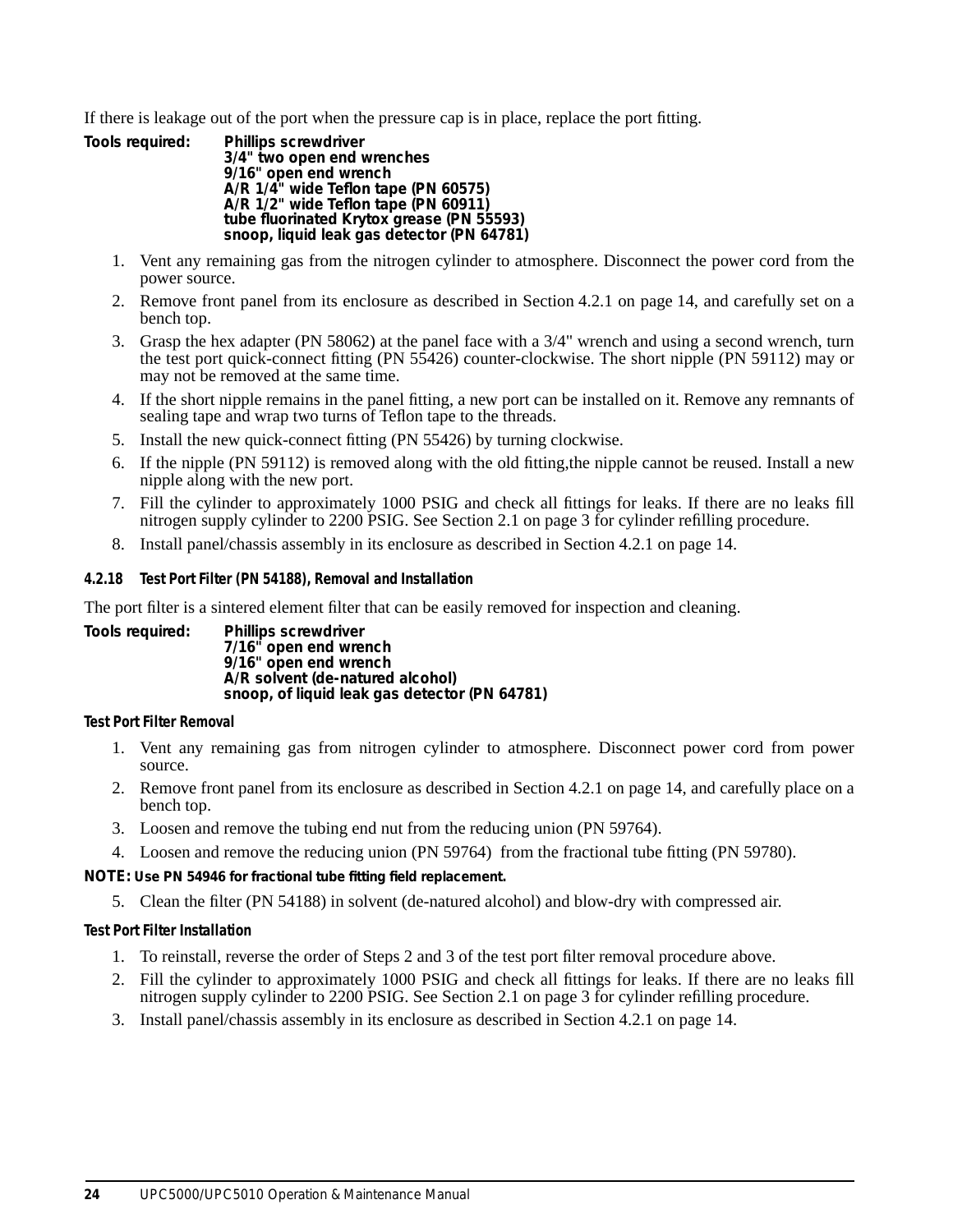#### **4.2.19 Inlet Check Valve - Nitrogen Fill Port (PN 60263)**

Remove the check valve if it does not hold the pressure of the  $N<sub>2</sub>$  cylinder. The check valve can be disassembled for cleaning should any debris foul the seat area.

**Tools required: Phillips screwdriver 7/16" open end wrench 9/16" open end wrench A/R 1/2" Teflon tape, PN 60911 5/32" hex wrench tube fluorinated Krytox grease (PN 55593) snoop, liquid leak gas detector (PN 64781) torque wrench**

**NOTE:** *See Figure 4-3 on page 35.*

#### **Check Valve Removal**

- 1. Vent any remaining gas from nitrogen cylinder to atmosphere. Disconnect power cord from power source.
- 2. Remove front panel from its enclosure as described in Section 4.2.1 on page 14 and place on a bench top.
- 3. Loosen and remove the tubing end nuts from the tee fitting (PN 59778).
- 4. Remove the female tube connector/run tee assembly from the check valve.
- 5. Remove the check valve from the fill port fitting. Remove any remnants of Teflon tape from the pipe threads. Note direction of flow arrow.

#### **Check Valve Disassembly**

- 1. Remove lock screw from the inlet end (tail of flow arrow) using a 5/32" hex wrench.
- 2. Remove the insert, O-ring, poppet, and spring and clean in solvent. If any damage to O-ring is noticed, replace O-ring (PN 66654). Blow-dry parts before reassembly.
- 3. Apply a small amount of fluorinated Krytox grease on both sides of O-ring (PN 66654)
- 4. Reassemble the check valve per as shown in Figure 4-3 on page 35.
- 5. Torque insert lock screw to 85 in. lbs.

#### **Check Valve Installation**

- 1. Wrap two turns of Teflon tape on the check valve threads.
- 2. Install the inlet end (end opposite direction flow arrow is pointing) of check valve into the fill port fitting and tighten until snug.
- 3. Install the other end of the check valve into the female tube connector/run tee assembly.
- 4. Install and tighten the tubing end nuts to the tee fitting, (PN 65386).
- 5. Fill the cylinder to approximately 1000 PSIG and check all fittings for leaks. If there are no leaks fill nitrogen supply cylinder to 2200 PSIG. See Section 2.1 on page 3 for cylinder refilling procedure.
- 6. Install panel/chassis assembly in its enclosure as described in Table 4.2.1 on page 14.

#### **4.2.20 AC Fuse (PN 58076), Removal and Installation**

- 1. Disconnect the power cord from the power source and line filter. Remove the fuse holder at *AC INPUT*.
- 2. Inspect fuse. If blown, replace with 1/4 Amp 250 Volt, 20mm x 5mm diameter ( PN 58076).
- 3. Replace the fuse holder at *AC INPUT*.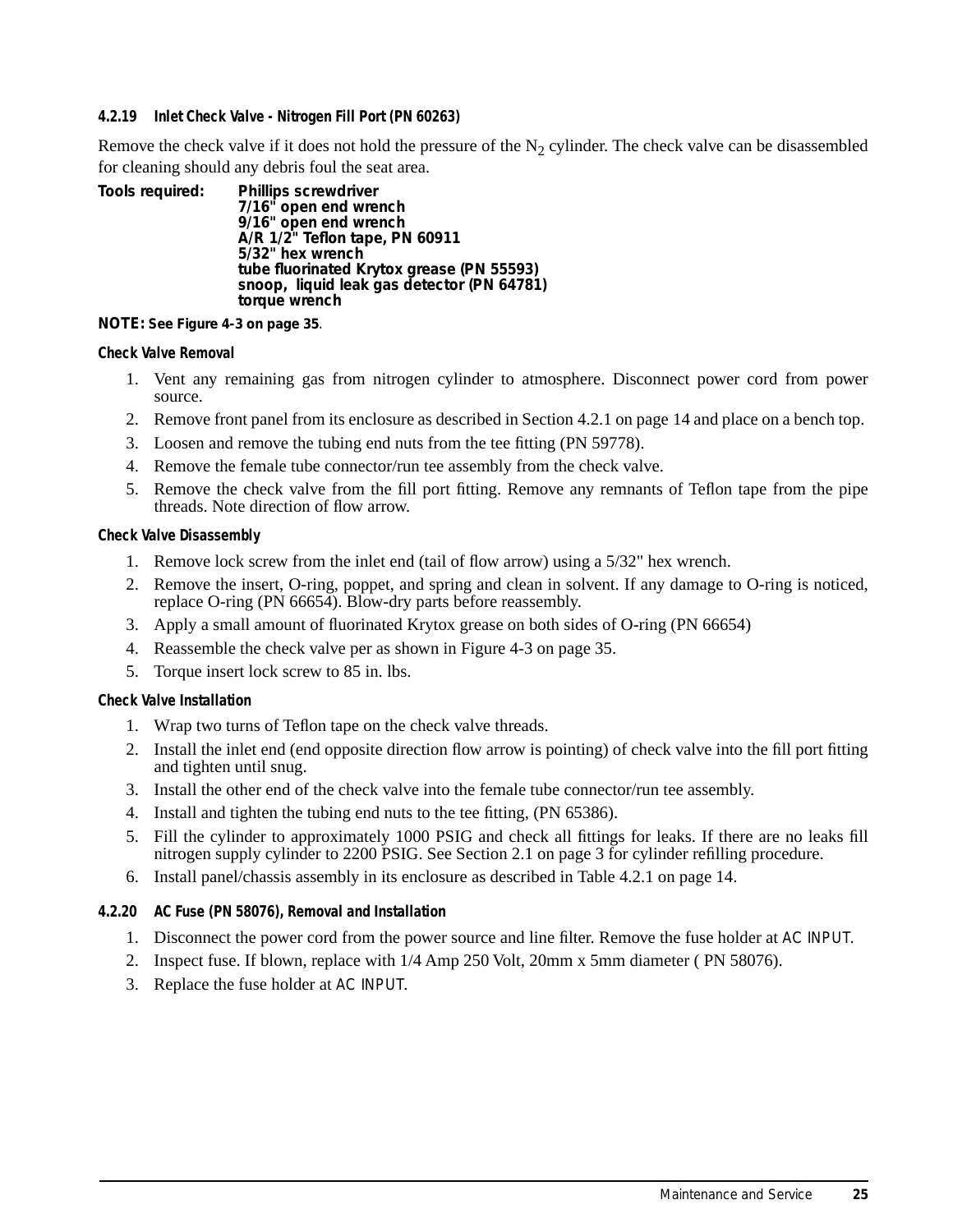#### **4.2.21 AC Power/EMI Line Filter (PN 58870), Removal and Installation**

- **Tools required: Phillips screwdriver 1/4" open end wrench or nutdriver A/R soldering iron A/R shrink sleeving (PN 60735) A/R heat gun**
	- 1. Disconnect the power cord from the power source and line filter. Remove front panel from its enclosure as described in Table 4.2.1 on page 14, and carefully set on a bench top.
	- 2. Remove the three cable connectors from the line filter terminals.
- **NOTE:** *Some units may not have connectors and will have to have wire leads unsoldered.*
	- 3. Loosen and remove the line filter retaining nuts on the rear of panel.
- **NOTE:** *Some units may have screws on the front panel.*
	- 4. Remove the AC line filter.
	- 5. To install a new line filter, reverse the order of steps 1 through 4. Connect (or solder) wires to the new line filter as follows:
	- Green wire to terminal (E) Ground
	- White wire to terminal (N) Neutral
	- Black wire to terminal (P) Line

#### **4.2.22 Power Switch (PN 55187), Removal and Installation (Battery Units)**

**Tools required: Phillips screwdriver 1/4" open end wrench or nutdriver A/R soldering iron A/R shrink sleeving (PN 60735) A/R heat gun**

#### Removal:

- 1. Disconnect the power cord from the power source and line filter. Remove front panel from its enclosure as described in Table 4.2.1 on page 14 and carefully set on a bench top.
- 2. Loosen and remove the nut on the panel front and remove the switch from the panel rear.
- 3. Remove cable clamp and unplug the switch wire harness connector from location J7 on the CPU board.
- 4. Unsolder and remove the nine wires from the switch terminals.

#### Installation:

1. Use shrink sleeving over wires/terminals for protection. Connect and solder the harness wires to the new switch terminals per the following:

|                                       |               |       |  | Rear of Switch: 1 4 7 BATTERY TEST (Momentary)       |                                      |  |
|---------------------------------------|---------------|-------|--|------------------------------------------------------|--------------------------------------|--|
|                                       |               | 2 5 8 |  | OFF                                                  |                                      |  |
|                                       | $\mathcal{R}$ | 69    |  | <b>OPERATE</b>                                       |                                      |  |
| Green/white wire to switch terminal 1 |               |       |  |                                                      | Blue/White wire to switch terminal 2 |  |
| Orange wire to switch terminal 3      |               |       |  |                                                      | Yellow wire to switch terminal 4     |  |
|                                       |               |       |  | Yellow jumper wire between switch terminals $4 \& 6$ | Brown wire to switch terminal 5      |  |
| Violet wire to switch terminal 8      |               |       |  |                                                      | Black wire to switch terminal 9      |  |

- 2. Install the new switch through the rear of panel. Rotate switch so that the momentary position is toward *BATTERY TEST* and secure it from the front of panel with the mounting nut (discard orientation washer).
- 3. Plug in the harness connector to its receptacle J7 on the CPU board and install cable clamp.
- 4. Install panel/chassis assembly in its enclosure as described in Table 4.2.1 on page 14.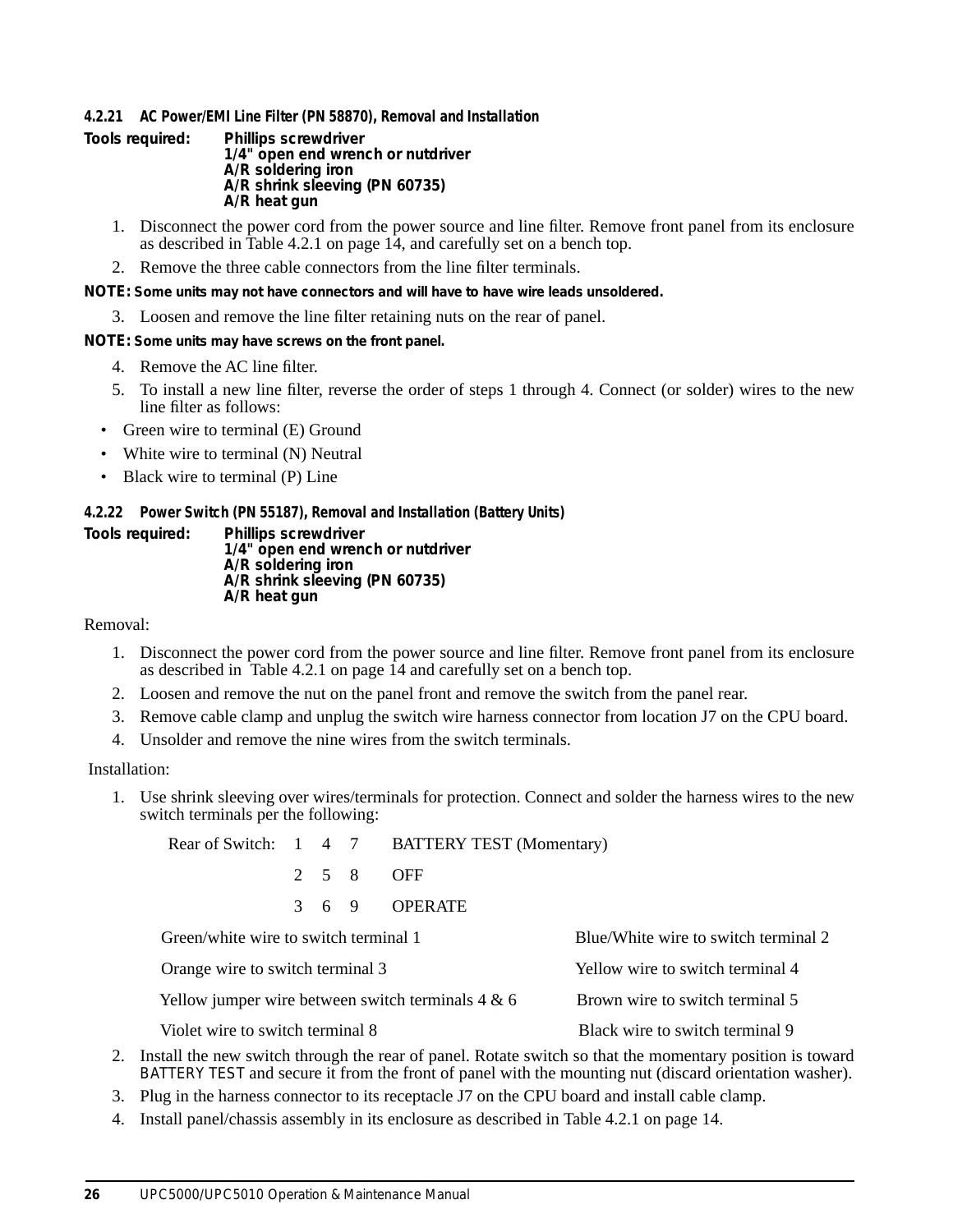#### **4.2.23 Power Switch (PN 58878), Removal and Installation (Non-Battery Units)**

**Tools required: Phillips screwdriver 11/16" open end wrench A/R soldering iron A/R shrink sleeving (PN 64567) A/R heat gun**

Removal:

- 1. Disconnect the power cord from the power source and line filter. Remove front panel from its enclosure as described in Table 4.2.1 on page  $14$ , and carefully set on a bench top.
- 2. Loosen the switch mounting nut and lock washer from the rear of panel.
- 3. Loosen and remove the trim ring from the panel front.
- 4. Remove switch, lock washer and nut from rear of panel as one item.
- 5. Unsolder and remove the wires from the switch terminals.

#### Installation:

1. Slide shrink sleeving over wires, connect and solder the wires onto their respective switch terminals.

| Color        | Terminal      |
|--------------|---------------|
| <b>Black</b> | Normally open |
| <b>Black</b> | (C) common    |

|  |  | Table 4-3. Power Wire Colors/Switch Terminals |
|--|--|-----------------------------------------------|
|  |  |                                               |

- 2. Pull shrink sleeving over switch and connections. Apply heat. Install the new switch, lock washer and nut through the panel rear as one item. Hand tighten the trim ring from front of panel.
- 3. Tighten the switch mounting nut and lock washer from the rear of panel.

 *If wrench is used, do not over-tighten or damage may occur to switch.* ! **Caution**

4. Install panel/chassis assembly in its enclosure as described in Section 4.2.1 on page 14.

#### **4.2.24 Range Select and Display Select Switches (PN 55924), Removal and Installation**

**Tools required: Phillips screwdriver 9/16" open end wrench or nutdriver A/R soldering iron 061" hex wrench**

Removal:

- 1. Disconnect the power cord from the power source and line filter. Remove front panel from its enclosure as described in Table 4.2.1 on page 14, and carefully set on a bench top.
- 2. Remove the switch knob using a .061" hex wrench.
- 3. Loosen and remove the mounting nut from the panel front.
- 4. Unsolder and remove the wires from the switch terminals.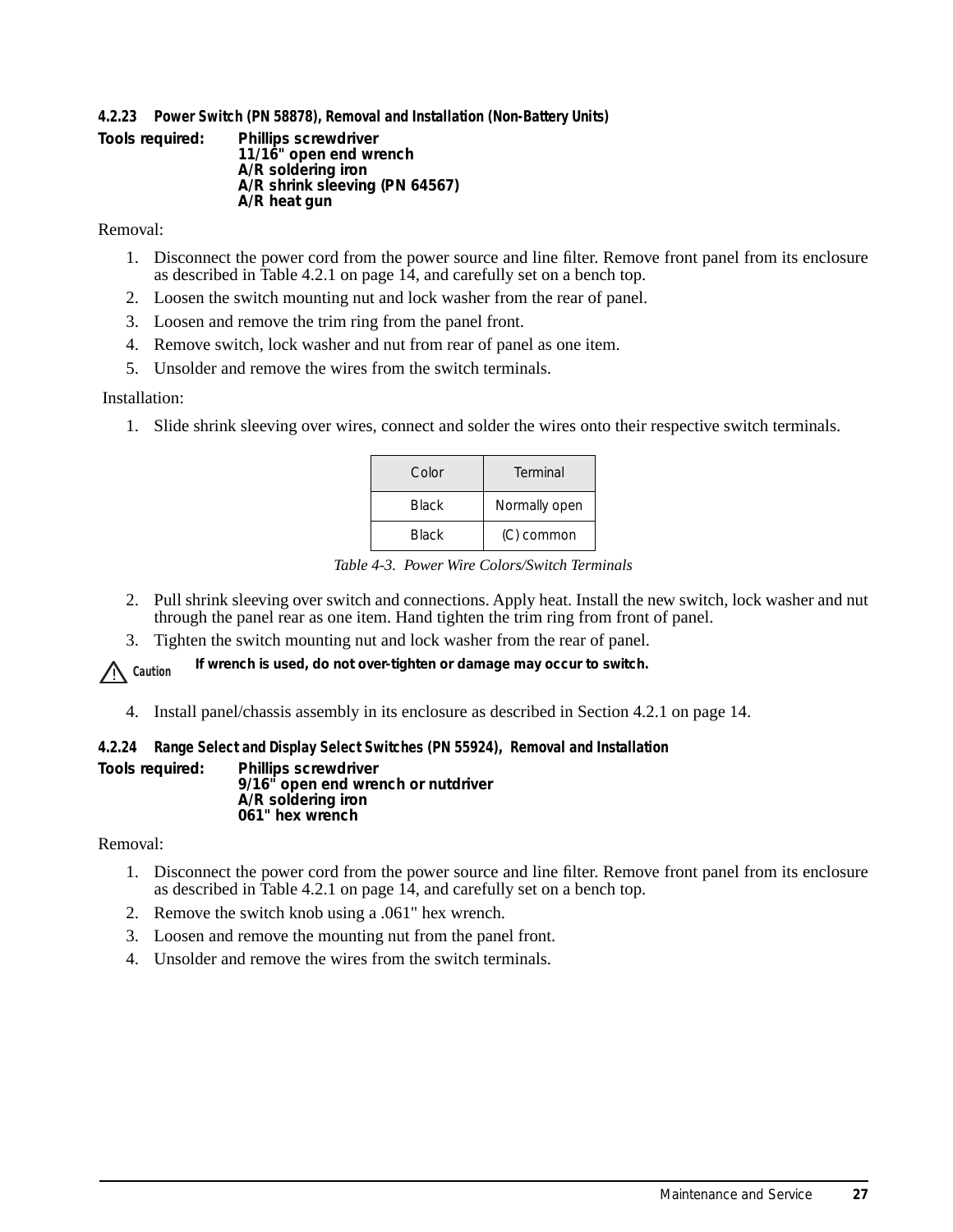Installation:

1. Connect and solder the wires onto their respective switch terminals (Table 4-4).

|            | Range Select: | Display Select: |       |  |  |  |
|------------|---------------|-----------------|-------|--|--|--|
| Terminal   | Color         | Terminal        | Color |  |  |  |
|            | Grey          |                 | Blue  |  |  |  |
|            | Violet        |                 | Red   |  |  |  |
| (C) common | <b>Brown</b>  | (C) common      | Green |  |  |  |
|            |               | (C) common      | Green |  |  |  |

*Table 4-4. Range Select and Display Select Wire Colors/Switch Terminals*

- 2. Install the switch through the panel rear, align with front panel markings, and secure with mounting nut.
- 3. Install the switch knob using a .061" hex wrench.
- 4. Replace CPU if necessary.
- 5. Install panel/chassis assembly in its enclosure as described in Section 4.2.1 on page 14.

#### **4.2.25 Absolute and Zero Switches (PN 58886), Removal and Installation**

**Tools required: Phillips screwdriver**

**11/16" open end wrench A/R soldering iron**

Removal:

1. Disconnect the power cord from the power source and line filter. Remove front panel from its enclosure as described in Section 4.2.1 on page 14, and carefully set on a bench top.

**NOTE:** *Sometimes to gain access, the CPU must be removed.*

- 2. Loosen the switch mounting nut and lock washer from the rear of panel.
- 3. Loosen and remove the trim ring from the panel front.
- 4. Remove switch, lock washer and nut from rear of panel.
- 5. Unsolder and remove the wires from the switch terminals.

Installation:

1. Connect and solder the wires onto their respective switch terminals (see Table 4-5 and Table 4-6 below):

| Color  | Terminal      |
|--------|---------------|
| Orange | Normally open |
| Green  | (C) common    |
| Green  | (C) common    |

|  | Table 4-5. Wire to switch terminal connections: Absolute |  |  |  |
|--|----------------------------------------------------------|--|--|--|
|--|----------------------------------------------------------|--|--|--|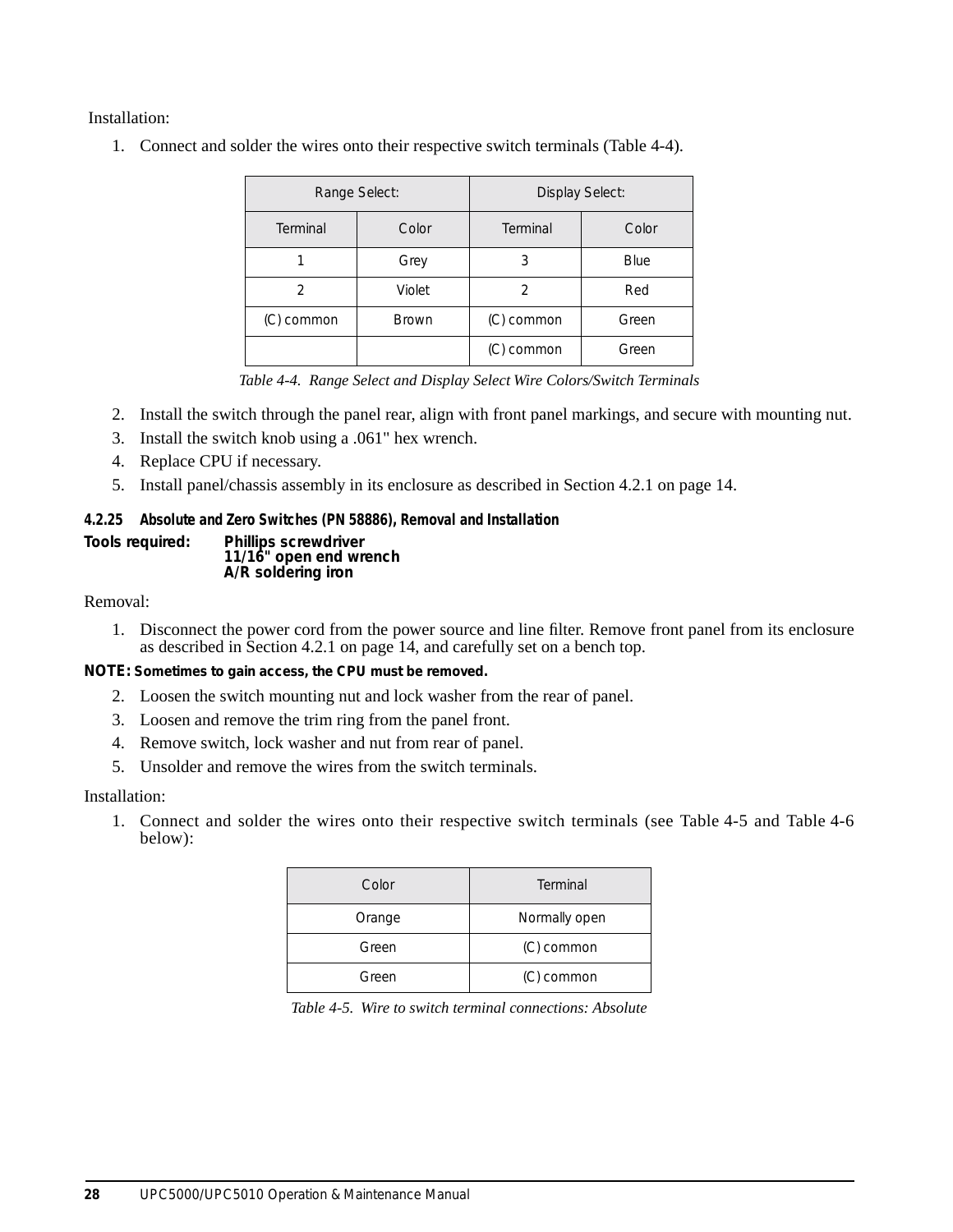| Color  | Terminal      |
|--------|---------------|
| Yellow | Normally open |
| Green  | (C) common    |

*Table 4-6. Wire to switch terminal connections: Zero*

- 2. Install the new switch, lock washer and nut through the panel rear. Hand tighten the trim ring from front of panel.
- 3. Tighten the switch mounting nut and lock washer from the rear of panel. Replace CPU if necessary.

 *If wrench is used, do not over tighten, damage may occur to switch.* ! **Caution**

4. Install panel/chassis assembly in its enclosure as described in Section 4.2.1 on page 14.

## **4.2.26 Power Supply Assembly, Removal and Installation (Battery Units)**

120 VAC input (PN 58723); 220 VAC input (PN 58729). **Tools required: Phillips screwdriver Flat blade screwdriver (small) 11/32" open end wrench or nutdriver**

#### **Removal of Power Supply Board**

- 1. Disconnect the power cord from the power source and line filter. Remove front panel from its enclosure, as described in Section 4.2.1 on page 14, and carefully set on a bench top.
- 2. Disconnect the three wire connectors (black, white, green) that are between the AC filter cable (PN 55540) and the cable attached to the power supply board assembly.
- 3. Unplug the multi-pin connector of the CPU (J6) to power supply (J1) cable (PN 55023) from the power supply board.
- 4. Remove the two battery cable wires (PN 56367) from the terminal block (TB1) on the power supply board.
- 5. Loosen and remove the four nuts that hold the power supply board and remove the board.

## **Installation of Power Supply Board**

- 1. Position the new board over the four standoffs and install four nuts. Tighten the nuts until snug.
- 2. Install the two battery cable wire ends into the terminal block (TB1) on the power supply board, red wire (+) to TB1-3 and black wire (-) to TB1-1.
- 3. Plug the CPU (J6) to power supply cable (PN 55023) connector into the power supply board (J1).
- 4. Connect the three connectors (black, white, green) of the AC filter cable (PN 55540) and the cable from power supply board assembly. Connect like wire colors together.
- 5. Install panel/chassis assembly in its enclosure as described in Section 4.2.1 on page 14.

## **4.2.27 Battery (Replacement Kit PN 55354) Removal, Installation and Adjustments**

**Tools required: Phillips screwdriver Flat blade screwdriver (small) 11/32" open end wrench or nutdriver**

## Removal:

- 1. Disconnect the power cord from the power source and line filter. Remove front panel from its enclosure as described in Section 4.2.1 on page 14, and carefully set on a bench top.
- 2. Disconnect the two battery cable wires (PN 56367) from the battery terminals, red wire from (+) and black wire from (-).
- 3. Remove the two nuts and two screws that secure the battery bracket (PN 58386).
- 4. Remove the bracket and battery.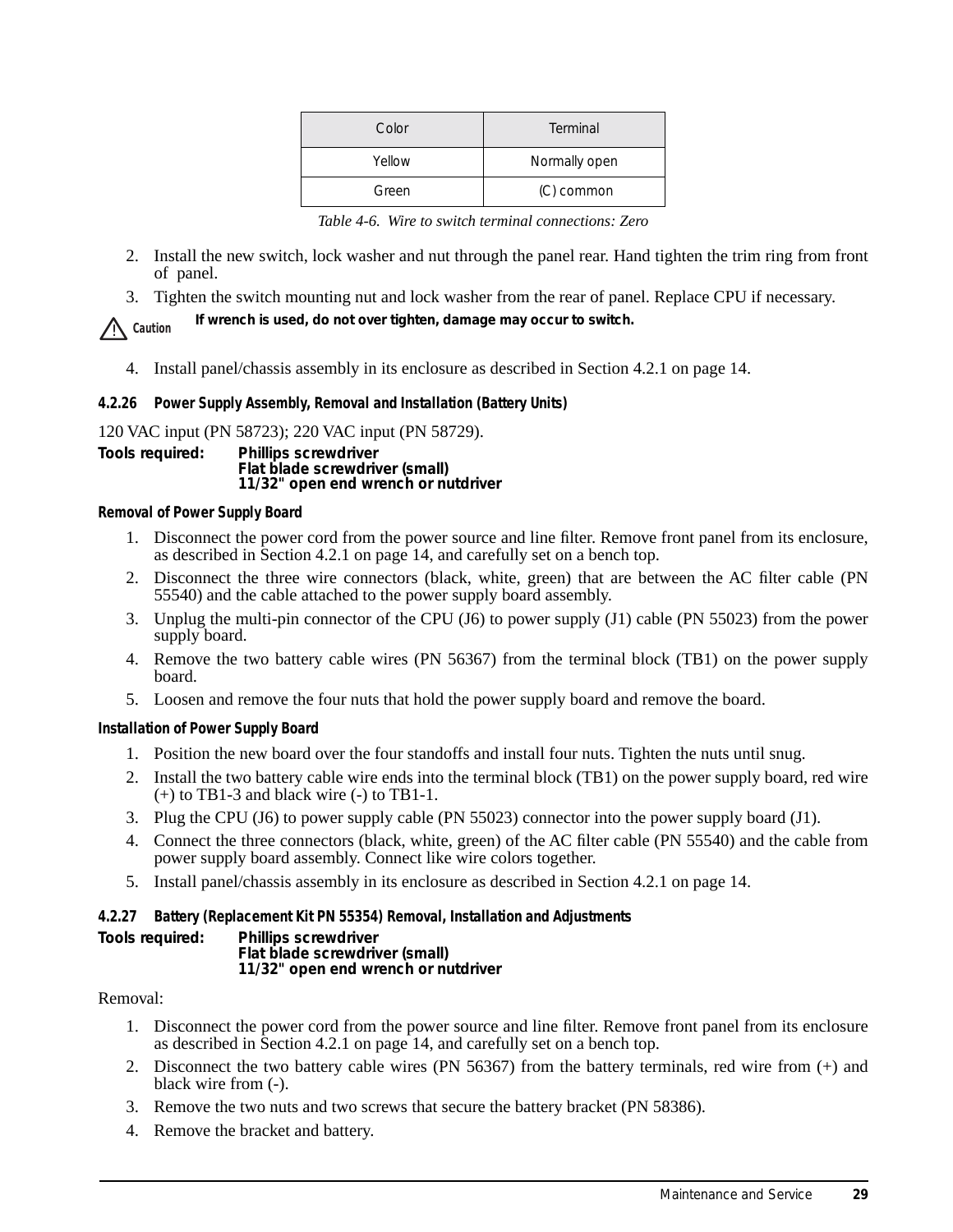Installation

- 1. To install a new battery, reverse steps 2 through 4 of above.
- 2. Install panel/chassis assembly in its enclosure as described in Section 4.2.1 on page 14.

#### **Adjustment of Charging Circuit**

**Tools required: Phillips screwdriver Flat blade screwdriver (small) 11/32" open end wrench or nutdriver DC voltmeter** 

- 1. Disconnect the power cord from the power source and line filter. Remove front panel from its enclosure as described in Section 4.2.1 on page 14, and carefully set on a bench top.
- 2. Disconnect the two battery cable wires (PN 56367) from the battery terminals, red wire from (+) and black wire from (-).
- 3. Connect the leads of a DC voltmeter to the battery wires.
- 4. With the unit's power cord connected to a power source, but the power switch on the front panel *OFF*, adjust the potentiometer R3 on the power supply board until the voltmeter reads 14.0 volts.
- 5. Unplug the power cord from the power source.
- 6. Disconnect the voltmeter and reconnect the battery leads to the battery terminals; red wire to (+) and black wire to  $(-)$ .
- 7. Install panel/chassis assembly in its enclosure as described in Section 4.2.1 on page 14.

#### **Adjustment of Battery Voltage Display Reading**

**NOTE:** *The BATTERY TEST should only be performed with the UPC5000/UPC5010 operating at Zero PSIG (VENT valve open) and at the conclusion of the test, the unit's ZERO button will have to be re-pushed to re-zero the instrument.*

**Tools required: Phillips screwdriver Flat blade screwdriver (small) 11/32" open end wrench or nutdriver DC voltmeter** 

- 1. Disconnect the power cord from the power source and line filter. Remove front panel from its enclosure as described in Section 4.2.1 on page 14, and carefully set on a bench top.
- 2. Disconnect the two battery cable wires (PN 56367) from the battery terminals, red wire from (+) and black wire from (-).
- 3. Connect the leads of a DC voltmeter to the battery wires.
- 4. Take a reading from the voltmeter.
- 5. Reconnect the two battery cable wires (PN 56367) to the battery terminals; red wire to (+) and black wire to  $(-)$ .
- 6. Push the **BATTERY TEST** switch on the front panel. If the reading is the same as the voltmeter, go to step 8. If the reading is different, go to next step.
- 7. While holding toggle switch in the *BATTERY TEST* mode, adjust potentiometer R12 located on power supply board to be the same as previous voltmeter reading.
- 8. Install panel/chassis assembly in its enclosure as described in Section 4.2.1 on page 14.

#### **Adjustment of Low Battery Display Annunciation**

**Tools required: Phillips screwdriver Flat blade screwdriver (small) 11/32" open end wrench or nutdriver 11.5 VDC Power Source** 

- 1. Disconnect the power cord from the power source and line filter. Remove front panel from its enclosure as described in Section 4.2.1 on page 14, and carefully set on a bench top.
- 2. Disconnect the two battery cable wires (PN 56367) from the battery terminals; red wire from (+) and black wire from (-).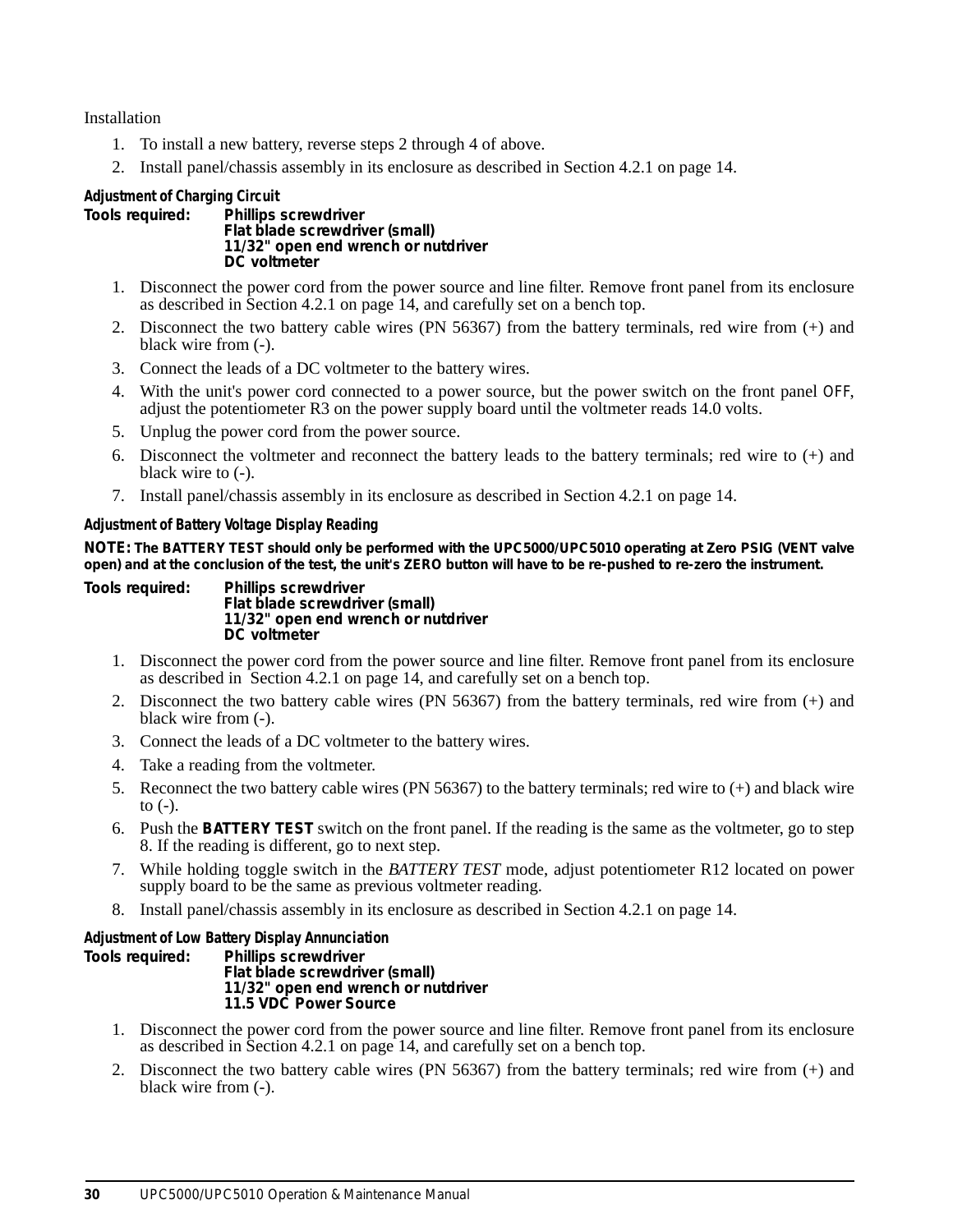- 3. Connect the leads of a 11.5 VDC power source to the battery cable wires that are connected to TB1 on the power supply board. Adjust potentiometer R9 located on power supply board to illuminate low battery indicator. For LED display type units a red LED in the left center of the display will turn on. For LCD display type units, 5 LED segments in the left of display window will illuminate in the shape of a "U."
- 4. Install panel/chassis assembly in its enclosure as described in Section 4.2.1 on page 14.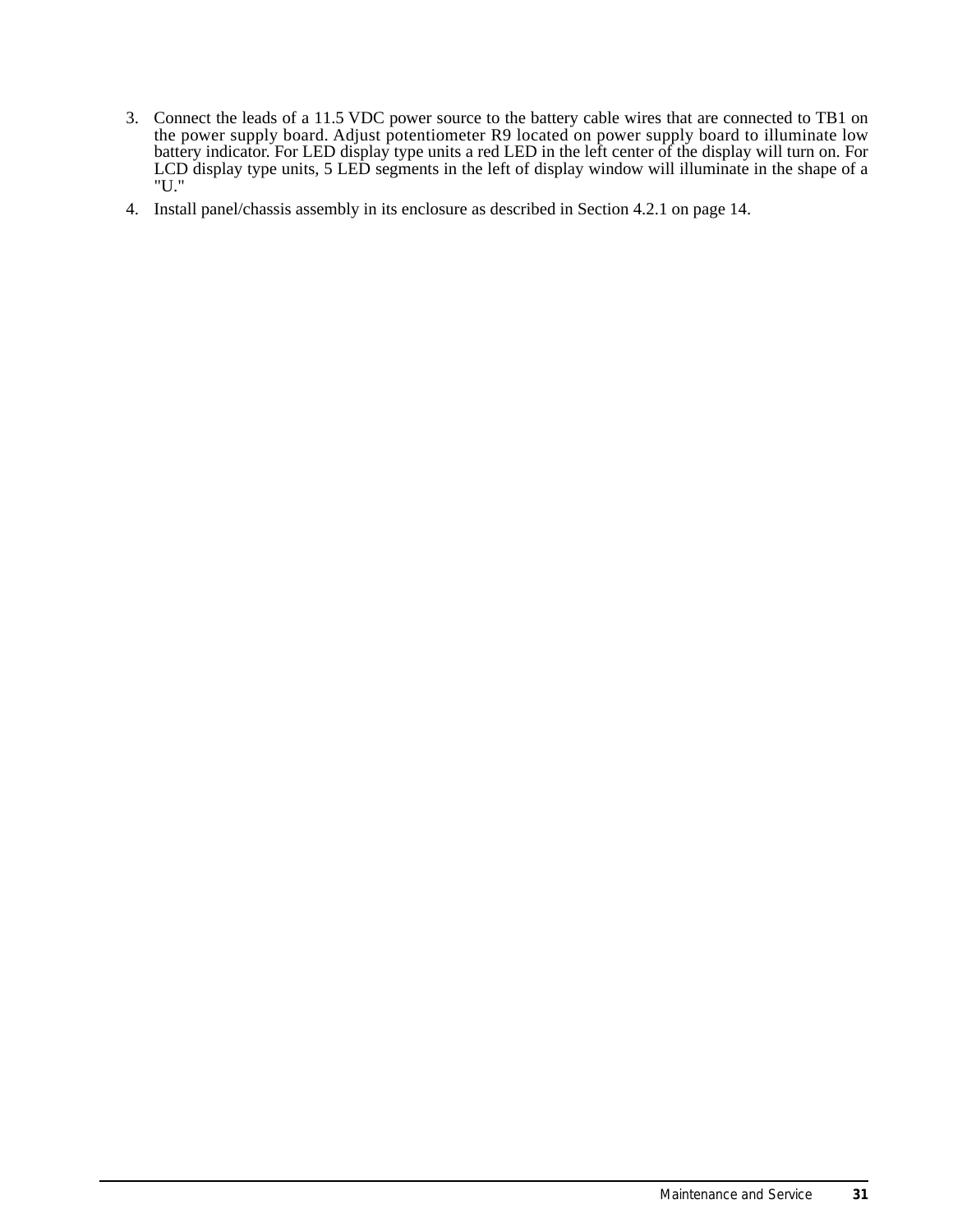## **4.3 Orion 2C Valve Assembly Parts List**

| Ref<br>Number  | PN    | Description                                                     | Quantity       |
|----------------|-------|-----------------------------------------------------------------|----------------|
| 1              | 57482 | Nut, Valve Needle Housing 9/16-18                               | $\overline{2}$ |
| $\overline{2}$ | 54401 | Locknut                                                         | $\overline{2}$ |
| 3              | 58079 | Knob                                                            | $\overline{2}$ |
| 4              | 57889 | Knob, Insert                                                    | $\overline{2}$ |
| 5              | 57256 | Gear, Spur 40 Teeth                                             | $\overline{2}$ |
| 6              | 59233 | Gear, Spur 18-tooth                                             | $\overline{2}$ |
| 7              | 55896 | Valve Seat                                                      | $\overline{4}$ |
| 8              | 59387 | Valve Seat, Stem                                                | 4              |
| 9              | 59045 | Valve, Needle Seat                                              | $\overline{4}$ |
| 10             | 54540 | Housing, Valve Needle                                           | $\overline{2}$ |
| 11             | 59551 | Valve Needle                                                    | $\overline{2}$ |
| 12             | 57906 | Bushing, End                                                    | 1              |
| 13             | 59378 | Cap, End                                                        | 1              |
| 14             | 59495 | Shaft                                                           | 1              |
| 15             | 59241 | Piston                                                          | 1              |
| 16             | 55714 | Body, Dual Valve                                                | 1              |
| 17             | 57580 | Knob                                                            | 1              |
| 18             | 55533 | Valve Needle                                                    | $\overline{2}$ |
| 19             | 55159 | Housing, Valve Needle                                           | $\overline{2}$ |
| 20             | 56784 | Locknut, 9/16-18UNF-3A, SST                                     | $\mathbf{1}$   |
| 21             | 59845 | Plug, Expansion                                                 | 14             |
| 23             | 59383 | Setscrew, 6-32NCx1/8 SST                                        | $\overline{4}$ |
| 24             | 58342 | Screw, Cap Hex Socket Head, #2-56UNC-3A                         | 6              |
| 25             | 59322 | Setscrew, 6-32NCx1/4 SST                                        | 6              |
| 26             | 59326 | Setscrew, 2-56NC x 1/8, alloy steel                             | $\overline{4}$ |
| 27             | 55554 | O-ring, Buna N (Nitrile) 70 Durometer Color Black               | 5              |
| 28             | 55536 | O-ring, Buna N (Nitrile) 70 Durometer Color Black               | $\overline{4}$ |
| 29             | 55573 | O-ring, Buna N (Nitrile) 70 Durometer Color Black               | 1              |
| 30             | 60633 | Retainer, Packing Backup                                        | 4              |
| 31             | 55570 | Washer, Backing                                                 | 4              |
| 32             | 55577 | O-ring, Buna N (Nitrile) 70 Durometer Color Black               | $\mathbf{1}$   |
| 33             | 59245 | Washer, #8 Screw Size                                           | $\overline{2}$ |
| 34             | 60202 | Setscrew, hex                                                   | $\overline{2}$ |
| 35             | 60837 | Screw, MACH Pan Head #10- 32NFx1/2 Phillips Head 300 Series SST | $\overline{2}$ |
| 36             | 58976 | Screw, Self Sealing                                             | 1              |
| 38             | 53308 | Label                                                           | $\mathbf{1}$   |
| 41             | 59878 | Spacer .005 thk                                                 | $\overline{2}$ |
| 42             | 59880 | Spacer .007 thk                                                 | $\overline{2}$ |

The following table lists the component parts of the ORION-2C.

*Table 4-7. Orion 2C Valve Assembly Parts List*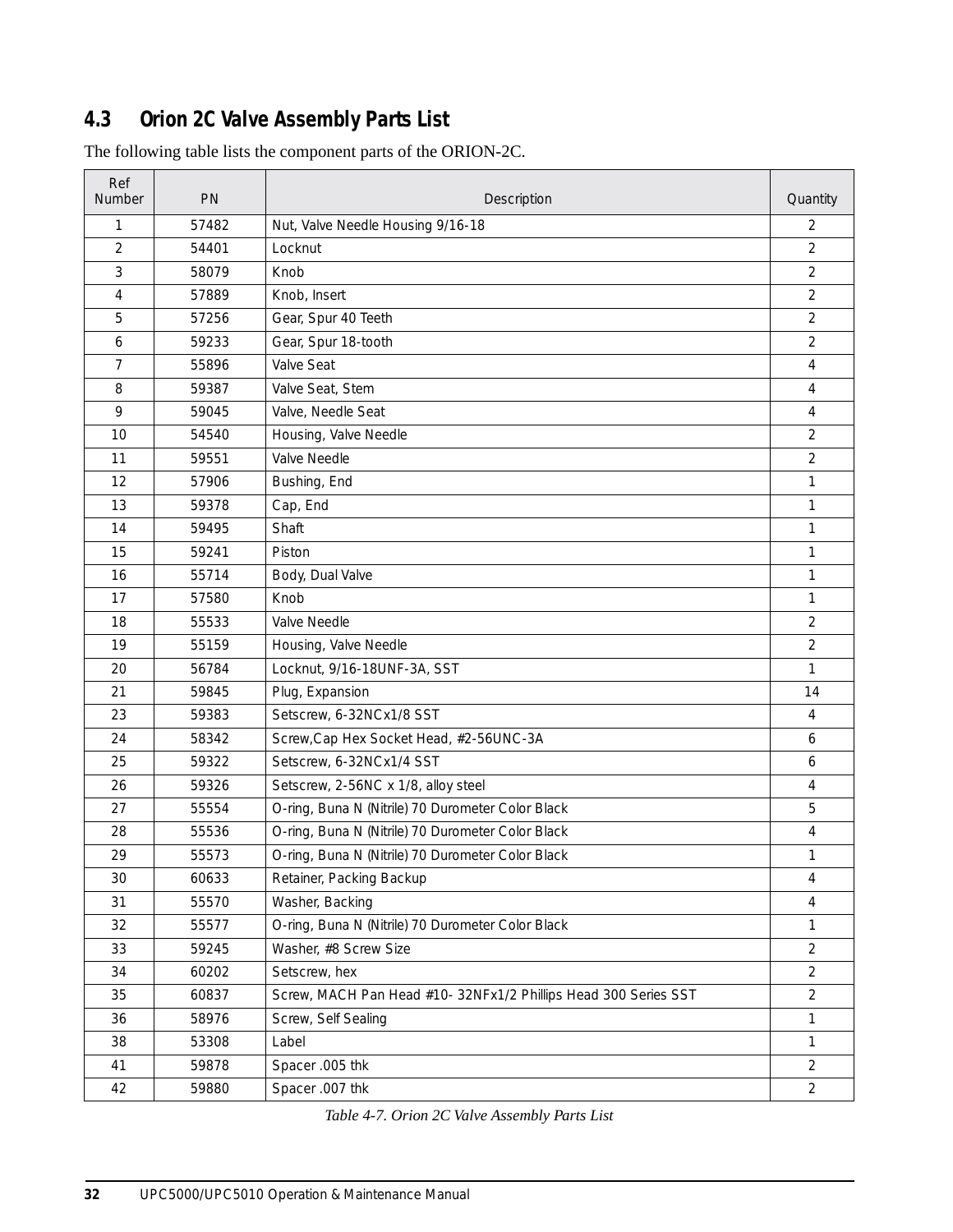*Figure 4-1. ORION-2C, Exploded View*

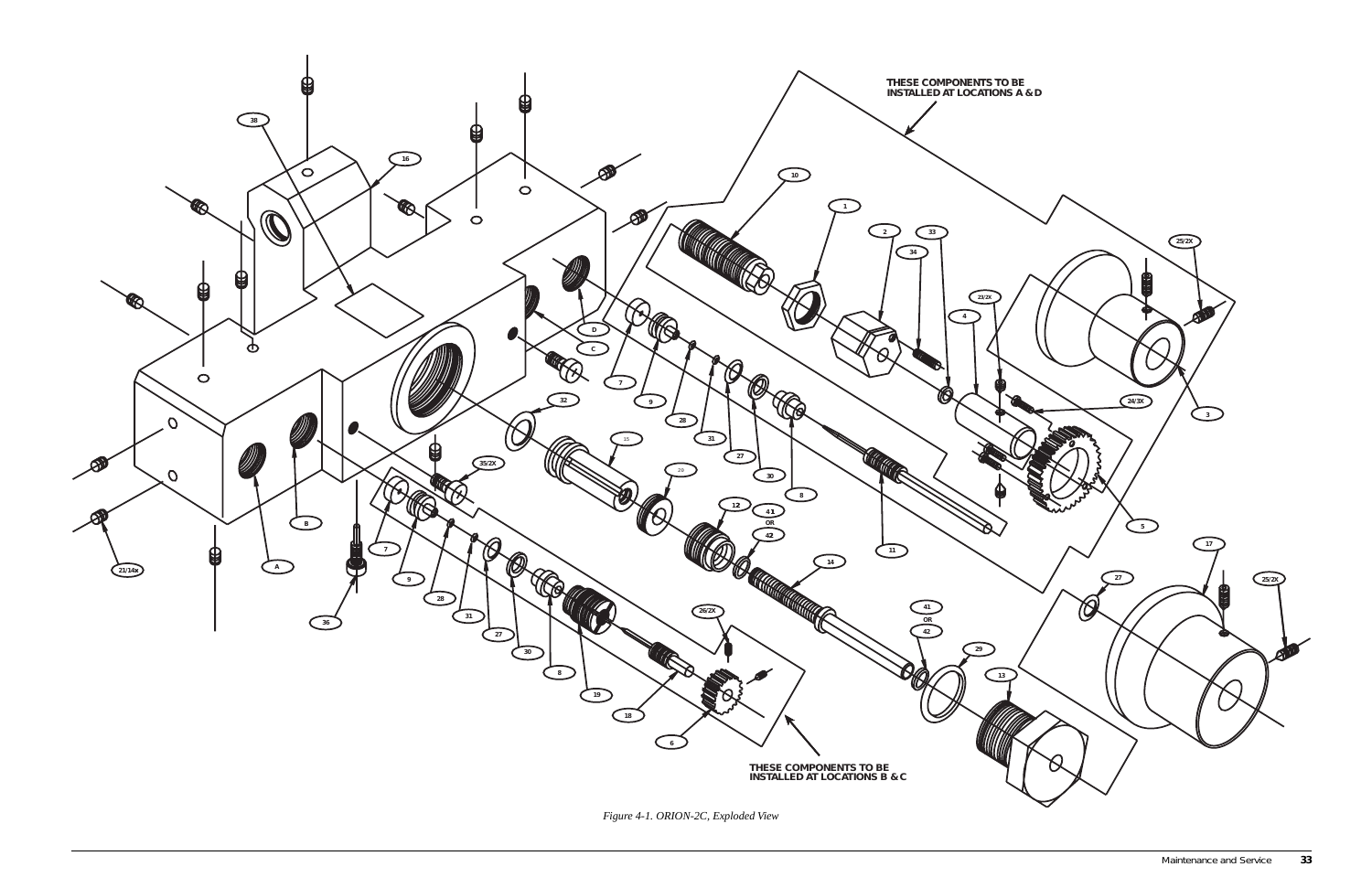

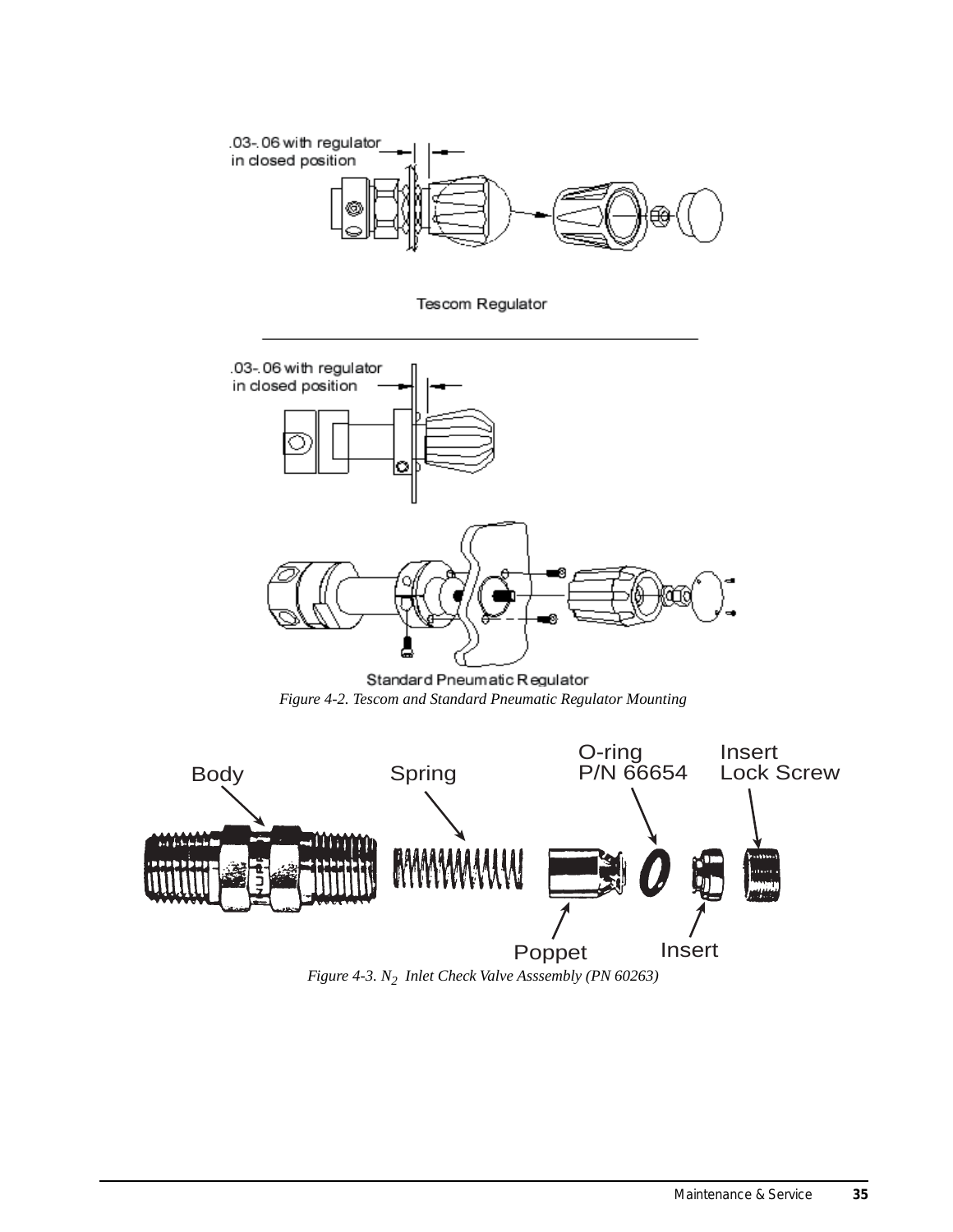#### NOTES:

3- TEST PROCEDURE: (A)KUA7317

- 1- FOR SCHEMATIC SEE DWG. (D)KHP7316.
- 2- OBSERVE POLARITY OF ICs, CAPACITORS, DIODES, AND TRANSISTORS.

4- MARK APPLICABLE DASH NUMBER, REVISION LEVEL, AND DATE IN 1/8 INCH HIGH CHARACTERS. USE BLACK EPOXY INK.

| 120VAC    | 220VAC    | USED IN                 |
|-----------|-----------|-------------------------|
| KEU8924-1 | KEU8924-4 | <b>UPC5000, UPC5200</b> |
| KEU8924-2 | KEU8924-5 | UPS3000                 |
| KEU8924-3 | KEU8924-6 | UPC5100                 |

12- REFERENCE: RE-MARK PART NUMBER AS APPLICABLE.

13- ON KEU8924-2, ADD JUMPER TO E11 AND E12.

- 15- ON KEU8924-3 ONLY, ADD JUMPER BETWEEN E3 AND TP7.<br>CUT CLAD AT CUT MARKS "G" & "E" AND BETWEEN R23A MOUNTING HOLES.
- USE TWO 8" LENGTHS OF ITEM 109, #22AWG BLK.INS.WIRE, TO CONNECT COMMON CLAD AS SHOWN IN HIDDEN LINES, 16- COMPONENT SIDE VIEW, SHEET 2.
- 17- ITEM 22 REFERENCE DESIGNATIONS: K5, WITH K4 USED IN KEU8924-1 AND KEU8924-3 ONLY.
- 18- ITEM 32 REFERENCE DESIGNATIONS:R30 USED IN KEU8924-1 AND KEU8924-3, WITH R23, R23B USED IN KEU8924-3 ONLY.
- 19- ITEM 33 REFERENCE DESIGNATIONS: R55, WITH R11 IN KEU8924-1 & KEU8924-2 ONLY
- IN KEU8924-1 & KEU8924-2 ONLY20- ITEM 35 REFERENCE DESIGNATIONS: R15, WITH R3 & R4
- 21- ITEM 37 REFERENCE DESIGNATIONS: R8, R9, R10, R18, WITH R32 IN KEU8924-3 ONLY
- 22- ITEM 39 REFERENCE DESIGNATIONS: R59, WITH R58 USED IN KEU8924-1 ONLY.
- 23- ITEM 53 REFERENCE DESIGNATIONS: C3, C29, WITH C9 KEU8924-1 AND KEU8924-3 ONLY.

27 \CUT ITEM 101 TO REQUIRED LENGTHS. ON CIRCUIT SIDE OF BOARD ASSEMBLY JUMPER U8 PINS 9 AND 10 TO U8-7(GND).

14- ON KEU8924-1 & -3: DELETE J2 PINS 6 THRU 10, DELETE J2 PINS 16 THRU 20, & CUT CLAD GOING TO PINS 1 & 14 JUMPER PINS J2-1 & J2-2

24- ITEM 64 REFERENCE DESIGNATIONS: CR2, WITH CR1 USED IN KEU8924-1 & KEU8924-2 ONLY

28- KEU8924-1 (54254) & KEU8924-3 (54263) ONLY: ON CIRCUIT SIDE OF BOARD, CUT CLAD BETWEEN CR12 ANODE AND VIA UNDER U10. CUT CLAD BETWEEN CR10 ANODE AND U6-4. ADD 3 1/2" 30 AWG WIRE, ITEM 101, BETWEEN CR10 ANODE AND VIA UNDER U10. SEE PICTORIAL.

NOTE TO CONDEC MANUFACTURING: LEAVE APPROXIMATELY 1/4" LEAD LENGTH ON EACH RESISTER. 29- KEU8924-1 ONLY: INSTALL ITEM 11 AND ITEM 31 IN SERIES AT R33 LOCATION. TWIST, DO NOT SOLDER, LEADS TOGETHER. ITEMS 11 & 31 REQUIRED FOR UPC5200 &UPC5210 UNITS. REMOVEITEM 11 AND SOLDER ITEM 31 ONLY PRIOR TO INSTALLING INTOUPC5000 OR UPC5010.

- 5- ITEM 30 REFERENCE DESIGNATIONS: R16, R26, R41, R42, R44, R46, R47, R54, WITH R28 IN KEU8924-1 & KEU8924-3 ONLY.
- 6- TRANSFORMER SHIELD TO BE INSTALLED AFTER TEST. (REFERENCE PART NUMBER MB80-1)
- 7- ITEM 3 REFERENCE DESIGNATIONS: U1, U2, U3, U26, WITH U23 IN KEU8924-1 & KEU8924-3 ONLY
- 8- ITEM 56 REFERENCE DESIGNATIONS: C8, C10-C20, WITH C28 IN KEU8924-1 & KEU8924-3 ONLY
- 9- ITEM 65 REFERENCE DESIGNATIONS: CR4, CR5, CR7-CR9, AND CR12, WITH CR10 IN KEU8924-1 & KEU8924-3 ONLY
- 10- TB1 IS MADE UP OF ONE (1) ITEM 82 AND ONE (1) ITEM 91, TB2 IS MADE UP OF ONE (1) ITEM 82.
- BETWEEN PINS 1 & 3 AND 2 & 4. ADD JUMPER BETWEEN PINS 2 & 3.11- FOR 220VAC: REMOVE JUMPERS ON TRANSFORMER, ITEM 69,

|     | <b>REVISIONS</b>                                       |                   |          |
|-----|--------------------------------------------------------|-------------------|----------|
| REV | <b>REFERENCE</b>                                       | <b>INIT</b>       | DATE     |
| AF  | ECO10483: DELETED ITEMS 10 & 11: REDRAWN ON RLW FORMAT | <b>DJS</b><br>KIT | 6/15/00  |
|     | AG   DELETED ITEM NUMBER 2.                            | <b>DJS</b><br>KLI | 10/4/00  |
| AH  |                                                        | KAL               | 12/12/01 |
|     | FROM ITEM 61 62 65 AND 1                               | <b>JEW</b>        |          |

- 25- ITEM 66 REFERENCE DESIGNATIONS: CR6, WITH CR11 USED IN KEU8924-1 & KEU8924-3 ONLY. EATON P/N KGF327A MAY BE USED AS A SUBSTITUTE.
- 26- ITEM 83 REFERENCE DESIGNATIONS: ITEM 84 REFERENCE DESIGNATIONS: XU4, XU6, XU7, XU8, XU13. XS1, XU5, XU14, XU15.

|             | 5<br>$\blacktriangleleft$<br>3                     | 5<br>1<br>3                                 | 29<br>28<br>27       | <b>RESISTOR, METAL FILM</b><br><b>RESISTOR, METAL FILM</b><br><b>RESISTOR, METAL FILM</b>                           | ÷.<br>÷<br>÷                 | <b>RN55C8062F</b><br>RN55C4321F<br><b>RN55C1002F</b>                     | R35-R39<br><b>R21</b><br>R5, R6, R45                                      | 80.6K 1% 0.1W<br>4.32K 1% 0.1W<br>10K 1% 0.1W                |
|-------------|----------------------------------------------------|---------------------------------------------|----------------------|---------------------------------------------------------------------------------------------------------------------|------------------------------|--------------------------------------------------------------------------|---------------------------------------------------------------------------|--------------------------------------------------------------|
| 1<br>2<br>1 | 1<br>$\overline{2}$                                | 1<br>$\overline{2}$<br>1                    | 26<br>25<br>24       | <b>RESISTOR, METAL FILM</b><br><b>RESISTOR, METAL FILM</b><br><b>RESISTOR, METAL FILM</b>                           | ×,<br>C                      | RN55C3011F<br>KPW310B<br><b>RN55C10R0F</b>                               | <b>R25</b><br>R <sub>1</sub> ,R <sub>2</sub><br><b>R29</b>                | 3.01K 1% 0.1W<br>100K.1% 0.1W<br>10.1% 0.1W                  |
|             | 3<br>1                                             | 3<br>2                                      | 23<br>22             | <b>RELAY</b><br><b>RELAY</b><br><b>RESISTOR, METAL FILM</b>                                                         | C<br>с<br>L.                 | <b>KJU431B</b><br><b>KJU431A</b>                                         | K1, K2, K3<br>NOTE 17                                                     |                                                              |
| 1<br>1      |                                                    |                                             |                      |                                                                                                                     |                              | <b>RN55C1741F</b>                                                        | <b>R17</b>                                                                | 1.74K 1% 0.1W<br>2K 10% 1/2W                                 |
|             | 1<br>×,                                            | 1<br>1                                      | 21<br>20             | <b>POTENTIOMETER</b>                                                                                                | c                            | KBW338E                                                                  | <b>R24</b>                                                                |                                                              |
| 1           | $\overline{1}$                                     | 1<br>1                                      | 19<br>18             | <b>IC, VOLTAGE REGULATOR</b>                                                                                        | C<br>C                       | <b>KGB1918C</b>                                                          | U25<br>U <sub>19</sub>                                                    | <b>LM317T</b><br>3 PIN                                       |
|             |                                                    |                                             |                      | IC, VOLTAGE REGULATOR                                                                                               |                              | <b>KHY1918F</b>                                                          |                                                                           | 79M12<br>3 PIN                                               |
|             |                                                    |                                             |                      |                                                                                                                     |                              |                                                                          |                                                                           |                                                              |
|             |                                                    |                                             |                      |                                                                                                                     |                              |                                                                          |                                                                           |                                                              |
|             |                                                    |                                             |                      |                                                                                                                     |                              |                                                                          |                                                                           |                                                              |
|             |                                                    |                                             |                      |                                                                                                                     |                              |                                                                          |                                                                           |                                                              |
|             |                                                    |                                             |                      |                                                                                                                     |                              |                                                                          |                                                                           |                                                              |
|             |                                                    |                                             |                      |                                                                                                                     |                              |                                                                          |                                                                           |                                                              |
|             |                                                    |                                             |                      |                                                                                                                     |                              |                                                                          |                                                                           |                                                              |
|             | J.<br>8                                            | $\overline{1}$<br>9                         | 31<br>30             | <b>RESISTOR, METAL FILM</b><br><b>RESISTOR, METAL FILM</b>                                                          | ÷.<br>×,                     | RN55C1402F<br>RN55C1001F                                                 | NOTE <sub>29</sub><br><b>SEE NOTE 5</b>                                   | 14K 1% 0.1W<br>1.0K 1% 0.1W                                  |
| 1           | $\overline{2}$<br>ä,                               | $\overline{2}$<br>1                         | 33<br>32             | <b>RESISTOR, METAL FILM</b><br><b>RESISTOR, METAL FILM</b>                                                          | C<br>c                       | KPW310R<br><b>KPW310E</b>                                                | SEE NOTE 19<br>SEE NOTE 18                                                | 5K 0.1% 0.1W<br>1.0K 0.1% 0.1W                               |
| 1           | $\overline{2}$<br>3<br>1                           | $\overline{2}$<br>3<br>1                    | 36<br>35<br>34       | <b>RESISTOR, METAL FILM</b><br><b>RESISTOR, METAL FILM</b><br><b>RESISTOR, METAL FILM</b>                           | c<br>$\mathbf C$<br>c        | KPW310<br><b>KPW310W</b><br>KPW310AY                                     | R <sub>19</sub> ,R <sub>22</sub><br>SEE NOTE 20<br>R <sub>13</sub>        | <b>SELECT</b><br>20K 0.1% 0.1W<br>13.3K 0.1% 0.1W            |
| 1<br>5      | 1<br>$\overline{2}$<br>4                           | $\overline{2}$<br>$\overline{2}$<br>4       | 39<br>38<br>37       | <b>POTENTIOMETER</b><br><b>RESISTOR, METAL FILM</b><br><b>RESISTOR, METAL FILM</b>                                  | B<br>c<br>c                  | <b>KBY338B</b><br><b>KPW310G</b><br>KPW310N                              | <b>SEE NOTE 22</b><br>R56,R57<br>SEE NOTE 21                              | 20K 10% 1/2W<br>80K 0.1% 0.1W<br>10K 0.1% 0.1W               |
| 1<br>1      | $\overline{1}$<br>2<br>1                           | $\overline{1}$<br>2<br>$\overline{1}$       | 42<br>41<br>40       | <b>RESISTOR, COMPOSITION</b><br><b>RESISTOR, COMPOSITION</b><br><b>RESISTOR, COMPOSITION</b>                        | C<br>×,<br>÷.                | KGE310AU<br><b>RCR07G103JS</b><br><b>RCR07G245JS</b>                     | <b>R50</b><br>R51, R52<br><b>R43</b>                                      | 430 5% 1/2W<br>10K 5% 1/4W<br>2.4M 5% 1/4W                   |
| 1<br>1<br>3 | ÷,<br>J.<br>R                                      | $\overline{1}$<br>×,<br>$\overline{1}$<br>3 | 46<br>45<br>44<br>43 | <b>RESISTOR, COMPOSITION</b><br><b>RESISTOR, METAL FILM</b><br><b>RESISTOR, METAL FILM</b><br><b>RESISTOR, SIP</b>  | ÷,<br>$\mathbf C$<br>J.<br>C | <b>RCR07G241JS</b><br><b>KPW310D</b><br>RN55C6041F<br><b>KMA310U</b>     | <b>R20</b><br><b>R12</b><br>R7<br>R40, R48, R49                           | 240 5% 1/4W<br>1.5K 0.1% 0.1W<br>6.04K 1% 0.1W<br>10K 2% .3W |
| 1<br>1      | $\mathbf{1}$<br>$\mathbf{1}$                       | $\mathbf{1}$<br>$\mathbf{1}$<br>÷,          | 49<br>48<br>47       | <b>RESISTOR, METAL FILM</b><br><b>POTENTIOMETER</b><br><b>RESISTOR, METAL FILM</b>                                  | c<br>c<br>C                  | <b>KPW310Z</b><br>KBY338F<br>KPW310M                                     | <b>R32</b><br><b>R34</b><br><b>R23C</b>                                   | 50K 0.1% 0.1W<br>500 MO% 1/2W<br>200 $\Omega$ 1% 0.1W        |
| 1<br>1      | $\overline{2}$<br>$\overline{1}$<br>$\overline{1}$ | 3<br>$\overline{1}$<br>1<br>×,              | 53<br>52<br>51<br>50 | <b>CAPACITOR, METAL POLY</b><br><b>CAPACITOR, CERAMIC</b><br><b>CAPACITOR, MYLAR</b><br><b>RESISTOR, METAL FILM</b> | B<br>Α<br>$\mathbf c$<br>÷.  | <b>KDE7311B</b><br><b>KKF311B</b><br><b>KMV311T</b><br><b>RN55C2000F</b> | <b>SEE NOTE 23</b><br>C <sub>2</sub><br>C <sub>1</sub><br>R <sub>21</sub> | 5uF 10% 100V<br>1uF 20% 50V<br>22uF 5% 100V<br>200 A% 0.1W   |

|    | 1/2"                 | 1/2"                  | 1/2"<br>1/2"         | 116                   | <b>WIRE, BUS</b>                   |                | QQW343H18SIT                  |                  |                          |                    |      |                       |                      |                |                      | 54              | CAPACITOR, POLYCARBONATE     | <sub>C</sub>    | <b>KMV311P</b>                 | C <sub>1</sub>                                    |                    | 1uF 10% 100                                                     |
|----|----------------------|-----------------------|----------------------|-----------------------|------------------------------------|----------------|-------------------------------|------------------|--------------------------|--------------------|------|-----------------------|----------------------|----------------|----------------------|-----------------|------------------------------|-----------------|--------------------------------|---------------------------------------------------|--------------------|-----------------------------------------------------------------|
|    |                      |                       |                      | 115                   | <b>CPU ASSEMBLY</b>                |                | <b>KEU8924-3</b>              |                  | NOTE 11                  |                    |      |                       |                      | $\overline{2}$ |                      | 53              | <b>CAPACITOR, METAL POLY</b> | B               | <b>KDE7311B</b>                |                                                   | SEE NOTE 23        | 5uF 10% 100                                                     |
|    |                      | $\overline{2}$        | $\overline{2}$       | 114<br>$\overline{2}$ | CAPACITOR, ELECTROLYTIC            | $\overline{B}$ | <b>KGE311Q</b>                | <b>POLARIZED</b> | C4, C5                   | 6.8uF 20% 35V      |      |                       |                      | $\overline{1}$ | $\overline{1}$       | 52              | <b>CAPACITOR, CERAMIC</b>    | A               | <b>KKF311B</b>                 | C <sub>2</sub>                                    |                    | 1uF 20% 50V                                                     |
|    |                      |                       |                      | 113                   | <b>CPU ASSEMBLY</b>                |                | <b>KEU8924-2</b>              |                  | NOTE 11                  |                    |      |                       |                      |                |                      | -51             | <b>CAPACITOR, MYLAR</b>      | <b>C</b>        | <b>KMV311T</b>                 | C <sub>1</sub>                                    |                    | 22uF 5% 100                                                     |
|    | $\blacktriangleleft$ |                       |                      | 112                   | <b>CPU ASSEMBLY</b>                |                | <b>KEU8924-1</b>              |                  | NOTE 11                  |                    |      |                       |                      |                |                      | 50              | <b>RESISTOR, METAL FILM</b>  |                 | <b>RN55C2000F</b>              | R <sub>21</sub>                                   |                    | 200 <i>ለ</i> ‰ 0.1W                                             |
|    |                      | 6'                    | 6"<br>6"             | 111                   | WIRE, 22AWG, WHITE                 |                | M22759/11-22-9                |                  |                          |                    |      |                       |                      |                | 1.                   | 49              | <b>RESISTOR, METAL FILM</b>  | $\mathbf C$     | <b>KPW310Z</b>                 | <b>R32</b>                                        |                    | 50K 0.1% 0.1                                                    |
|    |                      | 6"                    | 6"<br>6"             | 110                   | WIRE, 22AWG, GREEN                 |                | M22759/11-22-5                |                  |                          |                    |      |                       |                      |                |                      | $\overline{AB}$ | <b>POTENTIOMETER</b>         | $\mathbf{C}$    | KBY338F                        | <b>R34</b>                                        |                    | 00 A0% 1/2W                                                     |
|    |                      | 27                    | 27"<br>27'           | 109                   | WIRE, 22AWG, BLACK                 |                | M22759/11-22-0                |                  | NOTE <sub>16</sub>       |                    |      |                       |                      |                |                      | 47              | <b>RESISTOR, METAL FILM</b>  | C               | KPW310M                        | <b>R23C</b>                                       |                    |                                                                 |
|    |                      |                       |                      |                       |                                    |                |                               |                  |                          |                    |      |                       |                      |                |                      |                 |                              |                 |                                |                                                   |                    | $00 \text{ A}$ 1% 0.1\                                          |
|    | 1"                   | $\mathbf{2}^{\prime}$ | 2"<br>3"             | 108                   | WIRE, BUS                          |                | QQW343H22SIT                  |                  | NOTE 11, 13, 14          |                    |      |                       |                      |                |                      | 46              | <b>RESISTOR, COMPOSITION</b> |                 | <b>RCR07G241JS</b>             | <b>R20</b>                                        |                    | 240 5% 1/4W                                                     |
|    |                      | $\overline{1}$        | $\overline{1}$       | $\blacksquare$<br>107 | <b>STRAP, TIE-DOWN</b>             |                | MS3367-4-9                    |                  |                          |                    |      |                       |                      |                |                      | 45              | <b>RESISTOR, METAL FILM</b>  | $\mathbf{C}$    | <b>KPW310D</b>                 | <b>R12</b>                                        |                    | 1.5K 0.1% 0.1                                                   |
|    |                      |                       |                      | 106                   | NAMEPLATE, INFORMATION             | B              | <b>KBY7236</b>                |                  |                          | '1/4 AMP 250V'     |      |                       |                      |                |                      | 44              | <b>RESISTOR, METAL FILM</b>  |                 | <b>RN55C6041F</b>              | R7                                                |                    | 6.04K 1% 0.1                                                    |
|    |                      | A/R                   | $\sqrt{R}$           | A/R<br>105            | <b>SHRINK TUBING</b>               |                | M23053/2-209-0                |                  |                          | 3/4" DIA           |      |                       | $\mathbf{3}$         | 3              | 3                    | 43              | <b>RESISTOR, SIP</b>         | <b>C</b>        | <b>KMA310U</b>                 |                                                   | R40, R48, R49      | 10K 2% .3W                                                      |
|    |                      | $\mathbf{3}$          | $\mathbf{3}$         | 104<br>$\mathbf{3}$   | <b>INSULATOR</b>                   | B.             | <b>KYV297M</b>                |                  |                          | <b>TO-220</b>      |      |                       | $\blacksquare$       | $\overline{1}$ | $\overline{1}$       | 42              | <b>RESISTOR, COMPOSITION</b> | C.              | KGE310AU                       | <b>R50</b>                                        |                    | 430 5% 1/2W                                                     |
|    |                      | A/R                   | A/R<br>A/R           | 103                   | <b>TAPE, ADHESIVE</b>              |                | F1011                         |                  |                          |                    |      |                       | $\overline{2}$       | $\overline{2}$ | $\overline{2}$       | -41             | <b>RESISTOR, COMPOSITION</b> |                 | <b>RCR07G103JS</b>             | R51, R52                                          |                    | 10K 5% 1/4W                                                     |
|    |                      |                       |                      | 102                   | <b>RESISTOR, METAL FILM</b>        | $\mathbf{C}$   | KPW310H                       |                  | <b>R11</b>               | 1.75K 1% 1/8W      |      |                       |                      |                |                      | 40              | <b>RESISTOR, COMPOSITION</b> |                 | <b>RCR07G245JS</b>             | <b>R43</b>                                        |                    | 2.4M 5% 1/4V                                                    |
|    |                      |                       | 1"                   | 101                   | 30 AWG WIRE-WRAP                   |                | 60628                         |                  | <b>NOTES 27 &amp; 28</b> |                    |      |                       |                      | $\overline{1}$ | $\overline{2}$       | 39              | <b>POTENTIOMETER</b>         | <b>B</b>        | KBY338B                        |                                                   | SEE NOTE 22        | 20K 10% 1/2V                                                    |
|    |                      | A/R                   | A/R<br>A/R           | 100                   | COMPOUND, THERMO                   |                | S1069                         |                  |                          |                    |      |                       | $\overline{2}$       | $\overline{2}$ | $\overline{2}$       | 38              | <b>RESISTOR, METAL FILM</b>  | $\mathbf C$     | <b>KPW310G</b>                 | R56,R57                                           |                    | 30K 0.1% 0.1                                                    |
|    |                      | $\overline{2}$        | $\overline{2}$       | 2 <sup>7</sup><br>99  | <b>SCREW. SEMS</b>                 | B.             | KKP83B                        |                  |                          | #6-32 X 1/4 LG     |      |                       | 5 <sup>1</sup>       | $\overline{4}$ | $\overline{4}$       | 37              | <b>RESISTOR, METAL FILM</b>  | C.              | KPW310N                        |                                                   | SEE NOTE 21        | 10K 0.1% 0.1                                                    |
|    |                      | -3                    | 3                    | 98<br>3 <sup>7</sup>  | <b>SCREW, NYLON, PAN HD.</b>       |                | MS18212-13                    |                  |                          | #4-40 X 1/4 LG     |      |                       | $\overline{2}$       | $\overline{2}$ | $\overline{2}$       | 36              | <b>RESISTOR, METAL FILM</b>  | $\mathbf C$     | <b>KPW310</b>                  | R19,R22                                           |                    | SELECT                                                          |
|    |                      |                       | $\blacktriangleleft$ | 97                    | <b>TERMINAL LUG</b>                | $\Delta$       | <b>KEG307C</b>                |                  |                          |                    |      |                       |                      | 3              | $\mathbf{R}$         | 35              | <b>RESISTOR, METAL FILM</b>  | $\mathcal{C}$   | KPW310W                        |                                                   | SEE NOTE 20        | 20K 0.1% 0.1V                                                   |
|    |                      |                       | $\overline{1}$       | 96                    | <b>FUSE HOLDER</b>                 | A              | <b>KLL252</b>                 |                  | XF <sub>1</sub>          |                    |      |                       |                      |                | $\mathbf{1}$         | 34              | <b>RESISTOR, METAL FILM</b>  | C               |                                | R <sub>13</sub>                                   |                    |                                                                 |
|    |                      |                       |                      |                       |                                    |                |                               |                  |                          |                    |      |                       |                      |                |                      |                 |                              |                 | KPW310AY                       |                                                   |                    | 13.3K 0.1% 0.1                                                  |
|    |                      |                       | $\overline{1}$       | 95                    | <b>FUSE, SLOW-BLOW</b>             | $\mathsf{A}$   | <b>KJ350C</b>                 |                  | F <sub>1</sub>           | 1/4 AMP 250V       |      |                       |                      | $\overline{2}$ | $\overline{2}$       | 33              | <b>RESISTOR, METAL FILM</b>  | C               | KPW310R                        |                                                   | SEE NOTE 19        | 5K 0.1% 0.1W                                                    |
|    |                      |                       |                      | 94                    | <b>LOCK WASHER, INTERNAL TOOTH</b> |                | MS35333-113                   |                  |                          | $1/2"$ I.D.        |      |                       | $\mathbf{R}$         |                |                      | 32              | <b>RESISTOR, METAL FILM</b>  | $\mathbf{C}$    | KPW310E                        |                                                   | SEE NOTE 18        | 1.0K 0.1% 0.1                                                   |
|    |                      |                       | $\blacktriangleleft$ | 1<br>93               | <b>BRACKET, POWER SUPPLY</b>       | $\mathbf{C}$   | <b>KBE7287</b>                |                  |                          |                    |      |                       |                      |                | $\mathbf{1}$         | 31              | <b>RESISTOR, METAL FILM</b>  |                 | <b>RN55C1402F</b>              |                                                   | NOTE <sub>29</sub> | 14K 1% 0.1W                                                     |
|    |                      | 15                    | 15                   | 15 <sub>1</sub><br>92 | <b>TEST POINT</b>                  | A.             | KFU307A                       |                  | <b>TP1-TP15</b>          |                    |      |                       | -9                   | 8              | 9                    | 30              | <b>RESISTOR, METAL FILM</b>  |                 | RN55C1001F                     |                                                   | SEE NOTE 5         | 1.0K 1% 0.1W                                                    |
|    |                      |                       | $\overline{1}$       | 91                    | <b>TERMINAL BLOCK</b>              | B.             | <b>KUH3300C</b>               |                  | TB <sub>1</sub>          | 4 POS, NOTE 10     |      |                       | 5 <sup>1</sup>       | $\overline{5}$ | 5 <sup>1</sup>       | 29              | <b>RESISTOR, METAL FILM</b>  |                 | <b>RN55C8062F</b>              |                                                   | R35-R39            | 80.6K 1% 0.1                                                    |
|    |                      |                       |                      | 90                    | SOCKET, IC                         | B.             | <b>KD251B</b>                 |                  | <b>XU11</b>              | 28 PIN DIP         |      |                       |                      |                |                      | 28              | <b>RESISTOR, METAL FILM</b>  |                 | RN55C4321F                     | R <sub>21</sub>                                   |                    | 4.32K 1% 0.1                                                    |
|    |                      |                       | $\blacktriangleleft$ | 89                    | SOCKET, IC                         | B.             | <b>KD251C</b>                 |                  | XU9                      | 40 PIN DIP         |      |                       | -3.                  | 3              | 3                    | 27              | <b>RESISTOR METAL FILM</b>   |                 | <b>RN55C1002F</b>              |                                                   | R5.R6.R45          | 10K 1% 0.1W                                                     |
|    |                      |                       |                      | 88                    | SOCKET. IC                         | <b>B</b>       | <b>KD251A</b>                 |                  | <b>XU10</b>              | 24 PIN DIP         |      |                       | $\overline{1}$       | $\overline{1}$ | $\blacktriangleleft$ | 26              | <b>RESISTOR, METAL FILM</b>  |                 | RN55C3011F                     | <b>R25</b>                                        |                    | 3.01K 1% 0.1                                                    |
|    |                      |                       |                      | 87                    | SOCKET, IC                         | <b>B</b>       | <b>KE251E</b>                 |                  | <b>XU12</b>              | 20 PIN DIP         |      |                       | $\overline{2}$       | $\overline{2}$ |                      | 25              | <b>RESISTOR, METAL FILM</b>  | C.              | KPW310B                        | R <sub>1</sub> ,R <sub>2</sub>                    |                    | 100K.1% 0.1                                                     |
|    |                      |                       | $\overline{1}$       | 86                    | SOCKET, IC                         | B.             | <b>KE251D</b>                 |                  | <b>XU22</b>              | 18 PIN DIP         |      |                       |                      |                | $\mathbf{1}$         | 24              | <b>RESISTOR, METAL FILM</b>  |                 | <b>RN55C10R0F</b>              | <b>R29</b>                                        |                    | 10.1% 0.1W                                                      |
|    |                      | $\overline{2}$        | $\overline{2}$       | 85<br>$\overline{2}$  | SOCKET. IC                         | <b>B</b>       | <b>KE251C</b>                 |                  | <b>XS3, XU20</b>         | 8 PIN DIP          |      |                       | $\mathbf{3}$         | 3              | $\mathbf{3}$         | 23              | <b>RELAY</b>                 | C.              | <b>KJU431B</b>                 |                                                   | K1, K2, K3         |                                                                 |
|    |                      | $\overline{A}$        | $\overline{4}$       | $\overline{4}$        |                                    | <b>B</b>       |                               |                  |                          |                    |      |                       | $\overline{2}$       |                | $\overline{2}$       |                 | <b>RELAY</b>                 | $\mathcal{C}$   | <b>KJU431A</b>                 |                                                   |                    |                                                                 |
|    |                      |                       |                      | 84                    | SOCKET, IC                         |                | <b>KE251B</b>                 |                  | NOTE 26                  | 16 PIN DIP         |      |                       |                      |                |                      | 22              |                              |                 |                                |                                                   | NOTE 17            |                                                                 |
|    |                      | 5                     | 5 <sup>5</sup>       | 5 <sup>1</sup><br>83  | SOCKET, IC                         | <b>B</b>       | <b>KE251A</b>                 |                  | NOTE <sub>26</sub>       | 14 PIN DIP         |      |                       |                      |                |                      | 21              | <b>RESISTOR, METAL FILM</b>  |                 | <b>RN55C1741F</b>              | <b>R17</b>                                        |                    | 1.74K 1% 0.1                                                    |
|    |                      | $\overline{2}$        | 2                    | 82<br>$\overline{2}$  | <b>TERMINAL BLOCK</b>              | <b>B</b>       | <b>KUH3300A</b>               |                  | <b>TB1 &amp; TB2</b>     | 3 POS, NOTE 10     |      |                       |                      |                | $\mathbf{1}$         | 20              | <b>POTENTIOMETER</b>         | <b>C</b>        | KBW338E                        | <b>R24</b>                                        |                    | 2K 10% 1/2W                                                     |
|    |                      | $\mathbf{R}$          |                      | $\mathbf{R}$<br>81    | <b>CONNECTOR, CONTACT</b>          | $\mathbf{R}$   | <b>KRM354A</b>                |                  |                          | MATE-N-LOCK        |      |                       |                      |                | $\overline{A}$       | 19              | <b>IC, VOLTAGE REGULATOR</b> | $\mathbf{C}$    | <b>KGB1918C</b>                | <b>U25</b>                                        |                    | M317T 3 P                                                       |
|    |                      | $\overline{3}$        |                      | 3 <sup>7</sup><br>80  | <b>CONNECTOR</b>                   | B.             | KRH354A                       |                  |                          | MATE-N-LOCK        |      |                       |                      |                | $\overline{1}$       | 18              | IC, VOLTAGE REGULATOR        | $\mathbf C$     | <b>KHY1918F</b>                | U19                                               |                    | 9M12 3 PII                                                      |
|    |                      | $\overline{1}$        | $\blacktriangleleft$ | 79<br>$\mathbf{1}$    | <b>CONNECTOR</b>                   | $\mathbf{C}$   | <b>KPC354C</b>                |                  | J1                       | 4 PIN              |      |                       | $\blacktriangleleft$ | $\overline{1}$ | $\mathbf{1}$         | 17              | <b>IC, VOLTAGE REGULATOR</b> | $\mathbf{C}$    | <b>KHY1918B</b>                | U18                                               |                    | 8M12<br>3 PII                                                   |
|    |                      |                       |                      | 78                    | <b>CONNECTOR</b>                   | $\mathbb{C}$   | <b>KBN7354B</b>               |                  | J3                       | 8 PIN              |      |                       |                      |                |                      | 16              | <b>IC, VOLTAGE REGULATOR</b> | $\mathsf{C}$    | <b>KHY1918C</b>                | <b>U17</b>                                        |                    | 8M15<br>3 PII                                                   |
|    |                      |                       |                      | 77                    | <b>CONNECTOR</b>                   | B.             | <b>KNM354D</b>                |                  | <b>J2 NOTE 14</b>        | 0 PIN              |      |                       |                      |                |                      | 15              | <b>IC, VOLTAGE REGULATOR</b> | B               | <b>KBH1918D</b>                | U16                                               |                    | 3 PIN<br>805                                                    |
|    |                      |                       |                      | 76                    | <b>CONNECTOR</b>                   | B              | <b>KNM354B</b>                |                  | J <sub>4</sub>           | 14 PIN             |      |                       |                      |                | $\blacktriangleleft$ | 14              | IC. 4 BIT BINARY COUNTER     | C               | <b>KBE8918AG</b>               | U15                                               |                    | 74HCT161 16                                                     |
|    |                      |                       |                      | 75                    | <b>CONNECTOR</b>                   | B              | <b>KNM354C</b>                |                  | J <sub>5</sub>           | 16 PIN             |      |                       |                      |                |                      | 13              | IC, NONINVERTED 3 STATE OUT  | $\mathbf{C}$    | <b>KBE8918BD</b>               | <b>U14</b>                                        |                    | 4HCT257 16                                                      |
|    |                      |                       |                      | 74<br>$\blacksquare$  | <b>CONNECTOR</b>                   | B.             | <b>KNM354A</b>                |                  | J6                       | <b>10 PIN</b>      |      |                       |                      |                | $\mathbf{1}$         | 12 <sup>°</sup> | IC, OCTAL D TYPE FLIP-FLOP   | $\mathbf C$     | <b>KBE8918BL</b>               | U <sub>12</sub>                                   |                    | 4HCT374 20 F                                                    |
|    |                      |                       | $\overline{1}$       | 73                    | SWITCH, 4 POSITION DIP             | B.             | <b>KTF182G</b>                |                  | S <sub>3</sub>           | 4 SPST             |      |                       |                      |                | $\mathbf{1}$         | 11              | <b>RESISTER, METAL FILM</b>  |                 | RN55C50001F                    |                                                   | <b>R33 NOTE 29</b> | 5K 1% 0.1W                                                      |
|    |                      |                       |                      | 72                    | <b>SWITCH, MOMENTARY</b>           | B.             | <b>KAH7182A</b>               |                  | <b>S2</b>                |                    |      |                       |                      |                |                      | 10              |                              |                 |                                |                                                   |                    |                                                                 |
|    |                      |                       |                      |                       |                                    |                |                               |                  |                          | <b>PUSH BUTTON</b> |      |                       |                      |                |                      |                 |                              |                 |                                |                                                   |                    |                                                                 |
|    |                      |                       |                      | 71                    | <b>SWITCH, 8 POSITION DIP</b>      | B              | KTF182F                       |                  | S <sub>1</sub>           | <b>SPST</b>        |      |                       |                      |                |                      | 9               | IC, 8 BIT MICROCOMPUTER      | $\mathbf{C}$    | <b>KBF8918A</b>                | U9                                                |                    | 0C39 40 PII                                                     |
|    |                      | A/R                   | A/R<br>A/R           | 70                    | <b>BARRIER, DIELECTRIC</b>         |                | <b>MR80-1</b>                 |                  | NOTE <sub>6</sub>        | 3 IN. X 2 3/8 IN.  |      |                       | $\mathbf{R}$         | 3              |                      | $\mathbf{R}$    | IC. 2 INPLIT NAND            | <sub>c</sub>    | <b>KBE8918A</b>                |                                                   | U8, U13, U7        | 74HCT00 14 F                                                    |
|    |                      |                       |                      | 69                    | <b>TRANSFORMER</b>                 | $\mathbf{C}$   | <b>KR7301A</b>                |                  | T1                       |                    |      |                       |                      | $\overline{1}$ | $\blacktriangleleft$ | $\overline{7}$  | IC, OPERATIONAL AMPLIFIER    | <b>B</b>        | <b>KDH8918A</b>                | <b>U20</b>                                        |                    | <b>D708NJX 81</b>                                               |
|    |                      |                       |                      | 68                    | <b>CRYSTAL</b>                     | $\mathsf{A}$   | <b>KF357A</b>                 |                  | Y1                       | 4.9152 MHZ         |      |                       |                      |                | $\blacktriangleleft$ | 6               | IC, HEX BUFFER/DRIVER        | $\mathbf C$     | <b>KAG1918AE</b>               | U6                                                |                    | 7417 14 PIN                                                     |
|    |                      |                       | 3                    | 67                    | <b>FEMALE DISCONNECT</b>           | <b>B</b>       | <b>KAF7307A</b>               |                  |                          |                    |      |                       |                      |                |                      | -5              | <b>IC. QUAD SWITCH</b>       | $\overline{A}$  | <b>KEV1918D</b>                | U <sub>5</sub>                                    |                    | F13333N 16 PI                                                   |
|    |                      | $\overline{2}$        | $\mathbf{1}$         | 66<br>$\overline{2}$  | <b>FULL WAVE BRIDGE</b>            | <b>B</b>       | KGF327B                       |                  | <b>NOTE 25</b>           | 3N249/KB04         |      |                       | $\blacksquare$       | $\overline{1}$ | $\mathbf{1}$         | $\overline{4}$  | <b>IC, QUAD AMPLIFIER</b>    | $\overline{A}$  | <b>KER1918A</b>                | U <sub>4</sub>                                    |                    | A4741 14 PIN                                                    |
|    |                      | $\overline{7}$        | $\overline{7}$<br>6  | 65                    | <b>DIODE, SILICONE</b>             | $\Delta$       | <b>KBV327A</b>                |                  | NOTE 9                   | 1N4002             |      |                       | 5 <sup>1</sup>       | $\overline{4}$ | 5 <sup>1</sup>       | $\mathbf{3}$    | IC, OPERATIONAL AMPLIFIER    | $\mathbf{C}$    | <b>KBY1918U</b>                | NOTE <sub>7</sub>                                 |                    | OP-07CJ 8 PI                                                    |
|    |                      |                       | $\overline{2}$       | $\overline{2}$<br>64  | <b>DIODE</b>                       | A              | KFL327B                       |                  | NOTE 24                  | <b>FDH300</b>      |      |                       |                      |                |                      |                 |                              |                 |                                |                                                   |                    |                                                                 |
|    |                      |                       |                      | 63                    |                                    |                |                               |                  |                          |                    |      |                       |                      |                |                      |                 | <b>PRINTED CIRCUIT BOARD</b> | D               | <b>KKY7361</b>                 |                                                   |                    |                                                                 |
|    |                      |                       |                      | 62                    | <b>RESISTOR, METAL FILM</b>        |                | <b>RN55C2491F</b>             |                  | <b>R33</b>               | 2.49K 1% 0.1W      | $-6$ | $-5$<br>$-4$          | $-3$                 | $-2$           | $-4$                 | <b>ITEM</b>     | NOMENCLATURE OR              | <b>DWG</b>      | PART OR                        |                                                   | <b>MATERIAL OR</b> |                                                                 |
|    |                      | $\overline{2}$        |                      | 61                    | <b>RESISTOR, METAL FILM</b>        |                | <b>RN55C1502F</b>             |                  | <b>R3.R4</b>             | I5K 1% 0.1W        |      | QTY REQD FOR DASH NO. |                      |                |                      | NO.             | <b>DESCRIPTION</b>           |                 | SIZE IDENTIFYING NO.           | SPECIFICATION                                     | <b>NOTE</b>        | <b>REMARK</b>                                                   |
|    |                      | -1                    |                      | 60<br>$\mathbf{1}$    |                                    | B              | <b>KAU7311B</b>               |                  | C <sub>27</sub>          | 470uF 20% 50V      |      |                       |                      |                |                      |                 |                              |                 | <b>LIST OF MATERIALS</b>       |                                                   |                    |                                                                 |
|    |                      | $\overline{2}$        | $\overline{2}$       | 2 <sup>1</sup><br>59  | <b>CAPACITOR, ELECTROLYTIC</b>     | <b>B</b>       |                               |                  | C23.C24                  |                    |      |                       |                      |                |                      |                 |                              |                 |                                |                                                   |                    |                                                                 |
|    |                      |                       |                      |                       | CAPACITOR, ELECTROLYTIC            |                | <b>KAU7311J</b>               | <b>POLARIZED</b> |                          | 1000uF 20% 35V     |      |                       |                      |                |                      |                 |                              |                 |                                | UNLESS OTHERWISE SPECIFIED                        |                    | <b>HIS DRAWING AND ALL INFORMA</b>                              |
|    |                      | $\mathbf{3}$          | 3                    | $\mathbf{3}$<br>58    | CAPACITOR, ELECTROLYTIC            | B.             | <b>KAU7311F</b>               | <b>POLARIZED</b> | C22, C25, C26            | 100uF 20% 16V      |      |                       |                      |                |                      |                 |                              |                 |                                | UNITS TO BE INCHES<br>ALL THREADS TO BE CLASS:    |                    | HE PROPERTY OF RICE LAKE WEIGHT<br>IS SUBMITTED AND MAY BE USE  |
|    |                      |                       | $\overline{1}$       | 57                    | CAPACITOR, ELECTROLYTIC            | B              | <b>KAU7311K</b>               | <b>POLARIZED</b> | C <sub>21</sub>          | 4700uF20% 16V      |      |                       |                      |                |                      |                 |                              |                 |                                | APPLICABLE AFTER TREATMEN                         |                    | EIGHING SYSTEMS' PROPOSAL AND/I<br>CLOSED TO OTHERS OR COPIED V |
|    |                      | 13 <sup>°</sup>       | 12                   | 13 <sup>7</sup><br>56 | <b>CAPACITOR, CERAMIC</b>          | $\overline{A}$ | <b>KHV311A</b>                |                  | NOTE 8                   | 01uF : % 100V      |      |                       |                      |                |                      |                 |                              | <b>SEE BILL</b> | DO NOT SCALE<br><b>DRAWING</b> | DRAWING TOI FRANCES<br>UNLESS OTHERWISE SPECIFIED |                    | <b>VRITTEN CONSENT AND SHALL BE</b>                             |
|    |                      | $\overline{2}$        | $\overline{2}$       | 55<br>$\overline{2}$  | <b>CAPACITOR, MICA</b>             |                | CM05ED200J03                  |                  | C6.C7                    | 20pF 5% 500V       |      |                       |                      |                |                      |                 |                              | OF MATERIAL     | <b>FOR RIVS</b>                | <b>DECIMAL</b><br>TOL.                            |                    |                                                                 |
| -6 | $-5$ $-4$            | $-3$                  | $-2$                 | <b>ITEM</b><br>$-1$   | NOMENCLATURE OR                    | <b>DWG</b>     | PART OR                       | SPECIFICATION    | <b>MATERIAL OR</b>       | <b>REMARKS</b>     |      |                       |                      |                |                      |                 |                              |                 | <b>USE ONLY</b>                | 2 PLC<br>$\cdots$                                 |                    |                                                                 |
|    |                      | QTY REQD FOR DASH NO. |                      | NO.                   | <b>DESCRIPTION</b>                 |                | SIZE IDENTIFYING NO.          |                  | <b>NOTE</b>              |                    |      |                       |                      |                |                      |                 |                              | <b>NONE</b>     | -ঔ                             | 3 PLC<br>$\sim$                                   |                    | <b>CPU AND</b>                                                  |
|    |                      |                       |                      |                       |                                    |                | LIST OF MATERIALS (CONTINUED) |                  |                          |                    |      |                       |                      |                |                      |                 |                              |                 |                                |                                                   |                    |                                                                 |

| ALL DIMENSIONS APPLICABLE AFTER TREATMENT<br>DO NOT SCALE<br><b>DRAWING</b> | UNI ESS OTHERWISE SPECIFIED.<br>UNITS TO BE INCHES<br>ALL THREADS TO BE CLASS 2 |              | DRAWING TOLERANCES<br>UNLESS OTHERWISE SPECIFIED | THIS DRAWING AND ALL INFORMATION CONTAINED HEREIN IS AND REMAINS.<br>THE PROPERTY OF RICE LAKE WEIGHING SYSTEMS INC. AND IS CONFIDENTIAL.<br>IT IS SUBMITTED AND MAY BE USED ONLY IN CONNECTION WITH RICE LAKE<br>WEIGHING SYSTEMS' PROPOSAL AND/OR ITS CUSTOMERS' ORDERS. IT SHALL NOT BE<br>DISCLOSED TO OTHERS OR COPIED WITHOUT RICE LAKE WEIGHING SYSTEMS' SPECIFIC<br>WRITTEN CONSENT AND SHALL BE IMMEDIATELY RETURNED UPON REQUEST. |                      |              |   |                 |    |  |  |  |
|-----------------------------------------------------------------------------|---------------------------------------------------------------------------------|--------------|--------------------------------------------------|---------------------------------------------------------------------------------------------------------------------------------------------------------------------------------------------------------------------------------------------------------------------------------------------------------------------------------------------------------------------------------------------------------------------------------------------|----------------------|--------------|---|-----------------|----|--|--|--|
| <b>FOR RIVS</b>                                                             | <b>SURFACE</b>                                                                  | TOL.         | <b>DECIMAL</b>                                   | TITLE.                                                                                                                                                                                                                                                                                                                                                                                                                                      | ASSEMBLY.            |              |   |                 |    |  |  |  |
| <b>USE ONLY</b>                                                             | <b>FINISH</b>                                                                   | 2PIC         | $-$                                              |                                                                                                                                                                                                                                                                                                                                                                                                                                             |                      |              |   |                 |    |  |  |  |
|                                                                             | ---                                                                             | 3 PLC        | $-$                                              |                                                                                                                                                                                                                                                                                                                                                                                                                                             | CPU AND POWER SUPPLY |              |   |                 |    |  |  |  |
|                                                                             |                                                                                 | <b>ANGLE</b> | ---                                              |                                                                                                                                                                                                                                                                                                                                                                                                                                             |                      |              |   | DWG NO          |    |  |  |  |
| MFG.ENG.<br><b>APPROVED</b>                                                 | JEW 5/7/87                                                                      |              | CKD.                                             | 54254<br>RICE LAKE WEIGHING SYSTEMS                                                                                                                                                                                                                                                                                                                                                                                                         |                      |              |   |                 |    |  |  |  |
| DES.ENG.<br><b>APPROVED</b>                                                 | S.V. 5/11/87                                                                    |              | DR.BY                                            | DJS 6/15/00                                                                                                                                                                                                                                                                                                                                                                                                                                 | <b>SCALE</b><br>N/A  | <b>SHEET</b> | o | <b>REVISION</b> | AH |  |  |  |
|                                                                             |                                                                                 |              |                                                  |                                                                                                                                                                                                                                                                                                                                                                                                                                             |                      |              |   |                 |    |  |  |  |

THIRD ANGLE PROJECTION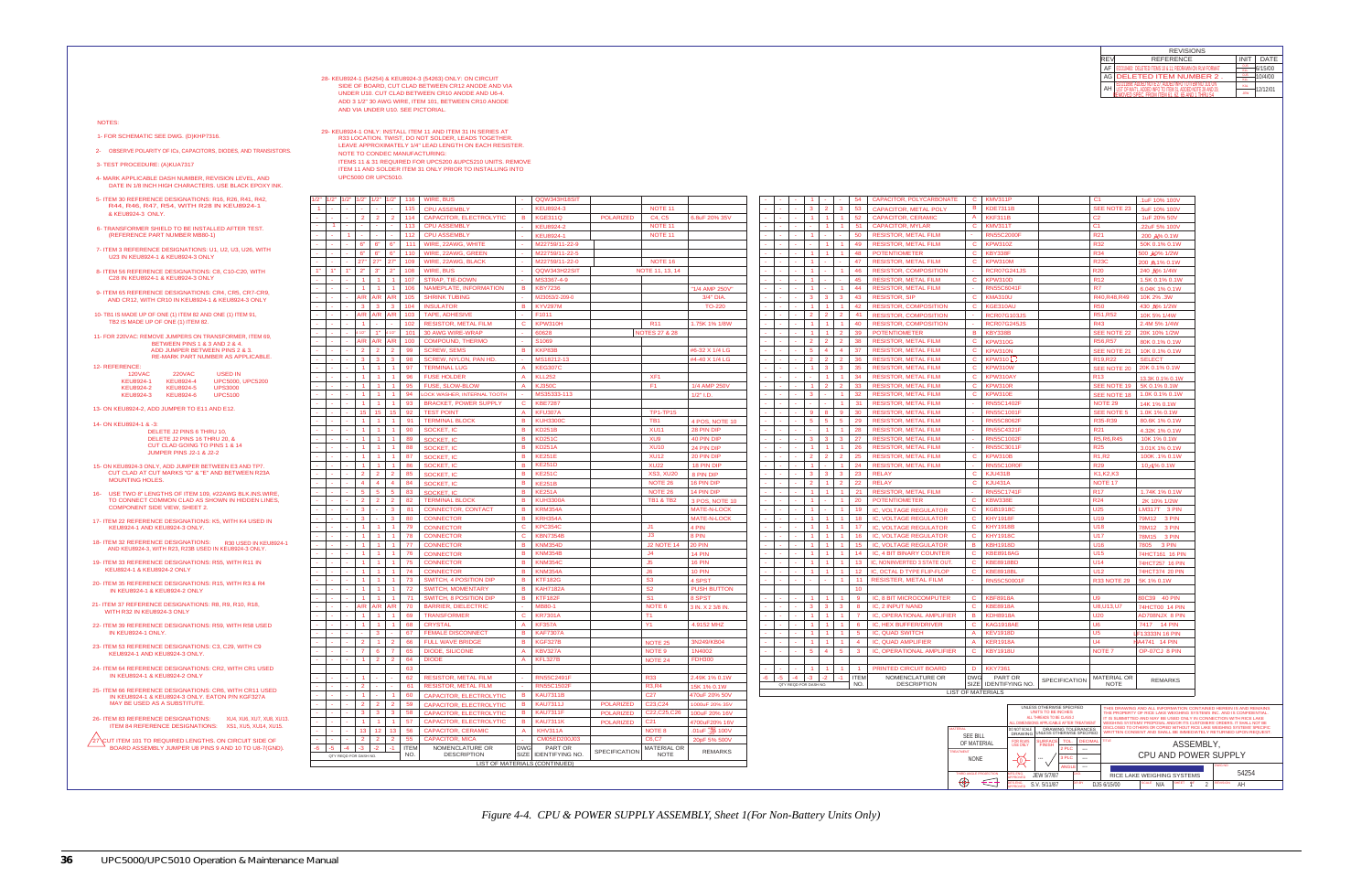

*Figure 4-5. CPU & POWER SUPPLY ASSEMBLY, Sheet 2 (For Non-Battery Units Only)*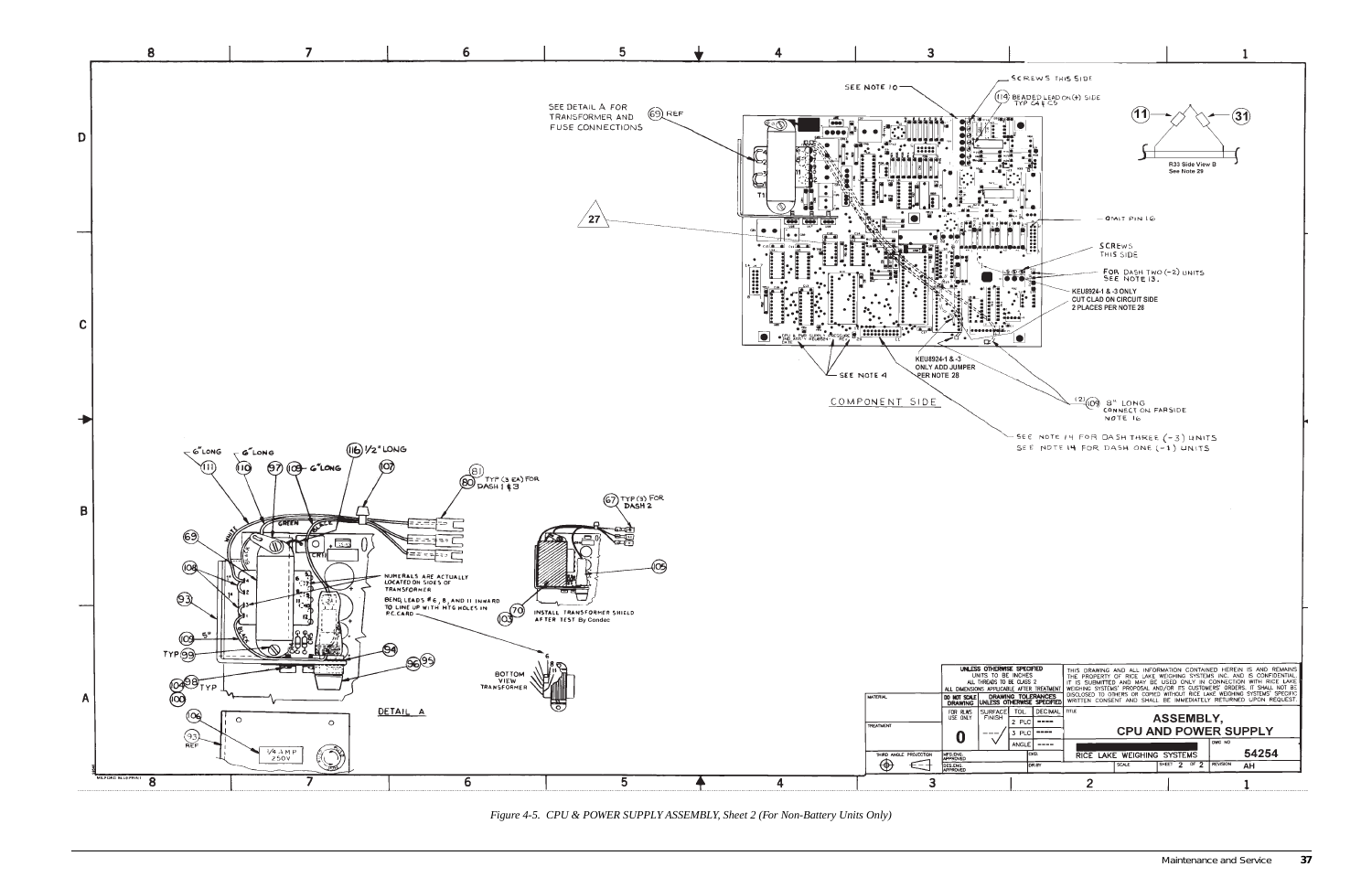|                                |                  | <del>MH.</del> KDK8924              |   | $\overline{\mathbf{w}}_1$                                               |                        | 1 |                                |                                                   |
|--------------------------------|------------------|-------------------------------------|---|-------------------------------------------------------------------------|------------------------|---|--------------------------------|---------------------------------------------------|
|                                |                  |                                     |   | <b>EEVISIONS</b>                                                        |                        |   | <b>BATE</b>                    | APPRINCE                                          |
|                                | anne   Lyn<br>Ξ. | REL. ON C/NDI337                    |   | <b>NESCRIPTIONS</b>                                                     |                        |   | FASE                           | $\mathcal{P}_2$                                   |
|                                |                  |                                     |   |                                                                         |                        |   |                                |                                                   |
|                                | B                |                                     |   | CINDI353, DWG SHOULD HAVE BEEN<br>"REL ON 'REV' B                       |                        |   | 1486                           | $\mathcal{E}_7$                                   |
|                                | с                |                                     |   | CINDI3791TEM 35 WAS KML19184,7660                                       |                        |   | V <sub>2/se</sub>              | 4D)                                               |
|                                |                  |                                     |   | 41 TEM 45 OTY WAS 5<br>CINDI465 ADDED LY BETWEEN CR6                    |                        |   | $\mathbb{Z}_{24}$              | E)                                                |
|                                | D<br>E           |                                     |   | <u>AND   JI-6. ADDED  ITEM 53 TO LIM  </u><br>CIND2246 ADDED  KDK8924-2 |                        |   | %⊻∞                            | œ                                                 |
|                                |                  |                                     |   | CIND2GIO , ADDED KÖK8924-3, -4<br>Assemblies , Note io FCKT Side view   |                        |   |                                | セク                                                |
|                                | F                |                                     |   |                                                                         | ADDED LEADER & NOTE TO |   |                                |                                                   |
|                                | G.               | CIN DEB 25 AD                       |   |                                                                         |                        |   | $\mathbb{V}_{\mathsf{R}\mu_2}$ | É)                                                |
|                                | н                |                                     |   |                                                                         |                        |   | ᢥᢣᡓ                            | 97                                                |
|                                | J                |                                     |   | C/N D3614-ITEM 35 WAS KML191BB                                          |                        |   | ゲゲ                             | Æ.                                                |
| R, THERMAL                     | B<br>c           | <i><b>KYV297M</b></i><br>KL7365-1   |   |                                                                         |                        |   |                                |                                                   |
| z. c.                          | 8.               | <b>KE251C</b>                       |   | XU5. XUG                                                                |                        |   | <b>B PIN</b>                   |                                                   |
| 18LY                           |                  | KDK8924-2                           |   |                                                                         |                        |   |                                |                                                   |
| LATOR                          | A                | KML/9/EC                            |   | 46                                                                      |                        |   |                                | ICL7662CPA<br>$\overline{I}$ M311 $\overline{P}$  |
| IONAL AMP                      | с                | <i>KBYI9IBV</i>                     |   | U5<br>U4.                                                               |                        |   |                                | LM7BM05                                           |
| <i>'L'ATOR</i><br><i>1910R</i> | с<br>с           | <i>KGB1918B</i><br>KGB19/8D         |   | U2,U3                                                                   |                        |   |                                | <i>LM317LZ</i>                                    |
| JL ATOR                        | с                | <b>KGBI9IBC</b>                     |   | י ט                                                                     |                        |   |                                | LMJIT                                             |
|                                |                  | RN 551 BOWLF                        |   | R19                                                                     |                        |   |                                | 80.6X -1% //o <sup>w</sup>                        |
|                                | c                | KFU3IODN                            |   | R17                                                                     |                        |   |                                | 10K=5% /4W                                        |
|                                |                  | <b>RN55CIZIIF</b>                   |   | R16                                                                     |                        |   |                                | $1.21K = 1\%$ /10 W                               |
|                                |                  | RN 55C 825IF                        |   | R/5                                                                     |                        |   |                                | ロ・25K シ/X <sub>//o</sub> w                        |
|                                |                  | RN55C1691F                          |   | R14                                                                     |                        |   |                                | 1.69K = 1% How                                    |
|                                |                  | <b>RNSSCIOOZF</b>                   |   | ポパ                                                                      |                        |   |                                | 10K - 1% /10W                                     |
| METER                          |                  | B KBY338B                           |   | R9(R/2 <u>845</u> 1)                                                    |                        |   | 20 K                           |                                                   |
|                                |                  |                                     |   | RNSSCIOOSF RE, RIB (RII %xL)                                            |                        |   |                                | 100K = 1% 110W                                    |
|                                |                  | <i>RN35C2002F</i>                   |   | $\overline{\mathcal{R}}$ i O                                            |                        |   |                                | $20K^{2}/\%$ /low                                 |
| ₹                              |                  | <b>RNS 5C2492F</b>                  |   | $\overline{K}$                                                          |                        |   |                                | 24.9K±1% /oW                                      |
| Ś.                             | с                | KFU3IOAL                            |   | RG                                                                      |                        |   |                                | 20052.*5% WW<br>$2.21K^2$ / $\%$ $\#_0$ $\bar{W}$ |
|                                |                  | <b>RNS5C2211F</b>                   |   | ポゲ<br><b>R3</b>                                                         |                        |   |                                | 50052 = 10% . 5W                                  |
| NETER                          | 8                | <i>KBY338F</i><br>RN55C2430F        |   | R2                                                                      |                        |   |                                | 243Ω * 1% //oW                                    |
| ₹                              | -                | <b>AWTSLIIYROF</b>                  |   | R/                                                                      |                        |   |                                | 14527296 3W                                       |
| i ER                           |                  | <b>B</b> KF 7351A                   |   |                                                                         |                        |   |                                | <b>PVC FIFYIBLE</b>                               |
| æ                              | B                | <i>KLN311D</i>                      |   | ciō                                                                     |                        |   |                                | 1000 ut 35V                                       |
| R.                             |                  | B <i>KLY3II</i> C                   |   | CZ,C9                                                                   |                        |   |                                | 100 UT 120% 16V                                   |
| P                              |                  | <b>BIKLY3</b> 11G                   |   | c45,658                                                                 |                        |   |                                | 10.47 ± 20% 50V                                   |
| '8LY                           |                  | <i>KDK8924-1</i>                    |   |                                                                         |                        |   |                                |                                                   |
| æ                              |                  | A KHV3IIA                           |   | C2, 3, 115/2                                                            |                        |   |                                | 0141, 1907 100V                                   |
| R                              | c                | KLNJUF                              |   | CI, CI3                                                                 |                        |   |                                | 470.47,50V                                        |
|                                |                  | A <i>KFL</i> 327B                   |   | $\overline{\mathcal{L}\mathcal{R}\mathcal{G},\mathcal{C}\mathcal{R}}$ 6 |                        |   | <i>FDH300</i>                  |                                                   |
|                                |                  | <b>BIKGF327A</b>                    |   | CR I                                                                    |                        |   | MDAIOIA                        |                                                   |
| RMER                           |                  | $B$ <i>KM7301<math>B</math></i>     |   | 77                                                                      |                        |   | 25AMP                          |                                                   |
|                                | A                | [ <i>KJ350 C</i>                    |   | F I<br>XF I                                                             |                        |   |                                |                                                   |
| <b>DER</b><br>L BLOCK          | c                | <i>KD7351B</i><br>B <i>KUH3300A</i> |   | TBI                                                                     |                        |   |                                |                                                   |
| R755                           |                  | <b>B</b> KMB354A                    |   | 51                                                                      |                        |   | $\overline{9}$ $\overline{P}$  |                                                   |
| CIRCUIT BD                     | c                | <b>KHL 7361</b>                     |   |                                                                         |                        |   |                                |                                                   |
| <b>ATURE DR</b>                | D1 16 I          | <b>PART DR</b>                      |   | SPECIFICATION                                                           | <b>HATERIAL OR</b>     |   | <b>REMARKS</b>                 |                                                   |
| IIPTION                        |                  | SIZEJIDENTIFYING NO.                |   |                                                                         | NOTE                   |   |                                |                                                   |
|                                |                  | <b>LIST OF MATERIAL</b>             |   | F.T.N                                                                   |                        |   | <b>BETHEL.CT 06801</b>         | CONSOLIDATED CONTROLS™                            |
| <b>MAG. Nowton G-26-86</b>     |                  |                                     |   |                                                                         | POWER SUPPLY           |   |                                |                                                   |
| <b>DOLLER 4-36-26</b>          |                  |                                     |   |                                                                         | ASSEMBLY               |   |                                |                                                   |
| muse 22 6-30-46                |                  |                                     |   |                                                                         |                        |   |                                |                                                   |
|                                |                  |                                     |   | SIZE <sup>T</sup> FSCM NO.                                              | DWG NO.                |   |                                |                                                   |
|                                |                  |                                     | U | 02750                                                                   |                        |   | KDK8924                        |                                                   |
|                                |                  |                                     |   | SCALE 777 TWT EM                                                        |                        |   | SHEET 1 OF /                   |                                                   |
|                                |                  |                                     |   |                                                                         |                        |   |                                | 58723                                             |
|                                |                  |                                     |   |                                                                         |                        |   |                                |                                                   |



*Figure 4-6. POWER SUPPLY ASSEMBLY (For Battery Units Only)*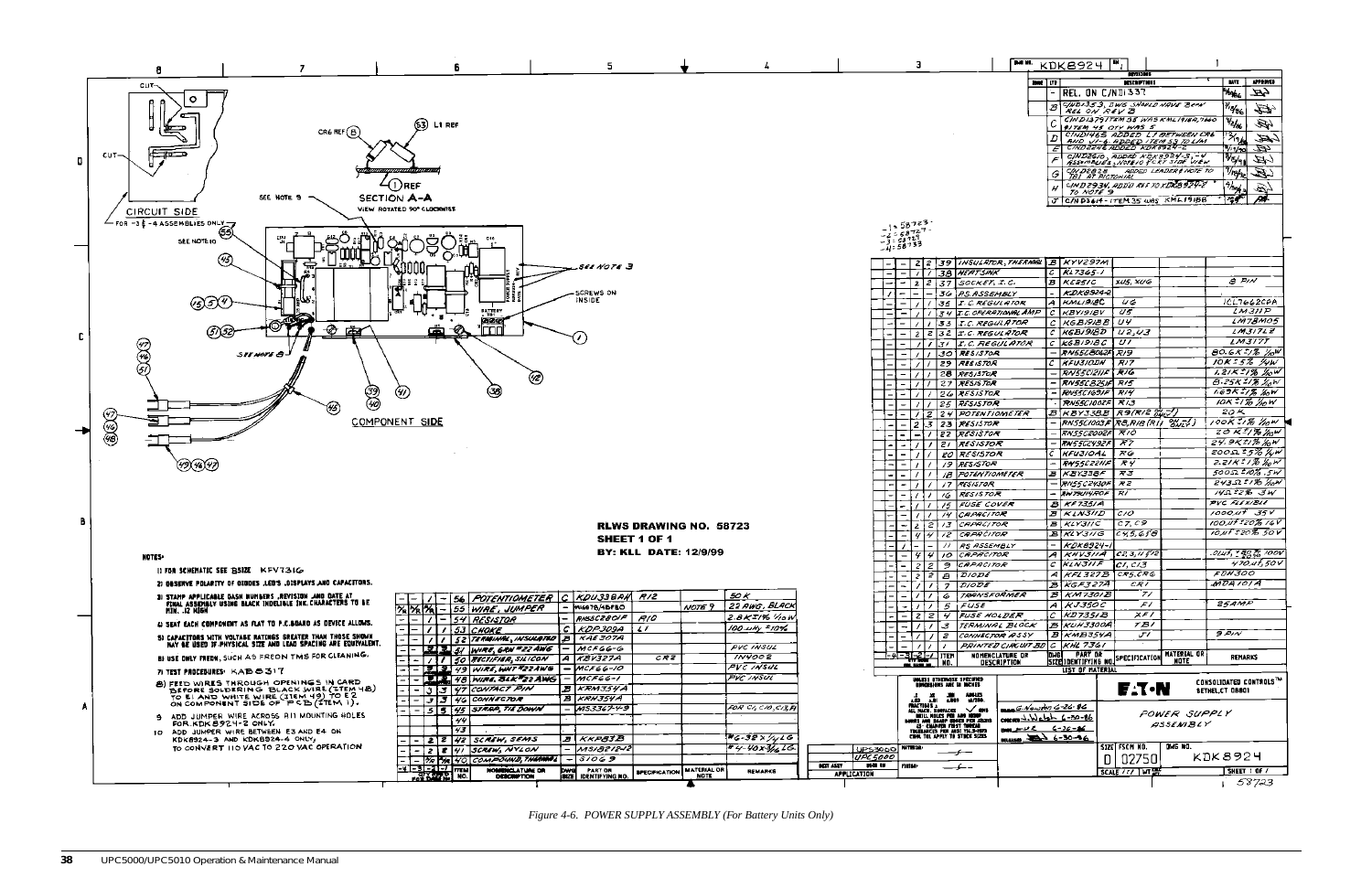- ON CIRCUIT SIDE OF BOARD, CUT CLAD BETWEEN CR12 ANODE AND<br>VIA UNDER U10. CUT CLAD BETWEEN CR10 ANODE AND U6-4.<br>ADD 3 1/2" 30AWG WIRE, ITEM 96, BETWEEN CR10 ANODE AND VIA UNDER UI0, SEE PICTORIAL.
- <u>28 \</u>CAPACITOR LEADS TO BE WRAPPED WITH NONCONDUCTIVE TUBE TO PREVENT
- 
- 
- ELECTRICAL ARCING.
- 
- 
- 
- 
- 
- 
- 
- 
- 
- 
- 
- $\sqrt{29}$  CAPACITOR TO BE LAID DOWN FLAT AGAINST BOARD, AND WRAPPED WITH
- 
- 
- 
- NONCONDUCTIVE SHRINK TUBE TO PREVENT ELECTRICAL ARCING.
- 30 CUT ITEM 96 TO REQUIRED LENGTHS. ON CIRCUIT SIDE OF BOARD ASSEMBLY JUMPER U8 PINS 9 AND 10 TO U8-7(GND).

 $-1 = 59037$ 

NOTES:1- FOR SCHEMATIC SEE DWG. (D)KHN7316.

| 18                        | 19                        | 18                        | 19                       | 56                 | CAPACITOR, CERAMIC                    | Α                        | KHV311A                    |                                                                                                                             | NOTE 8                     | .01uF 上げ00V                                                                                                                                                                                                                                            |
|---------------------------|---------------------------|---------------------------|--------------------------|--------------------|---------------------------------------|--------------------------|----------------------------|-----------------------------------------------------------------------------------------------------------------------------|----------------------------|--------------------------------------------------------------------------------------------------------------------------------------------------------------------------------------------------------------------------------------------------------|
| 2                         | 2                         | $\overline{2}$            | 2                        | 55                 | CAPACITOR, MICA                       |                          | CM05ED200J03               |                                                                                                                             | C6,C7                      | 20pF 5% 500V                                                                                                                                                                                                                                           |
|                           | $\mathbf{1}$              |                           |                          | 54                 | CAPACITOR, POLYCARBONATE              | C                        | KMV311P                    |                                                                                                                             | C <sub>1</sub>             | .1uF 10% 100V                                                                                                                                                                                                                                          |
| $\overline{2}$            | $\mathbf{3}$              | $\overline{2}$            | 3                        | 53                 | CAPACITOR, METAL POLY                 | B                        | <b>KDE7311B</b>            |                                                                                                                             | NOTE 22                    | .5uF 10% 100V                                                                                                                                                                                                                                          |
| $\mathbf{1}$              | $\mathbf{1}$              | $\mathbf{1}$              | $\mathbf{1}$             | 52                 | CAPACITOR, CERAMIC                    | A                        | KKF311B                    |                                                                                                                             | C <sub>2</sub>             | 1uF 20% 50V                                                                                                                                                                                                                                            |
| 1                         | ٠                         | $\mathbf{1}$              | 1                        | 51                 | CAPACITOR, MYLAR                      | $\mathsf C$              | KMV311T                    |                                                                                                                             | C <sub>1</sub>             | .22uF 5% 100V                                                                                                                                                                                                                                          |
| $\mathbf{1}$              | L.                        | $\mathbf{1}$              |                          | 50                 | RESISTOR, COMPOSITION                 | ÷.                       | RCR07G471J3                |                                                                                                                             | R31                        | 470 5% 1/4W                                                                                                                                                                                                                                            |
| $\mathbf{1}$              |                           | $\mathbf{1}$              | $\mathbf{1}$             | 49                 | RESISTOR, METAL FILM                  | C                        | KPW310Z                    |                                                                                                                             | R32                        | 50K 0.1% 0.1W                                                                                                                                                                                                                                          |
| $\mathbf{1}$              | $\mathbf{1}$              | $\mathbf{1}$              | $\mathbf{1}$             | 48                 | <b>POTENTIOMETER</b>                  | C                        | KBY338F                    |                                                                                                                             | R34                        | 500 10% 1/2W                                                                                                                                                                                                                                           |
| ×,                        | $\mathbf{1}$              | ÷.                        | ÷                        | 47                 | RESISTOR, METAL FILM                  | ×.                       | <b>RN55C2000F</b>          |                                                                                                                             | R <sub>21</sub>            | 200 1% 0.1W                                                                                                                                                                                                                                            |
| ×,                        | 1                         | ×,                        | $\mathbf{1}$             | 46                 | RESISTOR, COMPOSITION                 | ä,                       | RCR07G241J3                |                                                                                                                             | R20                        | 240 5% 1/4W                                                                                                                                                                                                                                            |
|                           | 1                         |                           |                          | 45                 | RESISTOR, METAL FILM                  | C                        | KPW310D                    |                                                                                                                             | R <sub>12</sub>            | 1.5K 0.1% 0.1W                                                                                                                                                                                                                                         |
|                           | 1                         |                           | 1                        | 44                 | RESISTOR, METAL FILM                  | ٠                        | RN55C3321F                 |                                                                                                                             | R7                         | 3.32K 1% 0.1W                                                                                                                                                                                                                                          |
| 3                         | 3                         | 3                         | 3                        | 43                 | <b>RESISTOR, SIP</b>                  | C                        | <b>KMA310U</b>             |                                                                                                                             | R40.R48.R49                | 10K 2% .3W                                                                                                                                                                                                                                             |
| $\mathbf{1}$              |                           | $\mathbf{1}$              | ×.                       | 42                 | RESISTOR, COMPOSITION                 | ÷,                       | RCR07G102J3                |                                                                                                                             | R27                        | 1K 5% 1/4W                                                                                                                                                                                                                                             |
| $\overline{2}$            | 2                         | $\overline{2}$            | $\overline{2}$           | 41                 | RESISTOR, COMPOSITION                 | $\overline{\phantom{a}}$ | RCR07G103J3                |                                                                                                                             | R51, R52                   | 10K 5% 1/4W                                                                                                                                                                                                                                            |
| $\mathbf{1}$              | $\mathbf{1}$              | $\mathbf{1}$              | $\mathbf{1}$             | 40                 | RESISTOR, COMPOSITION                 | ÷.                       | RCR07G245J3                |                                                                                                                             | R43                        | 2.4M 5% 1/4W                                                                                                                                                                                                                                           |
| $\mathbf{1}$              | $\overline{2}$            | $\mathbf{1}$              | $\overline{2}$           | 39                 | <b>POTENTIOMETER</b>                  | B                        | KBY338B                    |                                                                                                                             | NOTE 21                    | 20K 10% 1/2W                                                                                                                                                                                                                                           |
| $\overline{2}$            | $\overline{2}$            | $\overline{2}$            | 2                        | 38                 | RESISTOR, METAL FILM                  | C                        |                            |                                                                                                                             | R56,R57                    |                                                                                                                                                                                                                                                        |
| $\overline{4}$            | 5                         | $\overline{4}$            | $\overline{4}$           | 37                 | RESISTOR, METAL FILM                  | C                        | <b>KPW310G</b>             |                                                                                                                             |                            | 80K 0.1% 0.1W                                                                                                                                                                                                                                          |
|                           |                           |                           |                          |                    |                                       |                          | KPW310N                    |                                                                                                                             | NOTE 20                    | 10K 0.1% 0.1W                                                                                                                                                                                                                                          |
| $\overline{2}$            | $\overline{c}$            | $\overline{2}$            | $\overline{c}$           | 36                 | RESISTOR, METAL FILM                  | C                        | KPW310 L.                  |                                                                                                                             | R19,R22                    | <b>SELECT</b>                                                                                                                                                                                                                                          |
| $\mathsf 3$               | $\mathbf{1}$              | $\mathsf 3$               | $\mathsf 3$              | 35                 | RESISTOR, METAL FILM                  | $\overline{C}$           | KPW310W                    |                                                                                                                             | NOTE 19                    | 20K 0.1% 0.1W                                                                                                                                                                                                                                          |
| $\mathbf{1}$              |                           | $\mathbf{1}$              | $\mathbf{1}$             | 34                 | RESISTOR, METAL FILM                  | $\mathsf C$              | KPW310AY                   |                                                                                                                             | R <sub>13</sub>            | 13.3K 0.1% 0.1W                                                                                                                                                                                                                                        |
| 2                         | $\mathbf{1}$              | $\overline{2}$            | $\overline{2}$           | 33                 | RESISTOR, METAL FILM                  | C                        | KPW310R                    |                                                                                                                             | NOTE 18                    | 5K 0.1% 0.1W                                                                                                                                                                                                                                           |
|                           | 3                         |                           | $\mathbf{1}$             | 32                 | RESISTOR, METAL FILM                  | C                        | KPW310E                    |                                                                                                                             | NOTE 17                    | 1.0K 0.1% 0.1W                                                                                                                                                                                                                                         |
| $\mathbf{1}$              | $\mathbf{1}$              | $\mathbf{1}$              | $\mathbf{1}$             | 31                 | <b>RESISTOR, METAL FILM</b>           | $\overline{\phantom{a}}$ | RN55C6981F                 |                                                                                                                             | R <sub>17</sub>            | 6.98K 1% 0.1W                                                                                                                                                                                                                                          |
| 8                         | $\overline{9}$            | 8                         | $\overline{9}$           | 30                 | RESISTOR, METAL FILM                  | ÷.                       | RN55C1001F                 |                                                                                                                             | SEE NOTE 5                 | 1.0K 1% 0.1W                                                                                                                                                                                                                                           |
| 5                         | $\sqrt{5}$                | 5                         | 5                        | 29                 | RESISTOR, METAL FILM                  | $\sim$                   | RN55C8062F                 |                                                                                                                             | R35-R39                    | 80.6K 1% 0.1W                                                                                                                                                                                                                                          |
| $\mathbf{1}$              |                           | $\mathbf{1}$              | $\mathbf{1}$             | 28                 | RESISTOR, METAL FILM                  | ÷.                       | RN55C4321F                 |                                                                                                                             | R <sub>21</sub>            | 4.32K 1% 0.1W                                                                                                                                                                                                                                          |
| 3                         | 3                         | 3                         | 3                        | 27                 | RESISTOR, METAL FILM                  | ä,                       | RN55C1002F                 |                                                                                                                             | R5, R6, R45                | 10K 1% 0.1W                                                                                                                                                                                                                                            |
| $\mathbf{1}$              | $\mathbf{1}$              | $\mathbf{1}$              | $\mathbf{1}$             | 26                 | RESISTOR, METAL FILM                  | $\sim$                   | RN55C1182F                 |                                                                                                                             | R <sub>25</sub>            | 11.8K 1% 0.1W                                                                                                                                                                                                                                          |
| $\overline{2}$            | 2                         | $\overline{2}$            | 2                        | 25                 | RESISTOR, METAL FILM                  | C                        | KPW310B                    |                                                                                                                             | R <sub>1.R2</sub>          | 100K 0.1% 0.1W                                                                                                                                                                                                                                         |
| ×.                        | 1                         | ÷                         | $\mathbf{1}$             | 24                 | RESISTOR, METAL FILM                  | ×.                       | RN55C10R0F                 |                                                                                                                             | R29                        | 10 1% 0.1W                                                                                                                                                                                                                                             |
| $\ensuremath{\mathsf{3}}$ | $\ensuremath{\mathsf{3}}$ | $\ensuremath{\mathsf{3}}$ | 3                        | 23                 | <b>RELAY</b>                          | C                        | KJU431B                    |                                                                                                                             | K1, K2, K3                 |                                                                                                                                                                                                                                                        |
| $\mathbf{1}$              | $\overline{2}$            | $\mathbf{1}$              | $\overline{2}$           | 22                 | <b>RELAY</b>                          | C                        | <b>KJU431A</b>             |                                                                                                                             | NOTE 16                    |                                                                                                                                                                                                                                                        |
|                           |                           |                           | 1                        | 21                 | RESISTOR, METAL FILM                  | ×.                       | RN55C1402F                 |                                                                                                                             | R33                        | 14K 1% 0.1W                                                                                                                                                                                                                                            |
|                           | $\mathbf{1}$              |                           | $\mathbf{1}$             | 20                 | <b>POTENTIOMETER</b>                  | C                        | KBW338E                    |                                                                                                                             | R24                        | 2K 10% 1/2W                                                                                                                                                                                                                                            |
| $\overline{\phantom{a}}$  | 1                         | ×.                        | $\overline{\phantom{a}}$ | 19                 | RESISTOR, METAL FILM                  | С                        | KPW310H                    |                                                                                                                             | R <sub>11</sub>            | 1.75K 0.1% 0.1W                                                                                                                                                                                                                                        |
| ÷.                        | $\mathbf{1}$              |                           | ä,                       | 18                 | RESISTOR, METAL FILM                  | C                        | KPW310M                    |                                                                                                                             | <b>R23C</b>                | 200 0 1% 0.1W                                                                                                                                                                                                                                          |
| ä,                        | $\overline{2}$            | ×,                        | ×.                       | 17                 | RESISTOR, METAL FILM                  | C                        | KPW310BA                   |                                                                                                                             | R3,R4                      | 15K 0.1% 0.1W                                                                                                                                                                                                                                          |
| ä,                        | 1                         | ×.                        | ×.                       | 16                 | RESISTOR, METAL FILM                  | ×                        | RN55C2491F                 |                                                                                                                             | R33                        | 2.49K 1% 0.1W                                                                                                                                                                                                                                          |
|                           | 1                         |                           | $\mathbf{1}$             | 15                 | IC, VOLTAGE REGULATOR                 | C                        | <b>KGB1918C</b>            |                                                                                                                             | U25                        | LM317T 3 PIN                                                                                                                                                                                                                                           |
| $\mathbf{1}$              | $\mathbf{1}$              | $\mathbf{1}$              | $\mathbf{1}$             | 14                 | IC, 4 BIT BINARY COUNTER              | С                        | <b>KBE8918AG</b>           |                                                                                                                             | U15                        | 74HCT161 16 PIN                                                                                                                                                                                                                                        |
| $\mathbf{1}$              | $\mathbf{1}$              | $\mathbf{1}$              | $\mathbf{1}$             | 13                 | IC, NONINVERTED 3 STATE OUT.          | $\overline{c}$           | <b>KBE8918BD</b>           |                                                                                                                             | U14                        | 74HCT257 16 PIN                                                                                                                                                                                                                                        |
| 1                         | $\mathbf{1}$              | $\mathbf{1}$              | $\mathbf{1}$             | 12                 | IC, OCTAL D TYPE FLIP-FLOP            | C                        | KBE8918BL                  |                                                                                                                             | U12                        | 74HCT374 20 PIN                                                                                                                                                                                                                                        |
|                           |                           |                           |                          |                    |                                       |                          |                            |                                                                                                                             |                            |                                                                                                                                                                                                                                                        |
|                           |                           |                           |                          |                    |                                       |                          |                            |                                                                                                                             |                            |                                                                                                                                                                                                                                                        |
| $\mathbf{1}$              | 1                         | $\mathbf{1}$              | $\mathbf{1}$             | 9                  | IC, 8 BIT MICROCOMPUTER               | С                        | <b>KBF8918A</b>            |                                                                                                                             | U9                         | 80C39 40 PIN                                                                                                                                                                                                                                           |
| $\mathsf 3$               | $\sqrt{3}$                | $\sqrt{3}$                | 3                        | 8                  | IC, 2 INPUT NAND                      | C                        | <b>KBE8918A</b>            |                                                                                                                             | U8, U13, U7                | 74HCT00 14 PIN                                                                                                                                                                                                                                         |
| 1                         | $\mathbf{1}$              | $\mathbf{1}$              | 1                        | $\overline{7}$     | IC, OPERATIONAL AMPLIFIER             | $\overline{B}$           | <b>KDH8918A</b>            |                                                                                                                             | U20                        | AD708NJX 8 PIN                                                                                                                                                                                                                                         |
| $\mathbf{1}$              | $\mathbf{1}$              | $\mathbf{1}$              | $\mathbf{1}$             | 6                  | IC, HEX BUFFER/DRIVER                 | C                        | KAG1918AE                  |                                                                                                                             | U6                         | 7417 14 PIN                                                                                                                                                                                                                                            |
| $\mathbf{1}$              | $\mathbf{1}$              | $\mathbf{1}$              | $\mathbf{1}$             | 5                  | IC, QUAD SWITCH                       | A                        | <b>KEV1918D</b>            |                                                                                                                             | U <sub>5</sub>             |                                                                                                                                                                                                                                                        |
|                           |                           |                           |                          |                    |                                       |                          |                            |                                                                                                                             |                            | LF13333N 16 PIN                                                                                                                                                                                                                                        |
| $\mathbf{1}$              | $\mathbf{1}$              | $\mathbf{1}$              | $\mathbf{1}$             | $\overline{4}$     | IC, QUAD AMPLIFIER                    | A                        | <b>KER1918A</b>            |                                                                                                                             | U <sub>4</sub>             | HA4741 14 PIN                                                                                                                                                                                                                                          |
| $\overline{4}$            | 5                         | $\overline{4}$            | 5                        | 3                  | IC, OPERATIONAL AMPLIFIER             | $\overline{c}$           | <b>KBY1918U</b>            |                                                                                                                             | NOTE <sub>7</sub>          | OP-07CJ 8 PIN                                                                                                                                                                                                                                          |
|                           |                           |                           |                          |                    |                                       |                          |                            |                                                                                                                             |                            |                                                                                                                                                                                                                                                        |
| 1                         | 1                         | 1                         | $\mathbf{1}$             | $\mathbf{1}$       | PRINTED CIRCUIT BOARD                 | D                        | <b>KKW7361</b>             |                                                                                                                             |                            |                                                                                                                                                                                                                                                        |
| $-4$                      | -3                        | $-2$                      | $-1$                     | <b>ITEM</b><br>NO. | NOMENCLATURE OR<br><b>DESCRIPTION</b> | <b>DWG</b><br>SIZE       | PART OR<br>IDENTIFYING NO. | <b>SPECIFICATION</b>                                                                                                        | MATERIAL OR<br><b>NOTE</b> | <b>REMARKS</b>                                                                                                                                                                                                                                         |
|                           | QTY REQD FOR DASH NO.     |                           |                          |                    |                                       |                          | <b>LIST OF MATERIALS</b>   |                                                                                                                             |                            |                                                                                                                                                                                                                                                        |
|                           |                           |                           |                          |                    |                                       |                          |                            | UNI ESS OTHERWISE SPECIFIED<br>UNITS TO BE INCHES<br>ALL THREADS TO BE CLASS 2<br>ALL DIMENSIONS APPLICABLE AFTER TREATMENT |                            | THIS DRAWING AND ALL INFORMATION CONTAINED HEREIN IS AND REMAINS<br>OF RICE LAKE WEIGHING SYSTEMS INC<br>IT IS SUBMITTED AND MAY BE USED ONLY IN CONNECTION WITH RICE LAKE<br>WEIGHING SYSTEMS' PROPOSAL AND/OR ITS CUSTOMERS' ORDERS. IT SHALL NOT BE |

3- TEST PROCEDURE: (A)KUA7317

5- ITEM 30 REFERENCE DESIGNATIONS: R16, R26, R41, R42,

7- ITEM 3 REFERENCE DESIGNATIONS: U1, U2, U3, U26, WITH U23 IN KET8924-1 & KET8924-38- ITEM 56 REFERENCE DESIGNATIONS: C8 AND C10-C26, WITH C28 IN KET8924-1 & KET8924-3

10- TB1 IS MADE UP OF ONE (1) ITEM 82 AND ONE (1) ITEM 91. TB2 IS MADE UP OF ONE (1) ITEM 82.

4- MARK APPLICABLE DASH NUMBER, REVISION LEVEL, AND DATE IN 1/8 INCH HIGH CHARACTERS. USE BLACK EPOXY INK.

CUT CLAD AT CUT MARKS "G" & "E" AND BETWEEN R23A MOUNTING HOLES.

R44, R46, R47, R54, WITH R28 IN KET8924-1 & KET8924-3

|                          | $-2 = 59040$<br>$-3 = 59048$<br>$-4 = 59052$ |                                                   |                         |             |                               |                          |                      |                      |                      |                    |
|--------------------------|----------------------------------------------|---------------------------------------------------|-------------------------|-------------|-------------------------------|--------------------------|----------------------|----------------------|----------------------|--------------------|
|                          |                                              |                                                   |                         |             |                               |                          |                      |                      |                      |                    |
| $\frac{1}{2}$            | $\overline{\phantom{a}}$                     | $\gamma_{2}$                                      | ٠                       | 97          | WIRE, BUS, 18 AWG             | $\sim$                   | QQW343H18SIT         |                      |                      |                    |
| 6"                       | 41 <sub>2</sub>                              | 6"                                                | 41 <sub>2</sub>         | 96          | WIRE, WIRE WRAP, 30 AWG       | ä,                       | F985                 |                      |                      |                    |
|                          |                                              | $19^{12}$ $19^{12}$ $19^{12}$ $19^{12}$ $19^{12}$ |                         | 95          | WIRE, BLACK, 20 AWG           | ÷                        | M22759/11-20-0       |                      | NOTE 11              |                    |
|                          |                                              |                                                   |                         | 94          |                               |                          |                      |                      |                      |                    |
| A/R                      | A/R                                          | A/R                                               | A/R                     | 93          | <b>SEALANT</b>                | $\overline{\phantom{a}}$ | SA13-193             |                      | <b>RTV162</b>        |                    |
| 28                       | 28                                           | 28                                                | 28                      | 92          | <b>CONNECTOR PIN</b>          | B                        | <b>KEK7354A</b>      |                      | NOTE 26              |                    |
| $\mathbf{1}$             | $\mathbf{1}$                                 | $\mathbf{1}$                                      | $\mathbf{1}$            | 91          | <b>TERMINAL BLOCK</b>         | B                        | <b>KUH3300C</b>      |                      | TB <sub>1</sub>      | 4 POS, NOTE 10     |
| $\mathbf{1}$             | 1                                            | $\mathbf{1}$                                      | $\mathbf{1}$            | 90          | SOCKET. IC                    | B                        | <b>KD251B</b>        |                      | <b>XU11</b>          | 28 PIN DIP         |
| $\mathbf{1}$             | 1                                            | 1                                                 | 1                       | 89          | SOCKET, IC                    | B                        | <b>KD251C</b>        |                      | XU <sub>9</sub>      | 40 PIN DIP         |
| $\mathbf{1}$             | 1                                            | $\mathbf{1}$                                      | 1                       | 88          | SOCKET, IC                    | B                        | <b>KD251A</b>        |                      | <b>XU10</b>          | 24 PIN DIP         |
| $\mathbf{1}$             | 1                                            | 1                                                 | 1                       | 87          | SOCKET, IC                    | B                        | <b>KE251E</b>        |                      | <b>XU12</b>          | 20 PIN DIP         |
| $\mathbf{1}$             | 1                                            | $\mathbf{1}$                                      | $\mathbf{1}$            | 86          | SOCKET, IC                    | B                        | <b>KE251D</b>        |                      | <b>XU22</b>          | 18 PIN DIP         |
| $\overline{2}$           | $\overline{2}$                               | $\overline{2}$                                    | $\overline{2}$          | 85          | SOCKET, IC                    | B                        | <b>KE251C</b>        |                      | XS3, XU20            | 8 PIN DIP          |
| 4                        | $\overline{4}$                               | $\overline{\mathbf{4}}$                           | $\overline{\mathbf{4}}$ | 84          | SOCKET. IC                    | B                        | <b>KE251B</b>        |                      | NOTE <sub>25</sub>   | 16 PIN DIP         |
| 5                        | 5                                            | 5                                                 | 5                       | 83          | SOCKET. IC                    | B                        | <b>KE251A</b>        |                      | NOTE <sub>25</sub>   | 14 PIN DIP         |
| $\overline{2}$           | $\overline{2}$                               | $\overline{2}$                                    | $\overline{2}$          | 82          | <b>TERMINAL BLOCK</b>         | B                        | <b>KUH3300A</b>      |                      | <b>TB1 &amp; TB2</b> | 3 POS, NOTE 10     |
| 1                        | $\mathbf{1}$                                 | $\mathbf{1}$                                      | $\mathbf{1}$            | 81          | CONNECTOR, CONTACT            | B                        | <b>KMB354C</b>       |                      | J6                   | <b>12 PIN</b>      |
| 1                        | 1                                            | $\mathbf{1}$                                      | 1                       | 80          | CONNECTOR                     | B                        | KMB354A              |                      | J7                   | 9 PIN              |
| $\mathbf{1}$             | 1                                            | 1                                                 | 1                       | 79          | CONNECTOR                     | C                        | KPC354C              |                      | J1                   | 4 PIN              |
| $\mathbf{1}$             | 1                                            | 1                                                 | 1                       | 78          | <b>CONNECTOR</b>              | C                        | <b>KBN7354B</b>      |                      | J3                   | 8 PIN              |
| 1                        | ٠                                            | $\overline{\phantom{a}}$                          | ×.                      | 77          | CONNECTOR                     | B                        | KNM354D              |                      | J2                   | <b>20 PIN</b>      |
| $\mathbf{1}$             | $\mathbf{1}$                                 | $\mathbf{1}$                                      | $\mathbf{1}$            | 76          | <b>CONNECTOR</b>              | B                        | KNM354B              |                      | $l_4$                | <b>14 PIN</b>      |
| 1                        | 1                                            | $\overline{2}$                                    | $\mathbf{1}$            | 75          | CONNECTOR                     | B                        | <b>KNM354C</b>       |                      | NOTE 24              | <b>16 PIN</b>      |
| $\mathbf{1}$             | 1                                            | 1                                                 | 1                       | 74          | <b>CONNECTOR</b>              | B                        | KPC354E              |                      | J8                   | 3 PIN              |
| $\mathbf{1}$             | 1                                            | 1                                                 | 1                       | 73          | SWITCH, 4 POSITION DIP        | B                        | <b>KTF182G</b>       |                      | S <sub>3</sub>       | 4 SPST             |
| $\mathbf{1}$             | $\mathbf{1}$                                 | $\mathbf{1}$                                      | $\mathbf{1}$            | 72          | SWITCH, MOMENTARY             | B                        | <b>KAH7182A</b>      |                      | S <sub>2</sub>       | <b>PUSH BUTTON</b> |
| $\mathbf{1}$             | $\mathbf{1}$                                 | $\mathbf{1}$                                      | $\mathbf{1}$            | 71          | SWITCH, 8 POSITION DIP        | B                        | KTF182F              |                      | S <sub>1</sub>       | 8 SPST             |
| ÷.                       | 1                                            | ×,                                                | $\mathbf{1}$            | 70          | <b>CONNECTOR</b>              | B                        | KNM354A              |                      | J2                   | 10 PIN NOTE 14     |
| $\mathbf{1}$             | ä,                                           | 1                                                 | ×.                      | 69          | <b>TRANSISTOR</b>             | C                        | <b>KEA165A</b>       |                      | Q <sub>1</sub>       | 2N4401             |
| $\mathbf{1}$             | $\mathbf{1}$                                 | 1                                                 | $\mathbf{1}$            | 68          | CRYSTAL                       | A                        | <b>KF357A</b>        |                      | Y1                   | 4.9152 MHZ         |
|                          |                                              |                                                   |                         | 67          |                               |                          |                      |                      |                      |                    |
| $\overline{2}$           | 3                                            | $\overline{2}$                                    | $\overline{2}$          | 66          | RECEPTACLE, SHORTING          | B                        | <b>KEF7354A</b>      |                      | NOTE <sub>13</sub>   |                    |
| $\overline{4}$           | 5                                            | $\overline{\mathbf{4}}$                           | 5                       | 65          | DIODE, SILICONE               | A                        | KBV327A              |                      | NOTE <sub>9</sub>    | 1N4002             |
| $\overline{2}$           | 1                                            | $\overline{2}$                                    | $\overline{2}$          | 64          | <b>DIODE</b>                  | A                        | KFL327B              |                      | NOTE <sub>23</sub>   | FDH300             |
|                          |                                              |                                                   |                         | 63          |                               |                          |                      |                      |                      |                    |
|                          |                                              |                                                   |                         | 62          |                               |                          |                      |                      |                      |                    |
|                          |                                              |                                                   |                         | 61          |                               |                          |                      |                      |                      |                    |
|                          |                                              |                                                   |                         | 60          |                               |                          |                      |                      |                      |                    |
|                          |                                              |                                                   |                         | 59          |                               |                          |                      |                      |                      |                    |
| $\overline{2}$           | $\overline{2}$                               | $\overline{2}$                                    | 2                       | 58          | CAPACITOR, ELECTROLYTIC       | B                        | <b>KGE311Q</b>       | POLARIZED            | C4,C5                | 6.8uF 20% 35V      |
| $\overline{\phantom{a}}$ | $\mathbf{1}$                                 | ٠                                                 | 1                       | 57          | CAPACITOR, ELECTROLYTIC       | B                        | <b>KAU7311J</b>      | POLARIZED            | C <sub>27</sub>      | 1000uF20% 35V      |
| -4                       | $-3$                                         | $-2$                                              | $-1$                    | <b>ITEM</b> | NOMENCLATURE OR               | <b>DWG</b>               | PART OR              | <b>SPECIFICATION</b> | <b>MATERIAL OR</b>   | <b>REMARKS</b>     |
|                          |                                              | QTY REQD FOR DASH NO.                             |                         | NO.         | <b>DESCRIPTION</b>            |                          | SIZE IDENTIFYING NO. |                      | <b>NOTE</b>          |                    |
|                          |                                              |                                                   |                         |             | LIST OF MATERIALS (CONTINUED) |                          |                      |                      |                      |                    |

2- OBSERVE POLARITY OF ICs, CAPACITORS, DIODES, AND TRANSISTORS.

6-

11- USE TWO 8" LENGTHS OF ITEM 95, #20AWG BLK.INS.WIRE, TO CONNECT COMMON CLAD, AS SHOWN IN HIDDEN LINES, COMPONENT SIDE VIEW, SHEET 2.

17- ITEM 32 REFERENCE DESIGNATIONS: R30 USED IN KET8924-1 AND KET8924-3, R23 & R23B USED IN KET8924-3 ONLY.

WITH CR10 IN KET8924-1 & KET8924-3 9- ITEM 65 REFERENCE DESIGNATIONS: CR7, CR8, CR9, AND CR12,

| 12- REFERENCE:                                 | ASSEMBLY#<br>KET8924-1              |                                       | UPC5000        | <b>USED IN</b>                                                                 |
|------------------------------------------------|-------------------------------------|---------------------------------------|----------------|--------------------------------------------------------------------------------|
|                                                | KET8924-3<br>KET8924-4              |                                       | <b>UPS3000</b> | UPC5100                                                                        |
| 13- REFERENCE:                                 |                                     |                                       |                |                                                                                |
|                                                | ASSEMBLY#                           | 0TY                                   | ITEM#          | <b>ADD BETWEEN</b>                                                             |
|                                                | KET8924-1<br>KET8924-2<br>KET8924-3 | $\overline{2}$<br>$\overline{2}$<br>3 | 66<br>66<br>66 | E9 & E10, E12 & E13<br>E9 & E11, E12 & E15<br>E3 & E16, E9 & E10.<br>E12 & E13 |
|                                                | KET8924-4                           | $\overline{2}$                        | 66             | E9 & E11, E12 & E15                                                            |
| 14- ON KET8924-1 & KET8924-3:<br>ON KET8924-2: |                                     |                                       |                | DELETE J2 PINS 6 THRU 10, AND 16 THRU 20.                                      |
|                                                | DELETE J2 PINS 9.10, & 19.20        |                                       |                |                                                                                |
| 15- ON KET8924-3 ONLY:                         |                                     |                                       |                |                                                                                |

18- ITEM 33 REFERENCE DESIGNATIONS: R55, WITH R11 USED IN KET8924-1, KET8924-2, & KET8924-4.

19- ITEM 35 REFERENCE DESIGNATIONS: R15, WITH R3 & R4 USED IN KET8924-1, KET8924-2, & KET8924-4.

16- ITEM 22 REFERENCE DESIGNATIONS: K5, WITH K4 USED IN KET8924-1 & KET8924-3 ONLY

- 20- ITEM 37 REFERENCE DESIGNATIONS: R8, R9, R10, & R18 WITH R32 IN KET8924-3 ONLY.
- 21- ITEM 39 REFERENCE DESIGNATIONS: R59, WITH R58 USED IN KET8924-1 & KET8924-3 ONLY.
- 22- ITEM 53 REFERENCE DESIGNATIONS: C3, C29, WITH C9 USED IN KET8924-1 & KET8924-3 ONLY.
- 23- ITEM 64 REFERENCE DESIGNATIONS: CR2, WITH CR1 USED IN KET8924-1, KET8924-2, & KET8924-4.

24- ITEM 75 REFERENCE DESIGNATIONS: J5, WITH J2 USED IN KET8924-2 ONLY.

25- ITEM 83 REFERENCE DESIGNATIONS: XU4, XU6, XU7, XU8, XU13. ITEM 84 REFERENCE DESIGNATIONS: XS1, XU5, XU14, XU15.

26- ITEM 92 REFERENCE DESIGNATIONS (28 PLACES): TP1-TP6, TP8-TP12, TP14, TP15, E1-E5, E7-E16.

27- KET8924-1 AND KET8924-3:

| <b>REV</b><br>$\frac{W}{TMR+1}$<br>AR.<br>AC. | <b>REVISIONS</b><br><b>REFERENCE</b><br>SEE C/N'S FOR CHG. DESCRIPTIONS<br>W-C/N D2858, Y-C/N D2900, AA-C/N D2948, AB-C/N D2968. | <b>INIT</b><br><b>JEW</b> | DATE       |
|-----------------------------------------------|----------------------------------------------------------------------------------------------------------------------------------|---------------------------|------------|
|                                               |                                                                                                                                  |                           |            |
|                                               |                                                                                                                                  |                           |            |
|                                               |                                                                                                                                  |                           | SEE CHG#'S |
|                                               | C/N D3121: IT. 95 QTY WAS 11 1/2 IN.                                                                                             | <b>JEW</b>                | 7/7/94     |
| AD                                            | CN 03711. ITEM 10 WAS KEFB9186; IT. 24 WAS RN55010ROF; IT. 57 WAS KLY3118; IT. 95 WAS MI687948GBO.                               | 151.                      | 3/17/98    |
| AE                                            | CIN D4003 LIM: ITEM 53 PART# WAS: KJE3118: DESC, WAS CAPACITOR, MYLAR.                                                           | <b>JSL</b>                | 11/8/99    |
| AF                                            | QTY OF ITEM 96 WAS: -1=0; -2=1 1(2"; -3=0; -4=1 1(2"; ADD'D NOTE 27; UPDT'D SHT. 2.                                              | DJS<br>KLL                | 8/4/00     |
| AG                                            | DELETED ITEMS 2, 10, AND 11.                                                                                                     | <b>DJS</b><br>KIT         | 10/5/00    |
| AH                                            | MODIFIED NOTE 27. "CATHODE" REPLACED WITH "ANODE": REDRAWN ON RLWS FORMAT.                                                       | n.is<br>KII               | 11/27/00   |
| A.I                                           | ADDED NOTES 28 AND 29.                                                                                                           | <b>DEH</b><br>KIT         | 12/28/00   |
|                                               | ECO11898: ADDED NOTE 30, MODIFIED INFO IN ITEM NO. 96 ON LIST OF AK MAT'L. REMOVED SPEC. FROM ITEM 65 AND 1 THRU 57.             | KAI<br>JEW                | 12/12/01   |

| <b>MATERIAL</b><br><b>SEE BILL</b> | ALL DIMENSIONS APPLICABLE AFTER TREATMENT<br>DO NOT SCALE<br>DRAWING UNLESS OTHERWISE SPECIFIED | UNLESS OTHERWISE SPECIFIED.<br>UNITS TO BE INCHES<br>ALL THREADS TO BE CLASS 2 |                      | DRAWING TOLERANCES        | THIS DRAWING AND ALL INFORMATION CONTAINED HEREIN IS AND REMAINS.<br>THE PROPERTY OF RICE LAKE WEIGHING SYSTEMS INC. AND IS CONFIDENTIAL<br>IT IS SUBMITTED AND MAY BE USED ONLY IN CONNECTION WITH RICE LAKE<br>WEIGHING SYSTEMS' PROPOSAL AND/OR ITS CUSTOMERS' ORDERS IT SHALL NOT BE<br>DISCLOSED TO OTHERS OR COPIED WITHOUT RICE LAKE WEIGHING SYSTEMS' SPECIFIC. |                            |              |        |                 | WRITTEN CONSENT AND SHALL BE IMMEDIATELY RETURNED UPON REQUEST. |  |
|------------------------------------|-------------------------------------------------------------------------------------------------|--------------------------------------------------------------------------------|----------------------|---------------------------|-------------------------------------------------------------------------------------------------------------------------------------------------------------------------------------------------------------------------------------------------------------------------------------------------------------------------------------------------------------------------|----------------------------|--------------|--------|-----------------|-----------------------------------------------------------------|--|
| OF MATERIAL<br><b>TREATMENT</b>    | FOR RLWS<br><b>LISE ONLY</b>                                                                    | <b>SURFACE</b><br>TOL.<br><b>FINISH</b><br>2 PLC                               |                      | <b>DECIMAL</b><br>$- - -$ | TITLE<br>ASSEMBLY.<br>CPU AND BATTERY POWER                                                                                                                                                                                                                                                                                                                             |                            |              |        |                 |                                                                 |  |
| <b>NONE</b>                        |                                                                                                 | $-$                                                                            | 3PIC<br><b>ANGLE</b> | $- - -$<br>---            |                                                                                                                                                                                                                                                                                                                                                                         |                            |              |        | DWG NO          |                                                                 |  |
| THIRD ANGLE PROJECTION.            | MFG.ENG.<br><b>APPROVED</b>                                                                     | SV 8/25/87                                                                     |                      | CKD.                      |                                                                                                                                                                                                                                                                                                                                                                         | RICE LAKE WEIGHING SYSTEMS |              |        |                 | 59037                                                           |  |
| ⊱⊕-                                | DES.ENG.<br>APPROVED                                                                            | JEW 8/25/87                                                                    |                      | DR.BY                     | DJS 11/27/00                                                                                                                                                                                                                                                                                                                                                            | <b>SCALE</b><br>N/A        | <b>SHEET</b> | $\sim$ | <b>REVISION</b> | AK                                                              |  |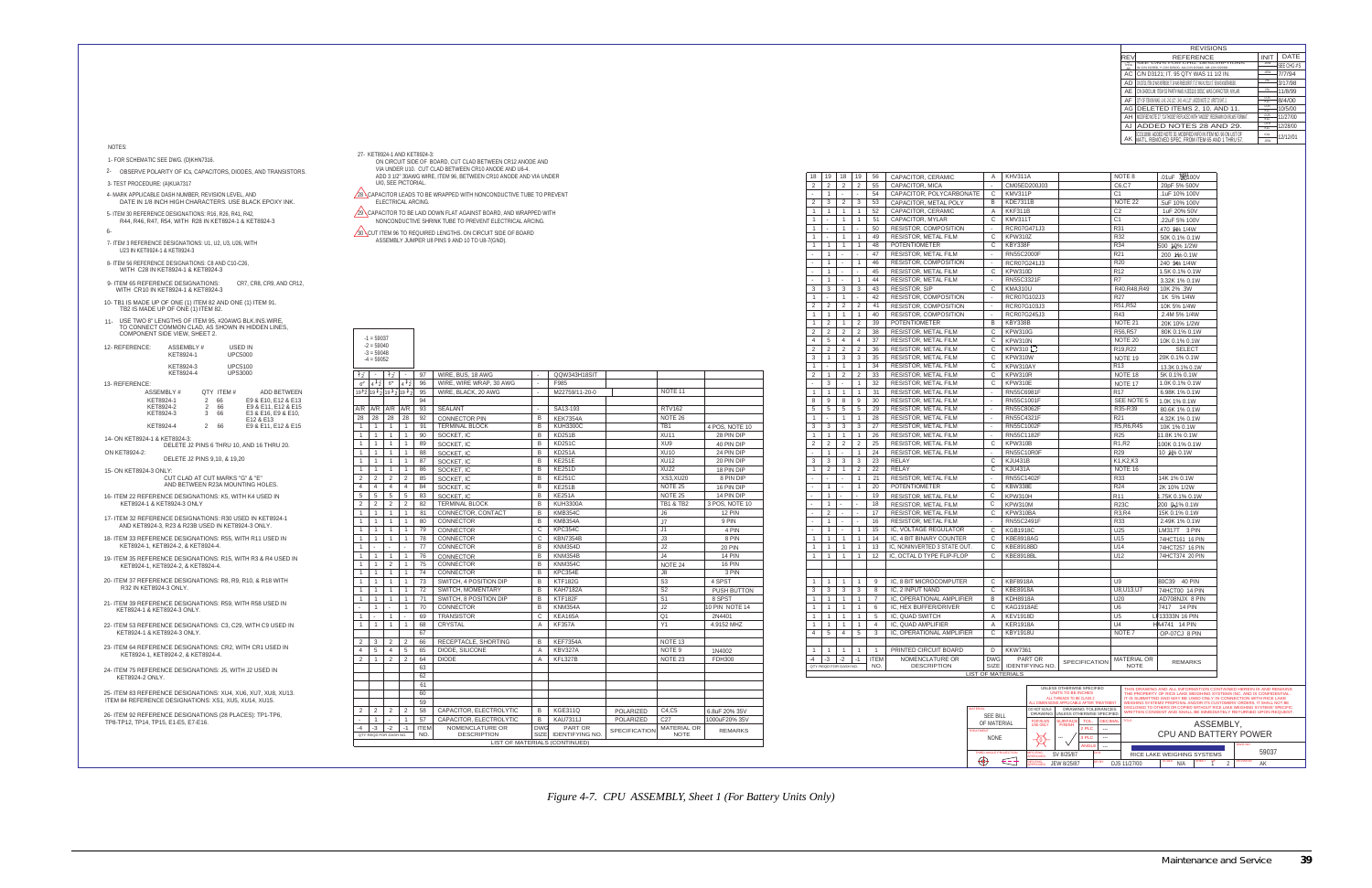| R NOTE 27<br>2 & -4 ASSEMBLIES ONLY)                                          |                                                                                                                                                                                                                                |                       |
|-------------------------------------------------------------------------------|--------------------------------------------------------------------------------------------------------------------------------------------------------------------------------------------------------------------------------|-----------------------|
|                                                                               |                                                                                                                                                                                                                                |                       |
|                                                                               |                                                                                                                                                                                                                                |                       |
|                                                                               |                                                                                                                                                                                                                                |                       |
|                                                                               |                                                                                                                                                                                                                                |                       |
|                                                                               |                                                                                                                                                                                                                                |                       |
|                                                                               |                                                                                                                                                                                                                                |                       |
|                                                                               |                                                                                                                                                                                                                                |                       |
|                                                                               |                                                                                                                                                                                                                                |                       |
|                                                                               |                                                                                                                                                                                                                                |                       |
| SPECIFIED                                                                     |                                                                                                                                                                                                                                |                       |
| CHES<br>CLASS <sub>2</sub><br>after treatment<br>TOLERANCES<br>WISE SPECIFIED | THIS DRAWING AND ALL INFORMATION CONTAINED HEREIN IS AND REMAINS THE PROPERTY OF RICE LAKE WEIGHING SYSTEMS INC. AND IS CONFIDENTIAL. IT IS SUBMITTED AND MAY BE USED ONLY IN CONNECTION WITH RICE LAKE WEIGHING SYSTEMS' PROP |                       |
| OL.<br><b>DECIMAL</b><br>PLC<br>----                                          | TITLE<br>ASSEMBLY,                                                                                                                                                                                                             |                       |
| ----<br>PLC<br>---                                                            | <b>CPU AND BATTERY POWER</b>                                                                                                                                                                                                   | DWG NO                |
| <b>IGLE</b><br>CKD.                                                           | RICE LAKE WEIGHING SYSTEMS                                                                                                                                                                                                     | 59037                 |
| DR.BY                                                                         | SHEET 2 OF 2<br>SCALE<br>$\overline{\mathbf{z}}$                                                                                                                                                                               | <b>REVISION</b><br>AΚ |
|                                                                               |                                                                                                                                                                                                                                | 1                     |



*Figure 4-8. CPU Assembly, sheet 2 (For Battery Units Only)*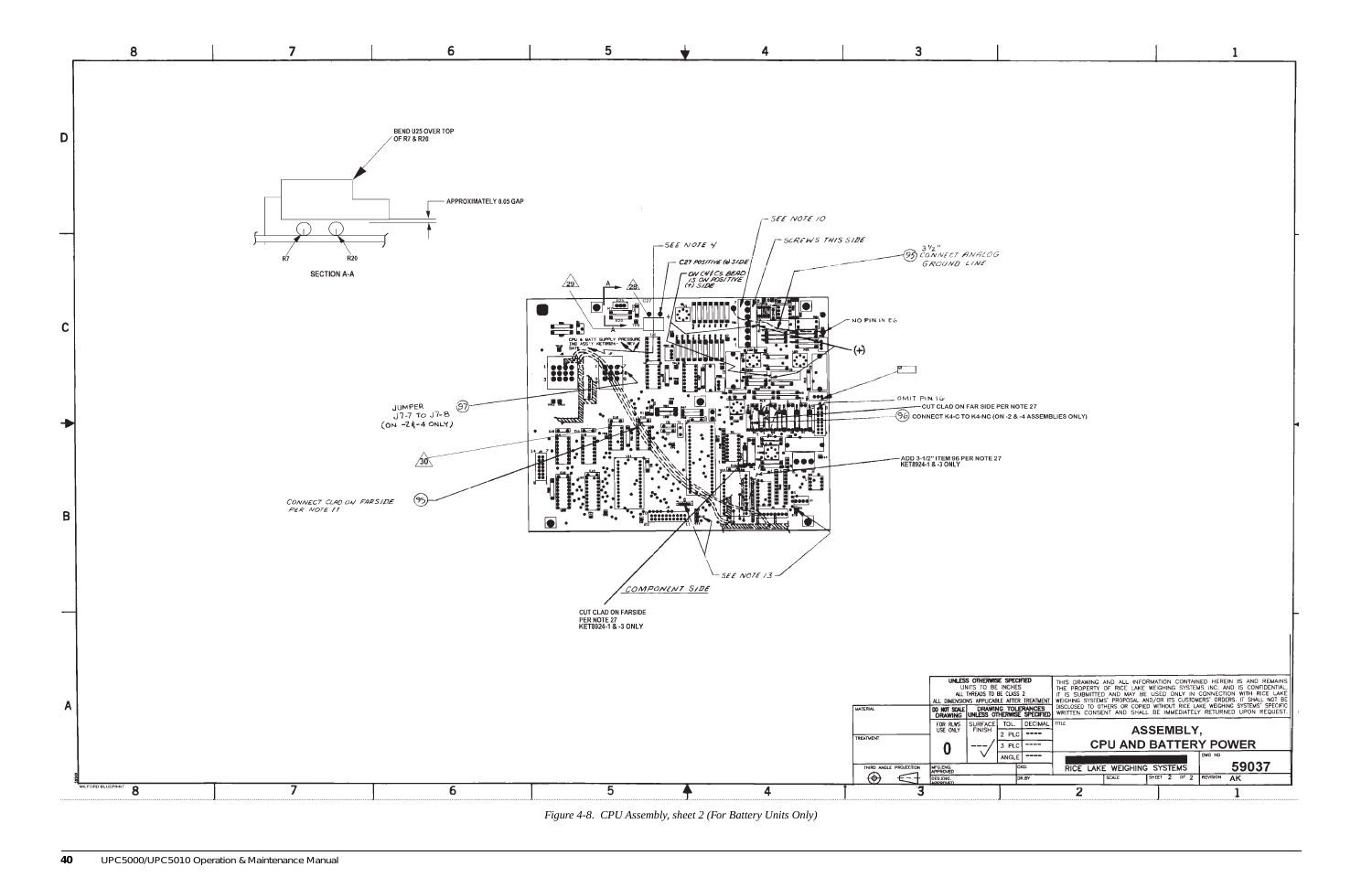

*Figure 4-9. CPU & POWER SUPPLY SCHEMATIC, Sheet 1 (For Non-Battery Units Only)*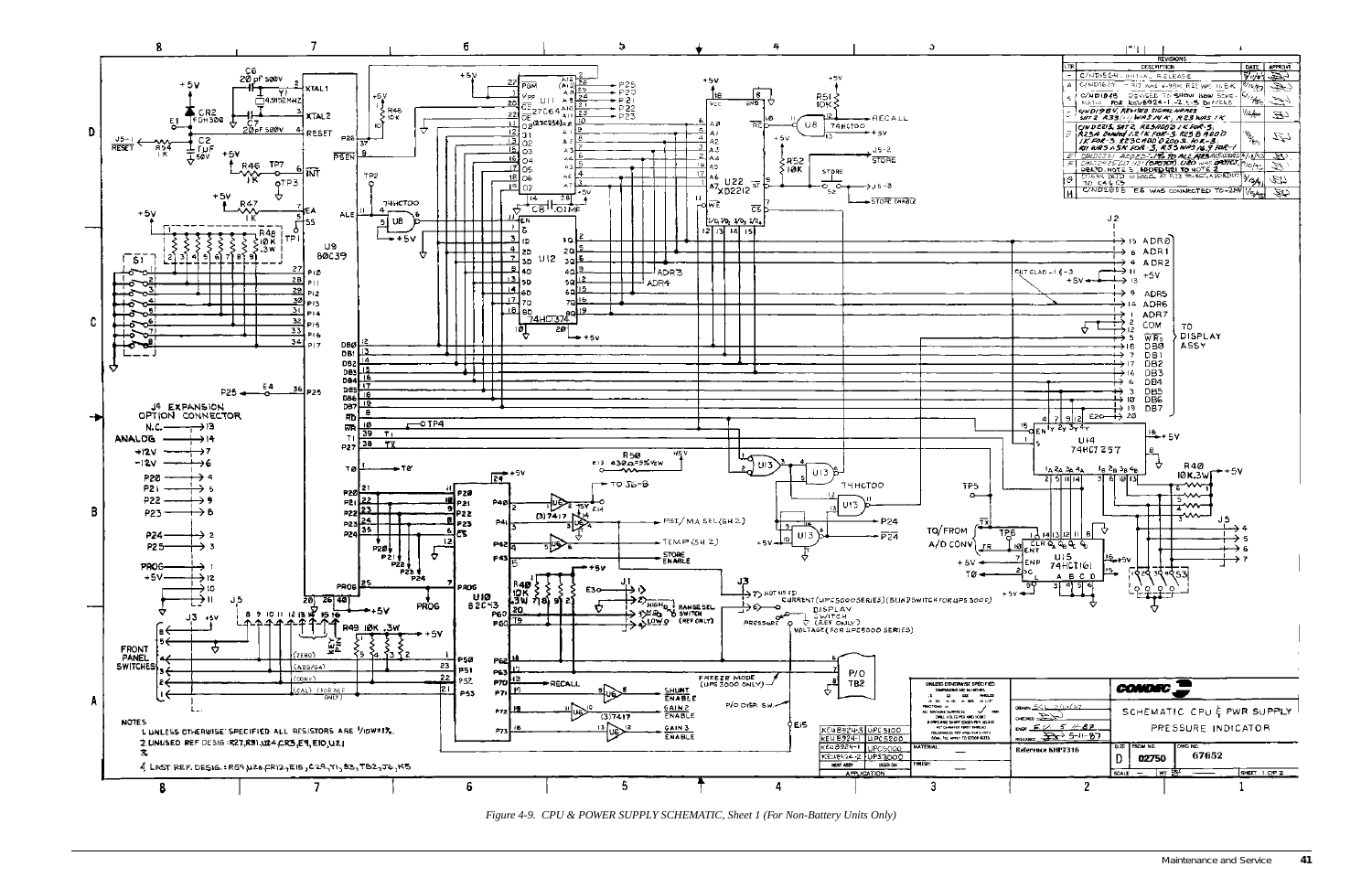

*Figure 4-10. CPU & POWER SUPPLY SCHEMATIC, Sheet 2 (For Non-Battery Units Only)*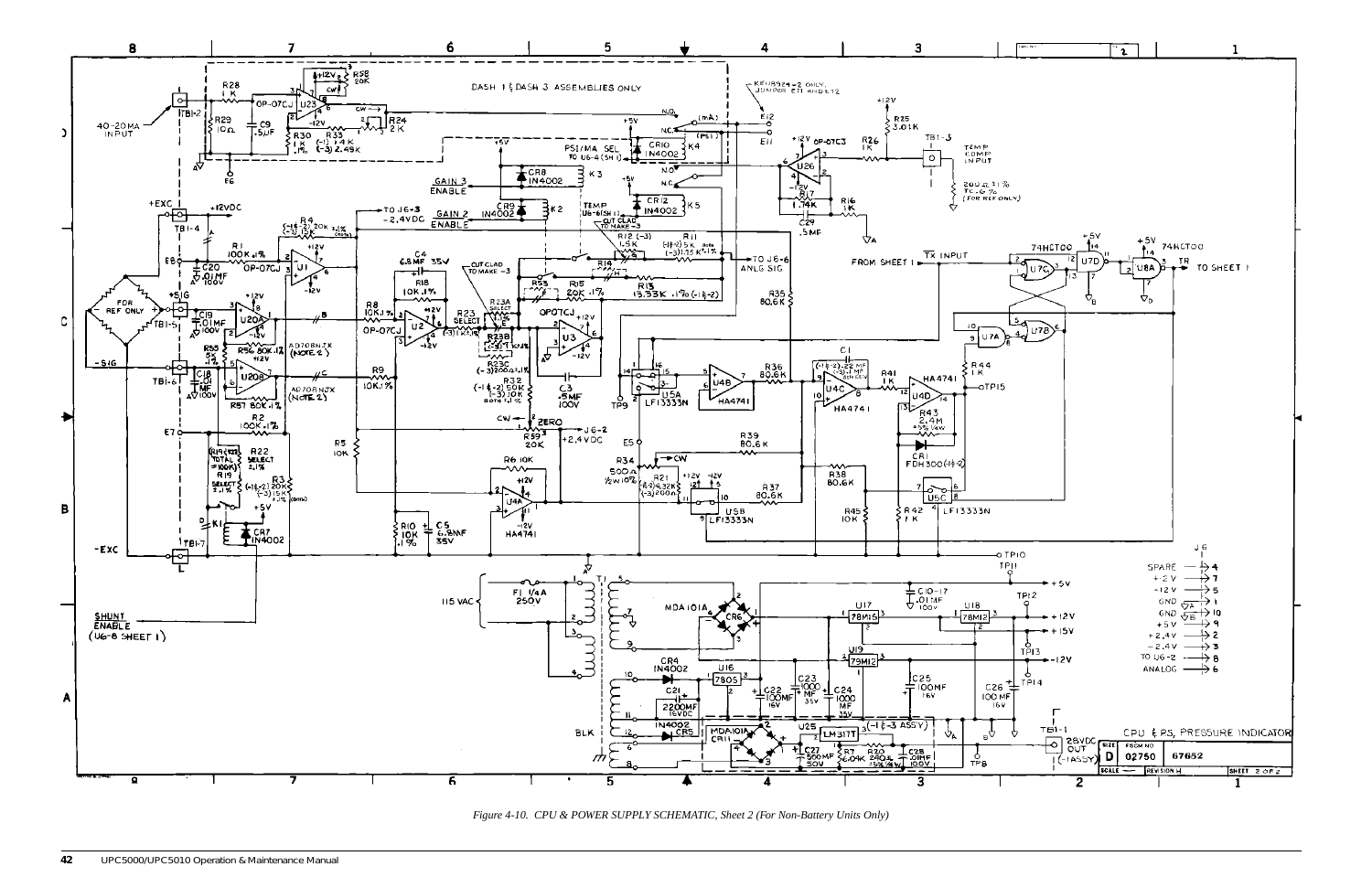

*Figure 4-11. POWER SUPPLY SCHEMATIC, (For Battery Units Only)*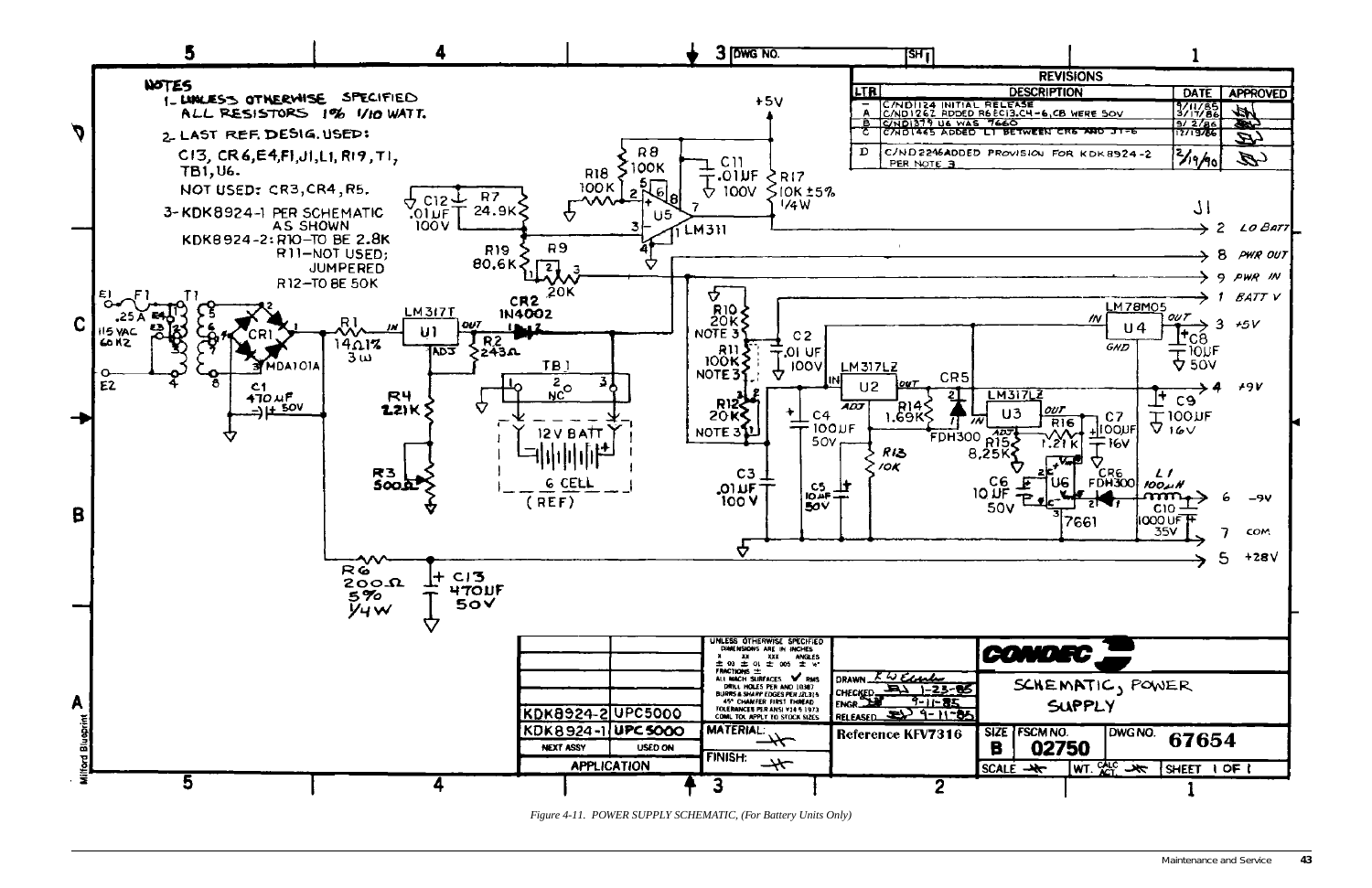

*Figure 4-12. CPU SCHEMATIC, Sheet 1 (For Battery Units Only)*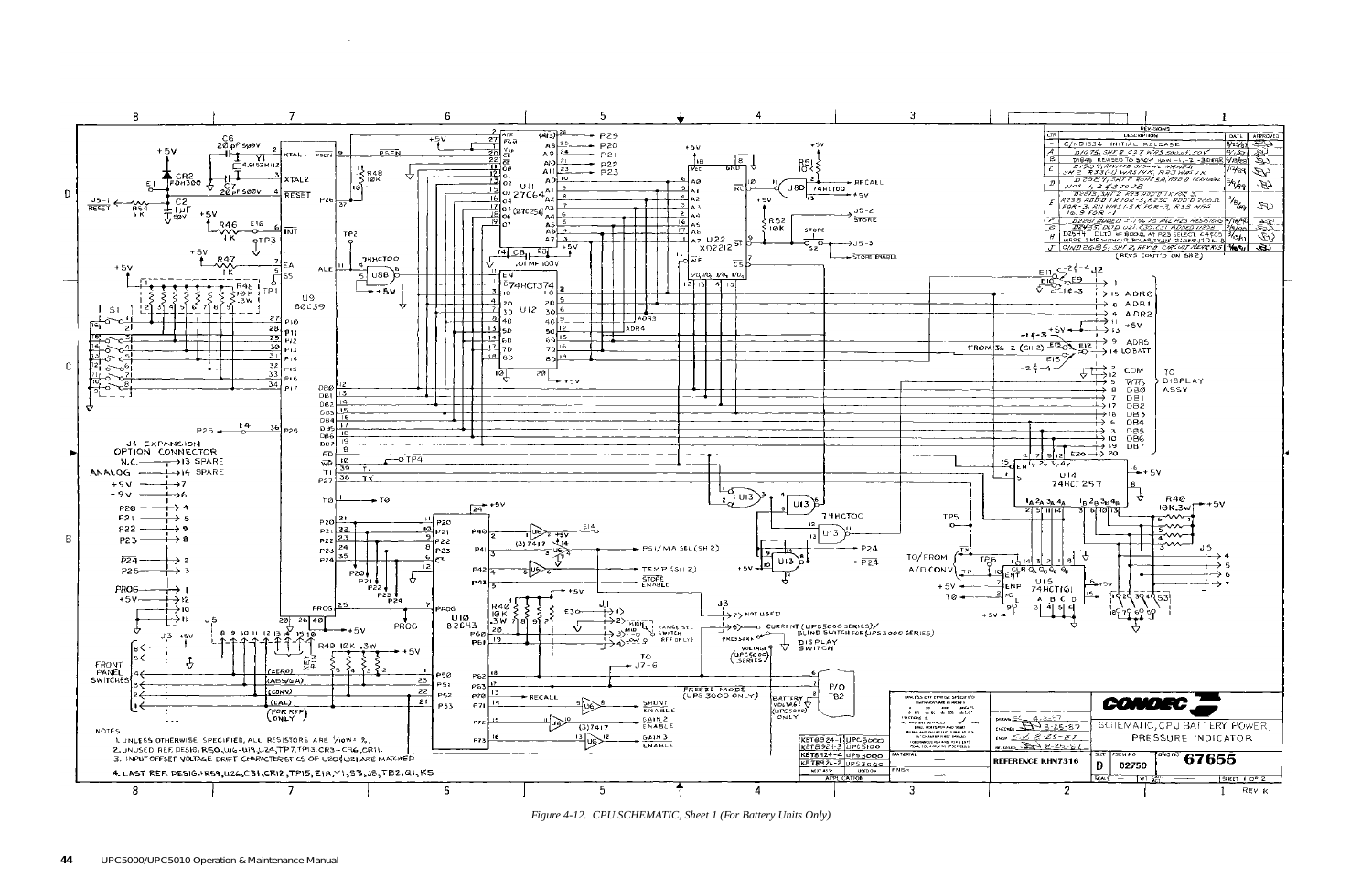

*Figure 4-13. CPU SCHEMATIC, Sheet 2 (For Battery Units Only)*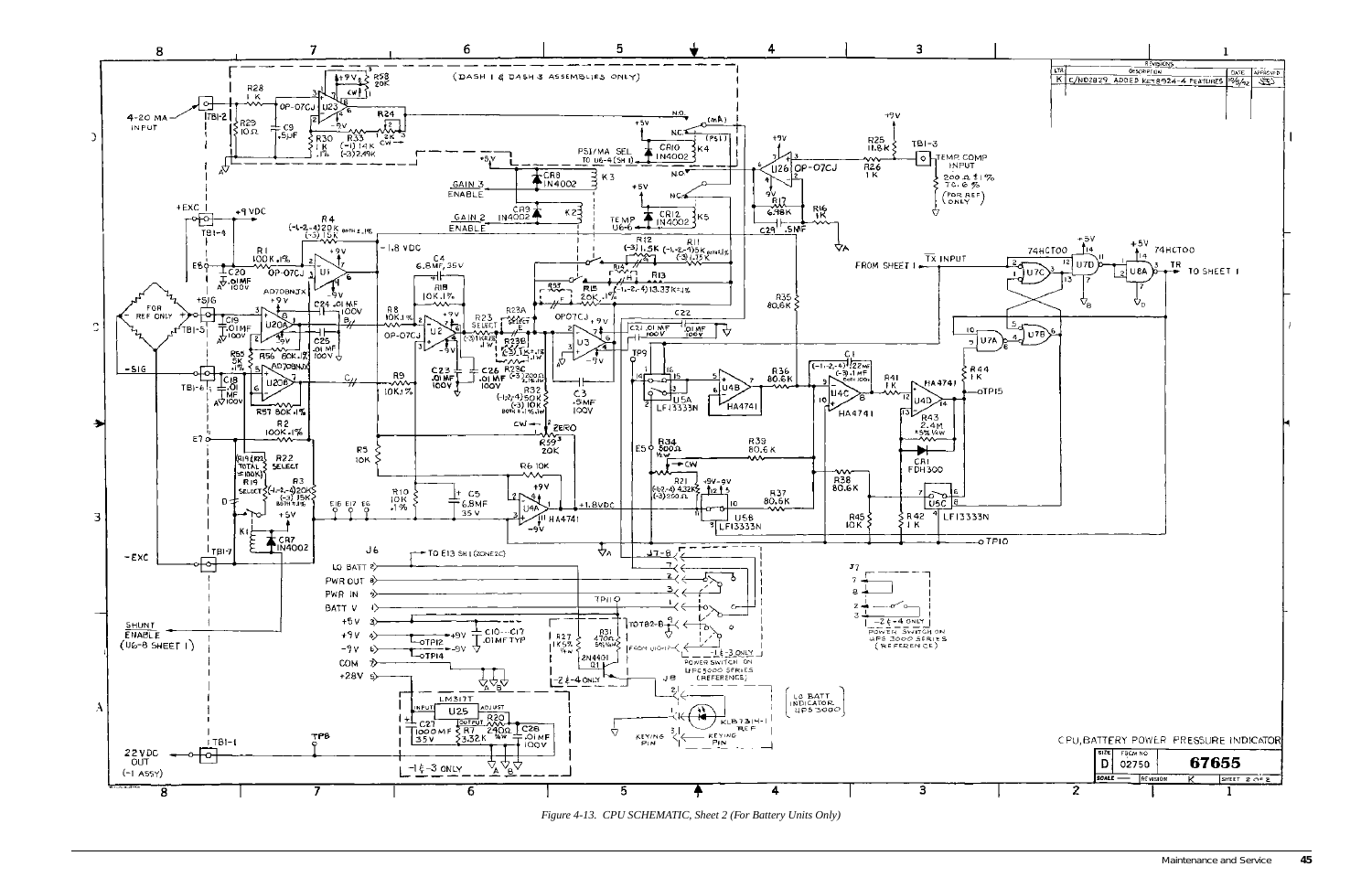# **5.0 Model Number System**

| <b>UPC 5000 -</b>                            |        |        |        |
|----------------------------------------------|--------|--------|--------|
| <b>UPC 5010 -</b>                            |        |        |        |
| ≠                                            | ≠      | ≠      | ≠      |
| ---------------------------+                 | $\neq$ | $\neq$ | $\neq$ |
| $\neq$<br>POWER REQUIREMENTS                 | $\neq$ | $\neq$ | $\neq$ |
| A - AC Only (120 VAC) ***                    | $\neq$ | $\neq$ | $\neq$ |
| B - Battery Operation & 120 VAC              | $\neq$ | $\neq$ | $\neq$ |
| $C - AC$ Only (220 VAC) ***                  | $\neq$ | $\neq$ | $\neq$ |
| D - Battery Operation & 220 VAC              | $\neq$ | $\neq$ | $\neq$ |
|                                              |        | $\neq$ | $\neq$ |
| RANGE - PSI<br>$\neq$                        |        | $\neq$ | $\neq$ |
| $A - 2000/1000/400$                          |        | $\neq$ | $\neq$ |
| $B - 1000/500/200$                           |        | $\neq$ | $\neq$ |
| $C - 500/250/100$                            |        | $\neq$ | $\neq$ |
| $D - 100/50/20$ *                            |        | $\neq$ | $\neq$ |
| $E - 50/25/10$ *                             |        | $\neq$ | $\neq$ |
| $F - 15/7.5/3$ **                            |        | $\neq$ | $\neq$ |
|                                              |        | $-+$   | $\neq$ |
| <b>MODE</b><br>$\neq$                        |        |        | $\neq$ |
| A - Gage Only                                |        |        | $\neq$ |
| B - Absolute Only                            |        |        | $\neq$ |
| C - Gage or Absolute (Switch-Selectable)     |        |        | $\neq$ |
|                                              |        |        |        |
| $\neq$<br><u>DISPLAY</u>                     |        |        |        |
| A - Light Emitting Diode (LED)               |        |        |        |
| B - liquid Crystal (LCD)                     |        |        |        |
| Available in Gage Only or Absolute Only<br>* |        |        |        |
| $***$<br>Available in Gage Only              |        |        |        |
| *** UPC5000, Available as a Special          |        |        |        |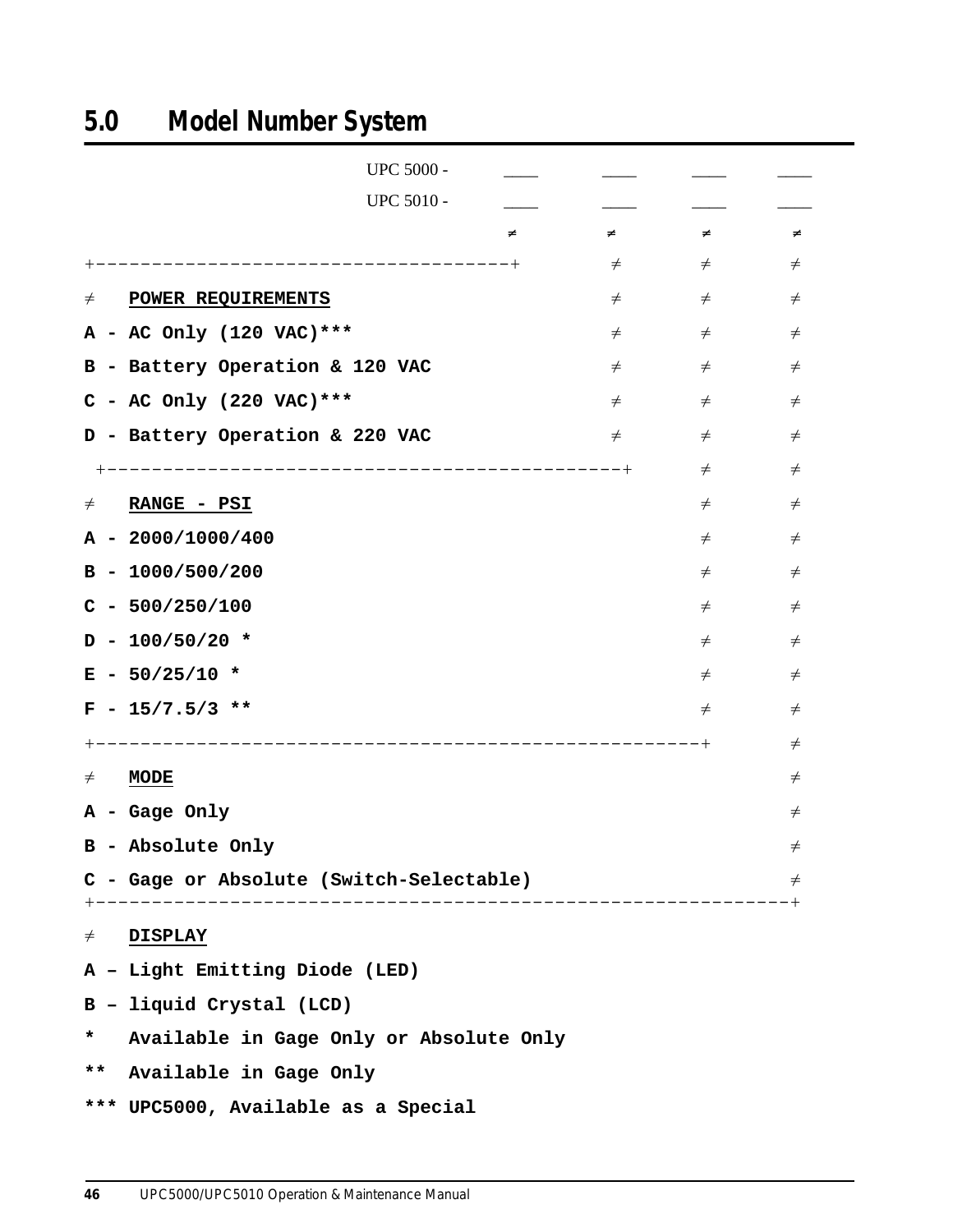**NOTE:** *All ranges are available in bars only.*

Calibrator Mode:

 $@ = \text{Gage Only}$ 

 $# = Absolute Only$ 

 $$ = Gage$  or Absolute

**NOTE***: Calibrators have PSI and one conversion as shown in table.*

| RANGE (PSI)   | A        | B  | C | D  | E           | F              |
|---------------|----------|----|---|----|-------------|----------------|
| 2000/1000/400 | $@{,\$}$ |    |   |    | $@{,\$}$    | $\omega$ ,\$   |
| 1000/500/200  | $@{,}$\$ | \$ | @ | \$ |             | $\circleda$    |
| 500/250/100   | \$       |    |   | \$ |             | @,\$           |
| 100/50/25     |          |    |   |    | $\circleda$ | $\circleda$    |
| 50/25/10      |          |    |   |    |             | $\circleda$    |
| 15/7.5/3      |          |    |   |    |             | $^{\circledR}$ |

*Table 6-1. PSI Conversion*

A:  $kPa = PSI x 6.89476$ 

B: mm  $Hg = PSI x 51.7149$ 

C: Bar = PSI x  $0.0689476$ 

D: in Hg  $(0°F) = PSI x 2.036$ 

E:  $Kg/cm^2 = PSI \times 0.070308$ 

F: in H<sub>2</sub>O (60°F) = PSI x 27.71

*NOTE: Display resolution 0.02% of selected range, unless it is not devisable by 1, 2, or 5.* 

| <b>CONVERSION</b>  | <b>RANGES</b><br>HI/MED/LO | <b>RESOLUTION</b><br>HI/MED/LO |
|--------------------|----------------------------|--------------------------------|
| PSI                | 2000.0/1000.0/400.0        | 0.5/0.2/0.1                    |
| kPa                | 13790/6895/2758.0          | 2/1/0.5                        |
| Kg/cm <sup>2</sup> | 140.62/70.31/28.125        | 0.02/0.1/0.005                 |
| in $H_2O$          | 55420/27710/11084          | 10/5/2                         |

*Table 6-2. Resolutions (2000/1000/400 PSI ranges)*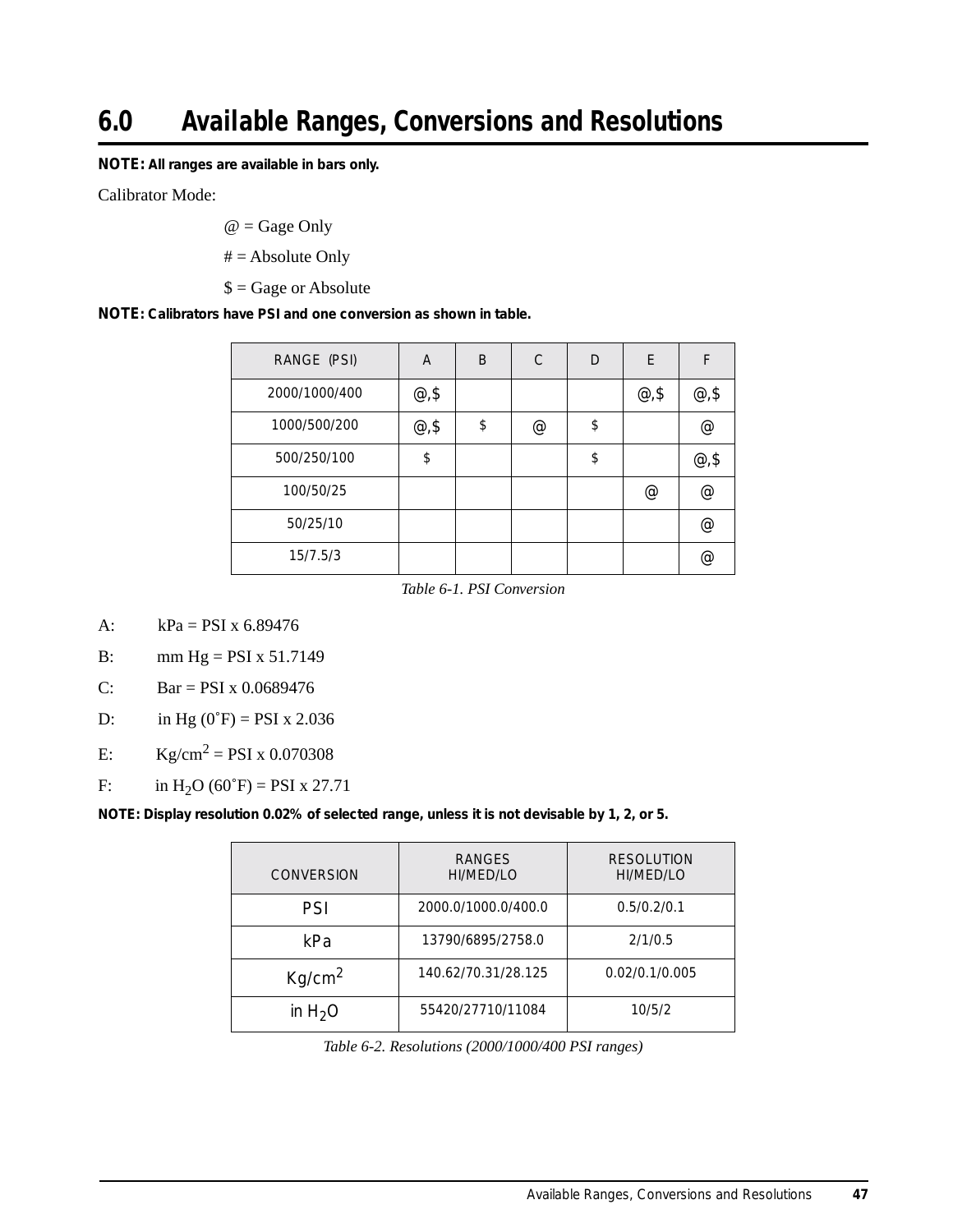| <b>CONVERSION</b> | RANGES<br>HI/MED/LO | <b>RESOLUTION</b><br>HI/MED/LO |
|-------------------|---------------------|--------------------------------|
| PSI               | 1000.0/500.0/200.00 | 0.2/0.1/0.05                   |
| kPa               | 6895/3447.5/1379.0  | 1/0.5/0.2                      |
| mm Hg             | 51710/25855/10342   | 10/5/2                         |
| <b>Bar</b>        | 68.95/34.475/13.790 | 0.01/0.005/0.002               |
| in Hq             | 2036.0/1018.0/407.2 | 0.5/0.2/0.1                    |
| in $H_2O$         | 27710/13856/5542    | 5/2/1                          |

#### *Table 6-3. Resolutions (1000/500/200 PSI ranges)*

| <b>CONVERSION</b> | RANGES<br>HI/MED/LO | <b>RESOLUTION</b><br>HI/MED/LO |
|-------------------|---------------------|--------------------------------|
| PSI               | 500.0/250.00/100.00 | 0.1/0.05/0.02                  |
| kPa               | 3447.5/1723.6/689.5 | 0.5/0.2/0.1                    |
| mm Hg             | 25855/12928/5171    | 5/2/1                          |
| in Hq             | 1018.0/509.0/203.6  | 0.2/0.1/0.05                   |
| in $H_2O$         | 13856/6928/2771.0   | 2/1/0.5                        |

*Table 6-4. Resolutions (500/250/100 PSI ranges)*

| <b>CONVERSION</b>  | RANGES<br>HI/MED/LO | <b>RESOLUTION</b><br>HI/MED/LO |
|--------------------|---------------------|--------------------------------|
| PSI                | 100.00/50.00/20.000 | 0.02/0.01/0.005                |
| Kq/cm <sup>2</sup> | 7.031/3.5155/1.4062 | 0.001/0.0005/0.0002            |
| in $H_2O$          | 2771.0/1385.6/554.2 | 0.5/0.2/0.1                    |

*Table 6-5. Resolutions (100/50/20 PSI ranges)*

| <b>CONVERSION</b> | RANGES<br>HI/MED/LO | <b>RESOLUTION</b><br>HI/MED/LO |
|-------------------|---------------------|--------------------------------|
| PSI               | 50.00/25.00/10.000  | 0.02/0.01/0.005                |
| in $H_2O$         | 1385.5/692.6/277.1  | 0.5/0.2/0.1                    |

*Table 6-6. Resolutions (50/25/10 PSI ranges)*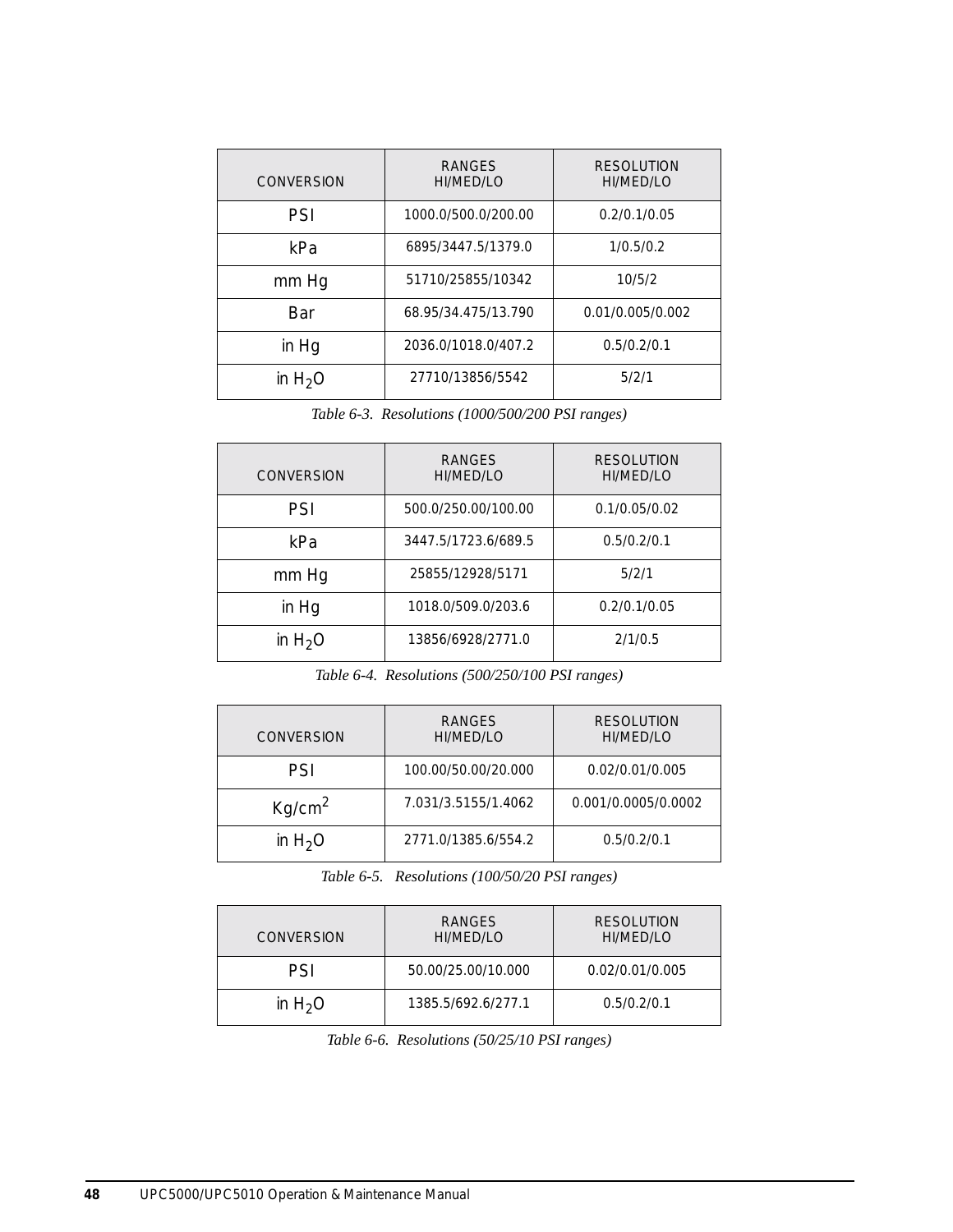| <b>CONVERSION</b> | RANGES<br>HI/MED/LO | <b>RESOLUTION</b><br>HI/MED/LO |
|-------------------|---------------------|--------------------------------|
| PSI               | 15.000/7.500/3.0000 | 0.002/0.001/0.0005             |
| in $H_2O$         | 415.65/207.80/83.13 | 0.05/0.05/0.01                 |

*Table 6-7. Resolutions (15/7.5/3 PSI ranges)*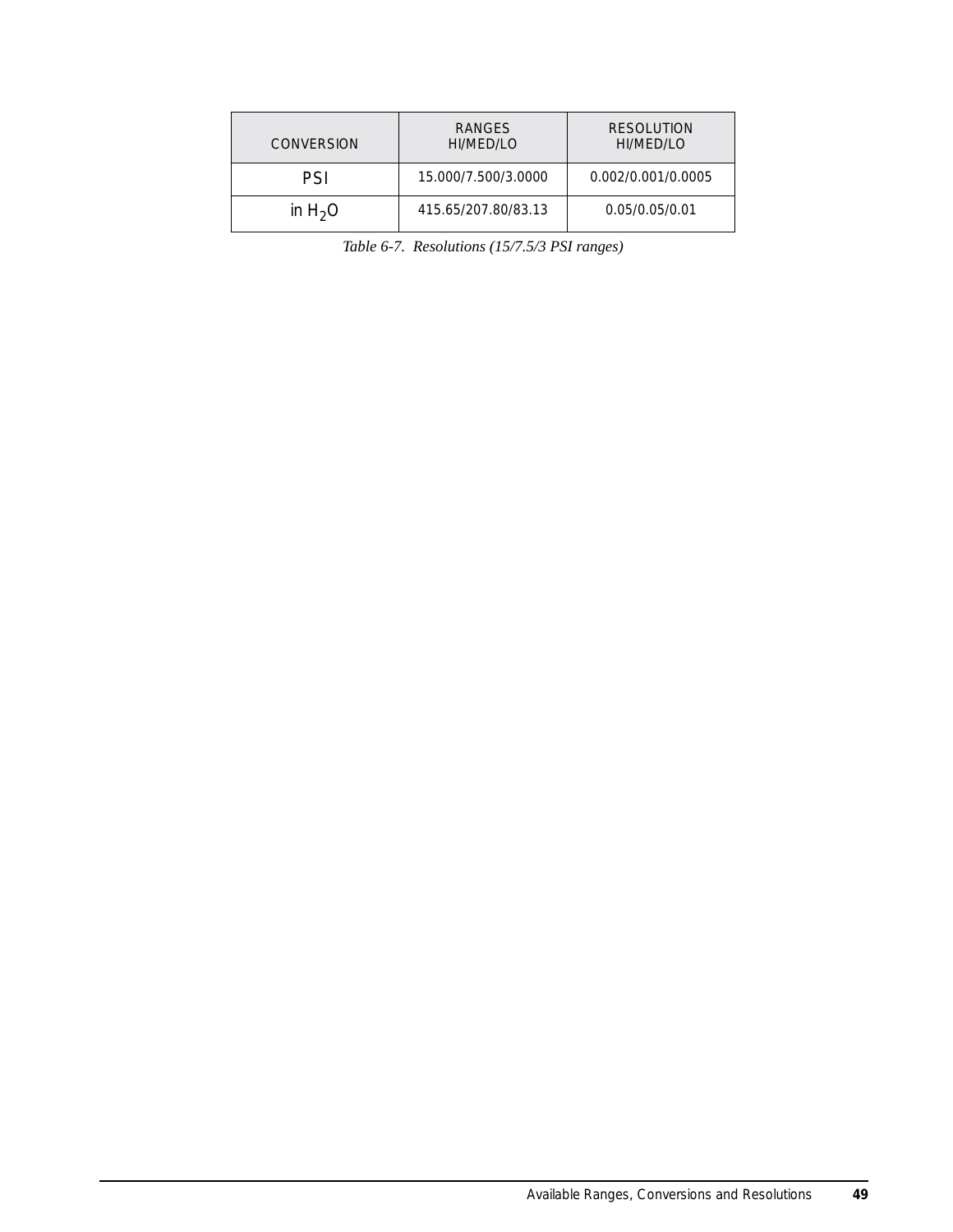## **7.0 Options, Replacement Kits**

There are numerous replacement part numbers mentioned throughout manual that can be ordered.

#### **ORION-2C O-Ring Replacement Kit (Data Sheet # 65308):**

- Nitrile Buna-N (standard) ....................................................PN 58499
- Ethylene-Propylene .............................................................PN 58506
- Silicone .................................................................................PN 58509
- Neoprene ..............................................................................PN 58515
- Fluorocarbon "Viton" ...........................................................PN 55277

*Note: A small coating of Fluorinated Krytox grease, (PN 55593), should be applied to both sides of O-ring prior to installation.* 

- Pressure Trap (Data Sheet # 58609) ....................................PN 58483
- Battery Replacement Kit ......................................................PN 55354
- Test Port (output) Attachment Swivel Fitting .....................PN 55294
- Test Port (output) Quick-Disconnect Male Hose fitting ...... PN 55394
- Fill Port (input) Quick-Disconnect Female Hose fitting ......PN 57716

#### **Test Port (output) Hose, with Quick-Disconnect Male fitting:**

| Fill Port (intput) Hose, with Quick-Disconnect Female fitting: |  |
|----------------------------------------------------------------|--|
|                                                                |  |

• 20' Long ...............................................................................PN 55322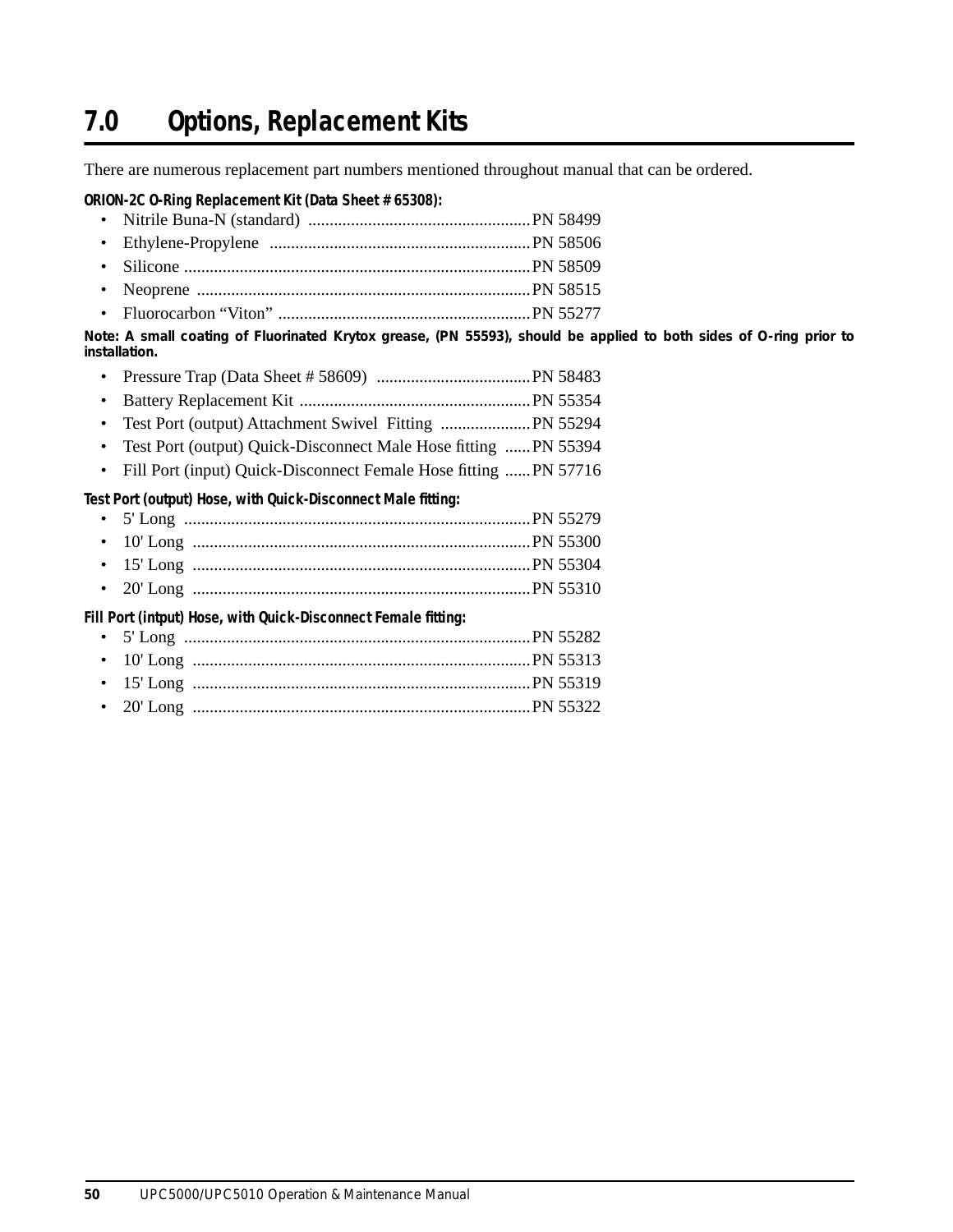# **8.0 Specifications**

#### **Pressure Specifications:**

| Pressure range:        | Three independent pressure ranges per<br>instrument. See "Part Number System" or<br>page 36 for available ranges                                    |
|------------------------|-----------------------------------------------------------------------------------------------------------------------------------------------------|
| Available Pressure     |                                                                                                                                                     |
| Calibrations:          | Gage only, absolute only, or                                                                                                                        |
|                        | gage and absolute                                                                                                                                   |
| Overall Accuracy:      | $\leq$ $\pm$ 0.05% Full Scale Max. Accuracy<br>statement includes all effects of linearity,<br>hysteresis, repeatability and ambient<br>temperature |
| Operating Temperature: | +40° to +122°F (+4.4° to +50.0° C)                                                                                                                  |
| Storage Temperature:   | 0° to +185° F (-17.8° to +85°C)                                                                                                                     |
| Pressure Media:        | Dry gaseous nitrogen, standard                                                                                                                      |
|                        |                                                                                                                                                     |

#### **Internal Pressure Cylinder:**

| Capacity:      | 7.0 ft <sup>3</sup> N <sub>2</sub> @ 2216 PSIG |
|----------------|------------------------------------------------|
| Volume:        | $80 \text{ in}^3$                              |
| Rating:        | 2216 PSIG                                      |
| Test Pressure: | 3360 PSIG                                      |
| Material:      | 6061 Aluminum                                  |
|                |                                                |

#### **Pressure Supply Gage:**

Size: 2-in. diameter Range: 0–3000 PSIG Test Pressure: 4500 PSIG

#### **Over-pressure Rupture Disk:**

Rating: 3000 PSIG, nominal Type: Stainless steel outer case

#### **Pressure Media Filter:**

Rating: 20 microns, Test Port Type: Field replaceable

#### **Orion-2C Control Valve:**

Type: Micro-metering with replaceable soft seat Material: Aluminum body, clear anodized aluminum knobs, black anodized. All other parts 300 series stainless steel

calibrated pressure

seamless Cu

disconnected

#### **Relief Valve:**

Type: Adjustable, atmospheric bleed Setting: Magiustable to 10% above highest

Material: 300 series stainless steel

#### **Internal Piping:**

Tubing: 1/8 in. O.D., 0.030 in. wall thickness

Couplings: Brass, Swagelok type

#### **Fill Port:**

Style: Quick-disconnect. Pressure Rating: 3000 PSIG connected, 2000 PSIG

Material: 300 series stainless steel

#### **Test Port:**

| ure range:         | Three independent pressure ranges per<br>instrument. See "Part Number System" on<br>page 36 for available ranges                          |
|--------------------|-------------------------------------------------------------------------------------------------------------------------------------------|
| ble Pressure       |                                                                                                                                           |
| ations:            | Gage only, absolute only, or                                                                                                              |
|                    | gage and absolute                                                                                                                         |
| Il Accuracy:       | < ±0.05% Full Scale Max. Accuracy<br>statement includes all effects of linearity,<br>hysteresis, repeatability and ambient<br>temperature |
| iting Temperature: | +40° to +122°F (+4.4° to +50.0° C)                                                                                                        |
| ge Temperature:    | 0° to +185° F (-17.8° to +85°C)                                                                                                           |
| ure Media:         | Dry gaseous nitrogen, standard                                                                                                            |

Pressure Rating: 5000 PSIG Material: 300 series stainless steel **Vent Port:** Style: 1/4" 37° AN male Pressure Rating: 2500 PSIG Material: Brass **Pressure Hoses:**

Quantity Supplied: Two; one input, one output

Length: 5 ft. nominal, each hose

Style: Fill (input) hose - Nylon-lined core tube with synthetic braid, polyurethane cover. Fitted with quick-disconnect (Brass) socket on one end and 1/4" 37˚ female AN swivel pressure fitting on opposite end

> Test Port (output) hose - Nylon-lined core tube with synthetic braid, polyurethane cover. Fitted with quick-disconnect plug (St Stl) on one end and 1/4" 37° female AN swivel tube coupling on the other

#### **Pressure Limit Control Regulator:**

| Intornal Droccuro Concor: |                                       |
|---------------------------|---------------------------------------|
| Pressure Rating:          | 3000 PSIG max. inlet                  |
| Type:                     | Single stage, self-venting, non-bleed |
|                           |                                       |

#### **Internal Pressure Sensor:**

| Type:         | Bonded, metal foil strain gage, sputtered<br>thin-film or equivalent     |
|---------------|--------------------------------------------------------------------------|
| Sensitivity:  | 3 mV/V nominal                                                           |
| Construction: | Completely weld-sealed stainless steel<br>outer body and pressure cavity |

## **Battery:**

Nominal Voltage: 12V Approx. Weight: 2.86 lbs

Type: Rechargeable, lead-acid gel Case: Polystyrene/H.I. ABS

outer body and pressure cavity

#### **Carrying Case UPC5000 only:**

Type: Aluminum case with latched cover and handle Material Thickness: 0.090 in., nominal Finish: Enamel paint, textured finish Color: Gray

#### **Control Panel:**

Thickness: 0.125 in

Material: Aluminum (5052-H32) Finish: Gray enamel paint with black silkscreen nomenclature

#### **Physical Specifications:**

Weight: 34 lbs. including all hoses and cables UPC5000 Case Dim's: 10" wide x 16" long x 11.5" high UPC5010 Case Dim's: 19" wide x 8.1" deep x 10.5" high (Case dimensions excluding front handles)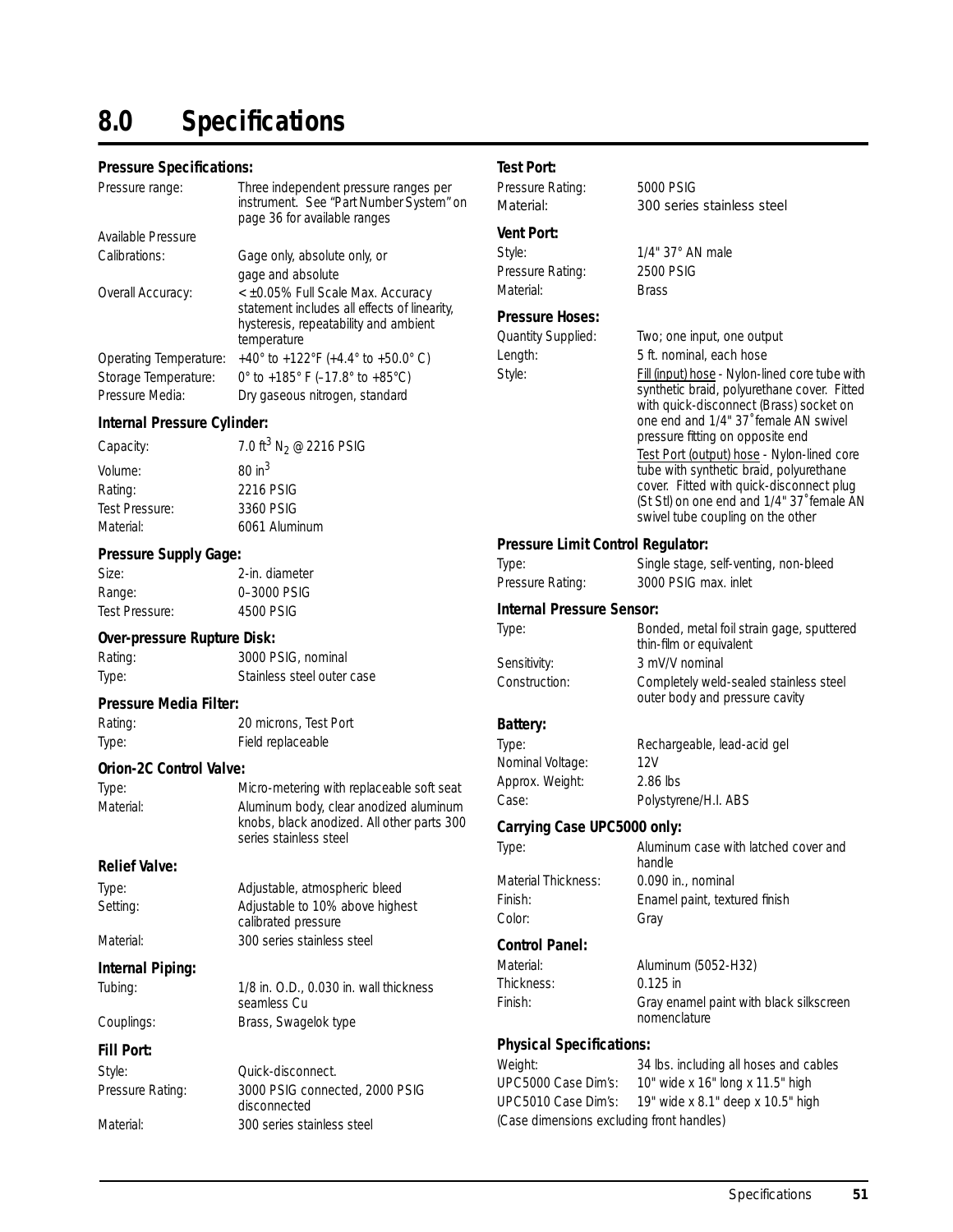# **UPC5000/UPC5010 Warranty and Return Policy**

If possible, please save original packing material which is specifically designed for the unit. Should it be necessary to ship the unit back to the factory, a suitable shipping container must be used along with sufficient packing material. Do not put a shipping label on the unit as a shipping container. Some units have been severely damaged this way. This is a delicate, precision instrument. Any damage incurred because of poor packaging procedures will ultimately result in added service charges and longer turn-around times.



*Vent all pressure lines and the nitrogen cylinder to the atmosphere before shipping.*

When factory service is required, send in only the unit for repair. Retain fittings, manuals, etc. at your facility. However, if there is a problem with a particular part, send in that part with the unit.

If a unit is found to be defective, it may be returned to our repair facility at the following address:

CONDEC 3 SIMM LANE DOOR D, UNIT 2A NEWTOWN, CT 06470 ATTN: PRESSURE PRODUCTS/REPAIR LAB

Each unit's I.D. plate is stamped with a date code (week/year) prior to shipment. Our warranty is twelve (12) months from that date code and includes repair and/or replacement of the unit at our Newtown facilities at no charge. Units subjected to abuse or damaged by external influences, are not covered under warranty.

If the unit is found to be out of warranty, an evaluation charge of not less than fifty (U.S.) dollars (\$50.00) will be charged. Please note on any attached paperwork if a repair estimate is required or if there are any other specific instructions.

Please be explicit as to the nature of the problem and/or its symptoms. Your documentation will save needless time and expense. Also, please include a return shipping address (with a street address) and a contact name with fax and telephone numbers. Contact numbers are necessary to provide a job estimate and in case further questions arise at the factory.